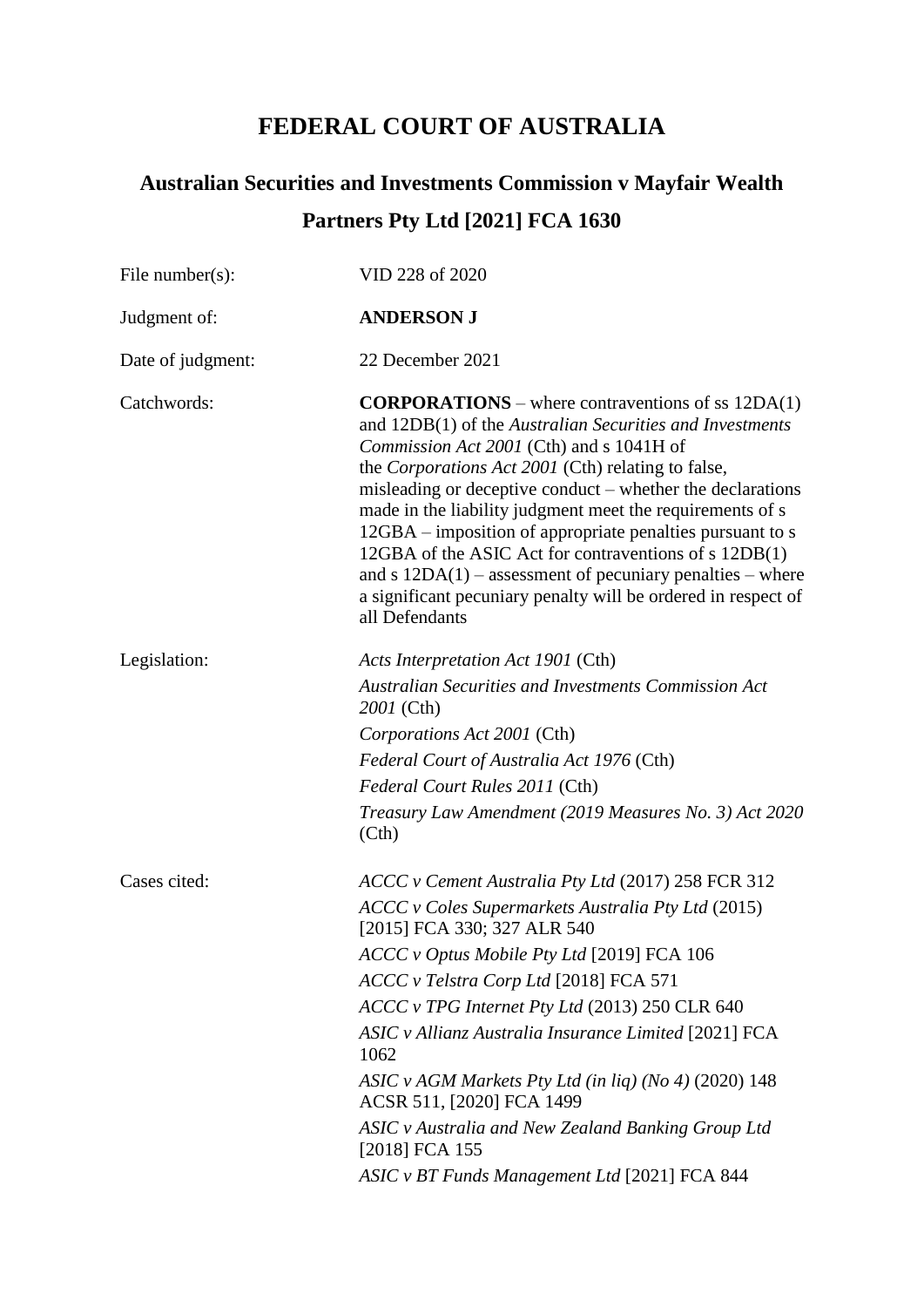*ASIC v Forex Capital Trading Pty Ltd* [2021] FCA 570 *ASIC v GE Capital Finance Australia, Re GE Capital Finance Australia* [2014] FCA 701

*ASIC v Westpac Banking Corporation (No 3)* (2018) 131 ACSR 585; [2018] FCA 1701

*ASIC v Westpac Banking Corporation* [2019] FCA 2147

*ASIC v Theta Asset Management Ltd* [2020] FCA 1894

*ACCC v TPG Internet Pty Ltd* (2013) 250 CLR 640; [2013] HCA 54

*Australian Building and Construction Commissioner v Construction Forestry Mining and Energy Union* [2017] FCAFC 113; 254 FCR 68

*Australian Competition and Consumer Commission v Reckitt Benckiser (Australia) Pty Ltd* (2016) 340 ALR 25; [2016] FCAFC 181

*ASIC v Superannuation Warehouse Australia Pty Ltd* [2015] FCA 1167

*ASIC v Wealth & Risk Management Pty Ltd (No 2)* [2018] FCA 59; 124 ACSR 351

*Hogben Pty Ltd v Tadros* [2016] NSWSC 1683

*Boyd v Thorn* (2017) 96 NSWLR 390

*Browne v Dunn* (1893) 6 R 67

*Chief Executive Officer of the Australian Transaction Reports and Analysis Centre v Westpac Banking Corporation* [2020] FCA 1538; (2020) 148 ACSR 247

*Construction, Forestry, Mining and Energy Union v Cahill* [2010] FCAFC 39; (2010) 194 IR 461; 269 ALR 1

*Consumer Affairs Victoria v Vic Solar Pty Ltd (No 4)*  [2021] FCA 449

*Commonwealth v Director, Fair Work Building Industry Inspectorate* (2015) 252 CLR 482

*Finance Sector Union v Commonwealth Bank of Australia* [2005] FCA 1847; (2005) 224 ALR 467

*Kinsella v Gold Coast City Council* [2015] 1 Qd R 274

*Klees v M101 Holdings Pty Ltd* [2021] NSWSC 182

*Malamit Pty Ltd v WFI Insurance Ltd* [2017] NSWCA 162 *Milfoil Pty Ltd v Commonwealth Bank of Australia* [2017] VSCA 256

*Polyukhovic v Commonwealth* (1991) 172 CLR 501 *Re HIH Insurance Ltd* (2002) 189 ALR 365

*Rural Press Finance Ltd v ACCC* (2003) 216 CLR 53 *Shanton Apparel v Thornton Hall Manufacturing Ltd* (1989) 17 IPR 311

Australian Securities and Investments Commission v Mayfair Wealth Partners Pty Ltd [2021] FCA 1630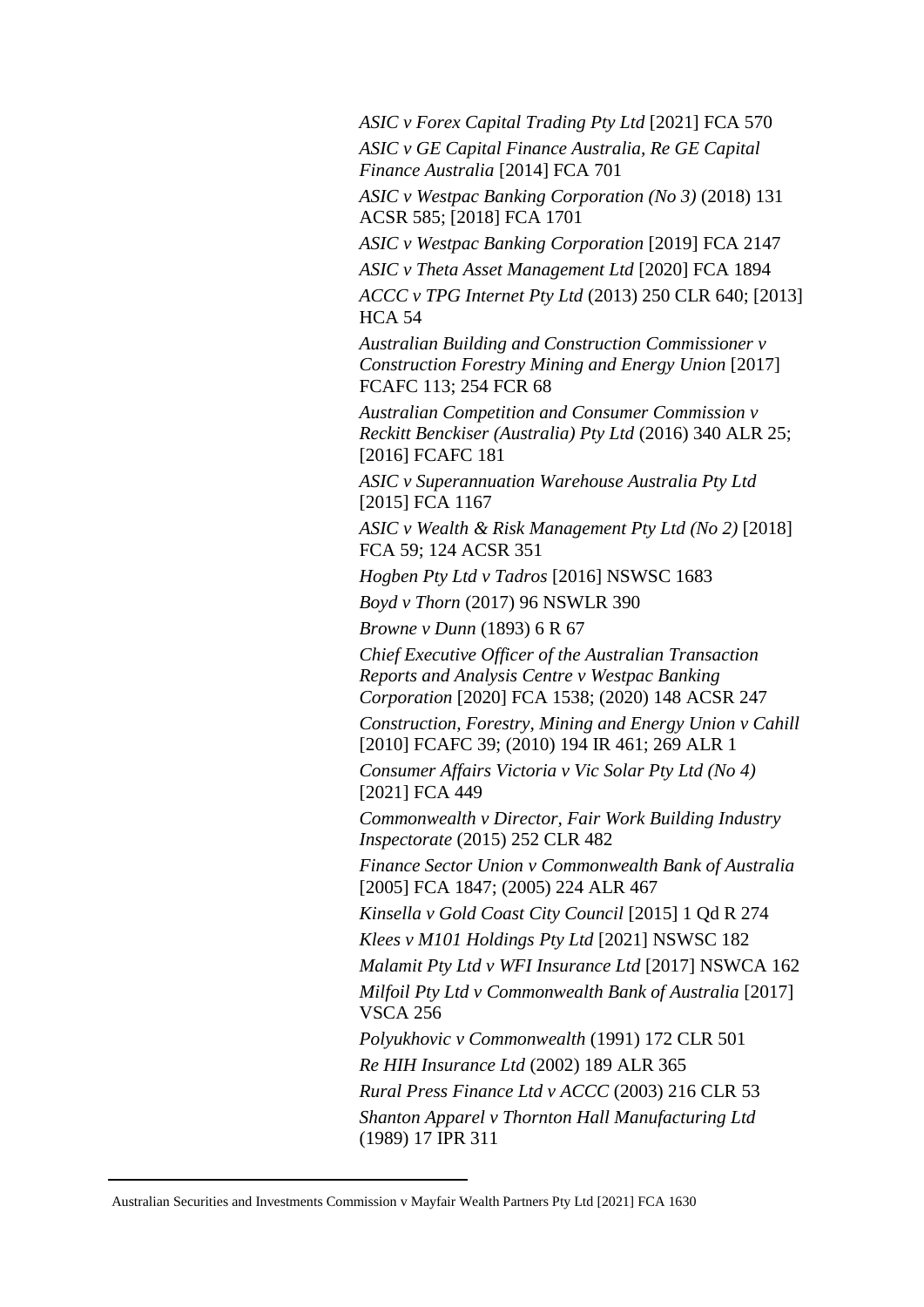|                                | Singtel Optus Pty Ltd v ACCC (2012) 287 ALR 249                                          |
|--------------------------------|------------------------------------------------------------------------------------------|
|                                | Trade Practices Commission v CSR Limited [1990] FCA<br>762; (1991) ATPR 41-076           |
|                                | Universal Music Australia Pty Ltd v ACCC (2003) 131<br><b>FCR 529</b>                    |
|                                | Visy Paper Pty Ltd v ACCC [2005] FCAFC 236; 224 ALR<br>390                               |
|                                | Volkswagen Aktiengesellschaft v ACCC [2021] FCAFC 49                                     |
| Division:                      | <b>General Division</b>                                                                  |
| Registry:                      | Victoria                                                                                 |
| <b>National Practice Area:</b> | <b>Commercial and Corporations</b>                                                       |
| Sub-area:                      | <b>Regulator and Consumer Protection</b>                                                 |
| Number of paragraphs:          | 271                                                                                      |
| Counsel for the Plaintiff:     | Jonathon Moore QC appearing with Caryn van Proctor and<br>Premala Thiagarajan            |
| Solicitor for the Plaintiff:   | <b>Australian Securities and Investments Commission</b>                                  |
| Counsel for the Defendants:    | Michael Pearce SC appearing with Aaron Weinstock,<br>Angel Aleksov and Campbell Thompson |
| Solicitor for the Defendants:  | <b>Roberts Gray Lawyers</b>                                                              |

Australian Securities and Investments Commission v Mayfair Wealth Partners Pty Ltd [2021] FCA 1630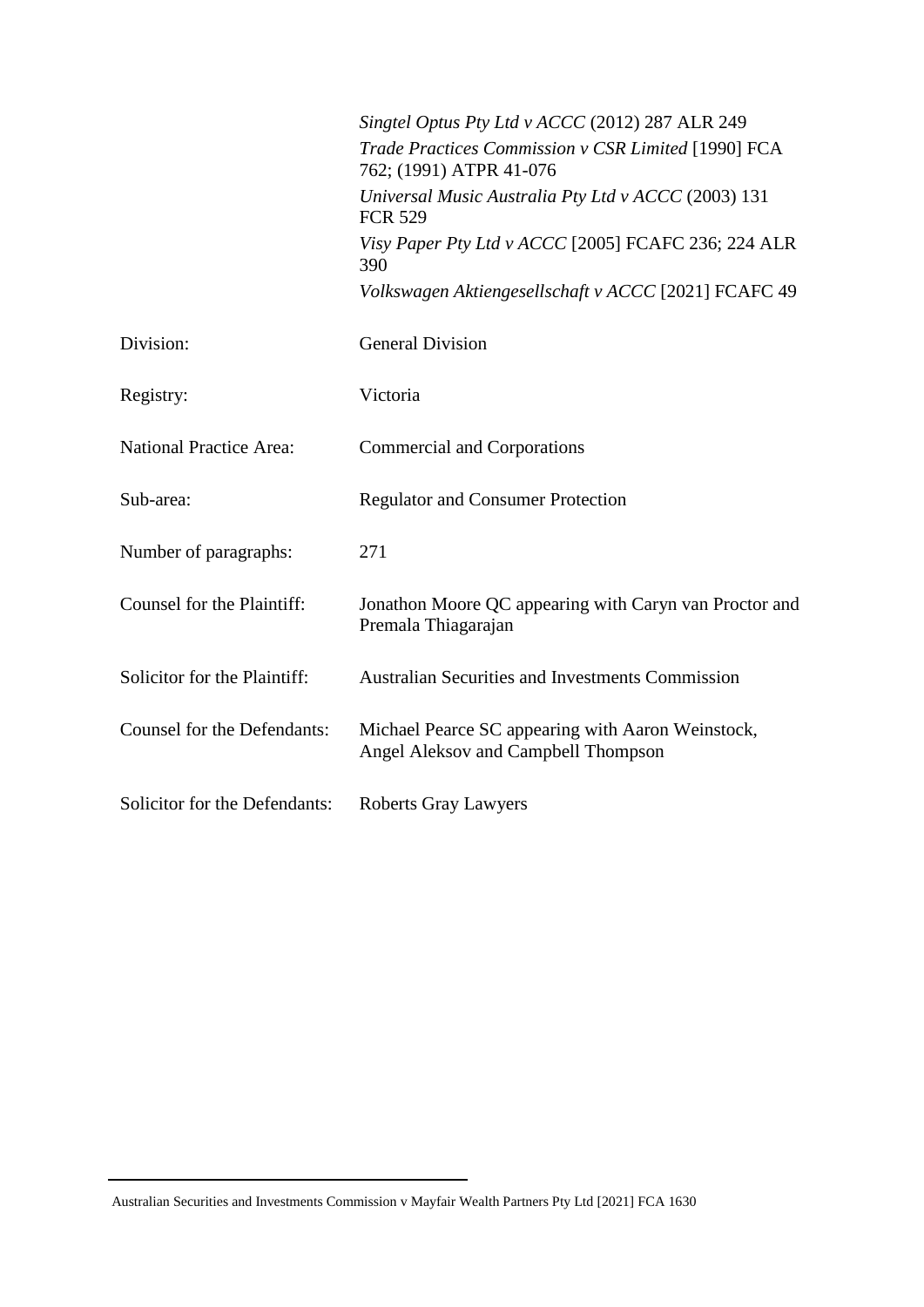## **ORDERS**

**VID 228 of 2020**

#### **BETWEEN: AUSTRALIAN SECURITIES AND INVESTMENTS COMMISSION**

Plaintiff

**AND: MAYFAIR WEALTH PARTNERS PTY LTD** and others named in the schedule

Defendants

**ORDER MADE BY: ANDERSON J DATE OF ORDER: 22 DECEMBER 2021** 

#### **THE COURT ORDERS THAT:**

1. I direct the parties to confer and submit to my chambers a proposed form of orders to give effect to these Reasons for Judgment. In the event that a form of orders cannot be agreed between the parties, then each party should submit the form of order for which they contend.

Note: Entry of orders is dealt with in Rule 39.32 of the *Federal Court Rules 2011*.

Australian Securities and Investments Commission v Mayfair Wealth Partners Pty Ltd [2021] FCA 1630 i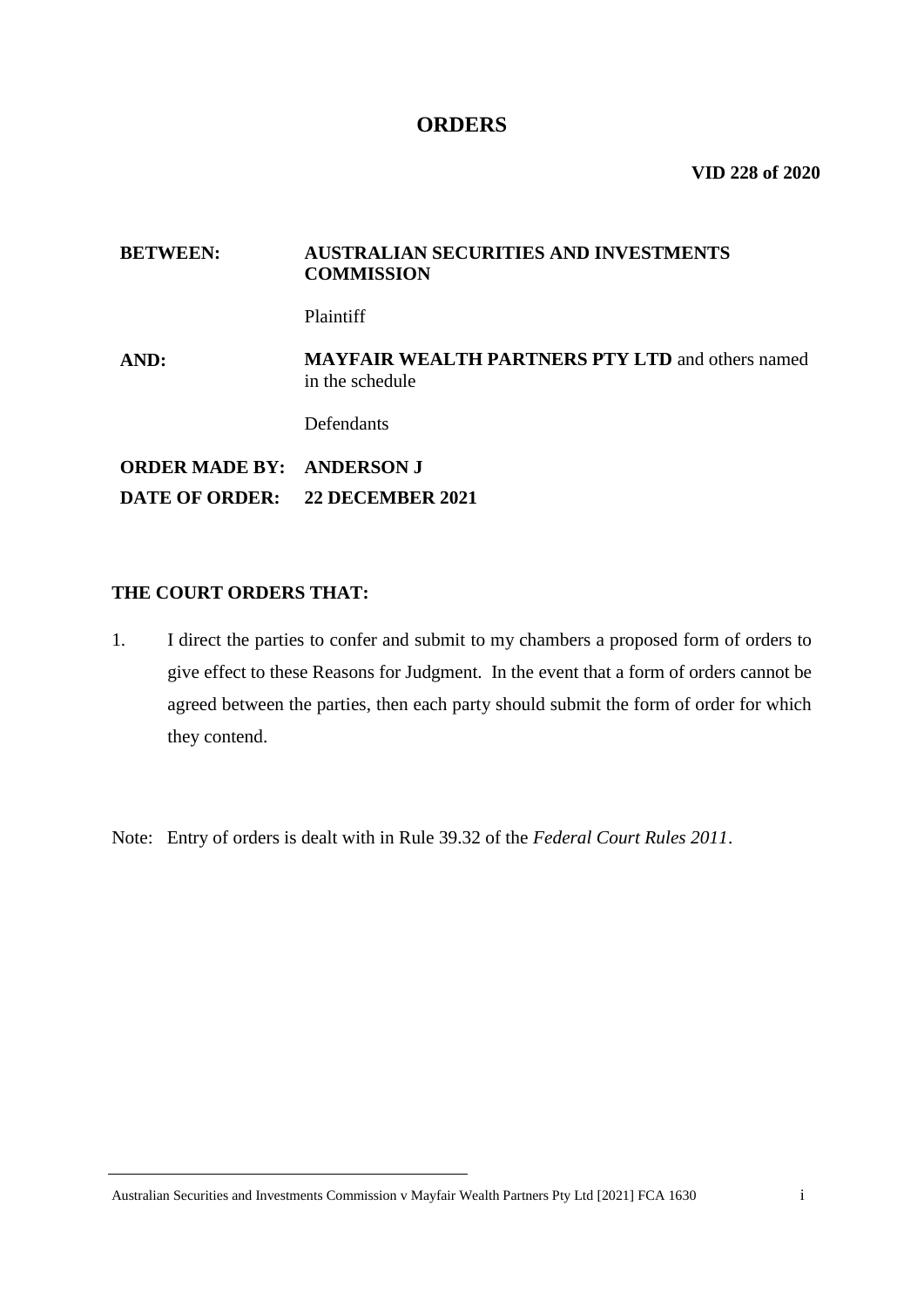## **REASONS FOR JUDGMENT**

#### **ANDERSON J:**

#### **INTRODUCTION**

- 1 On 23 March 2021, I delivered judgment on liability in this proceeding in *Australian Securities and Investments Commission v Mayfair Wealth Partners Pty Ltd (No 2)* [2021] FCA 247 (**Liability Judgment**). In the Liability Judgment, I upheld the Australian Securities and Investments Commission's (**ASIC**) claims that the Defendants, between 3 July 2019 and 16 April 2020 (**Relevant Period**), engaged in conduct that was:
	- (1) misleading or deceptive, or likely to mislead or deceive, in contravention of s 1041H(1) of the *Corporations Act 2001* (Cth) (*Corporations Act*) and s 12DA(1) of the *Australian Securities and Investments Commission Act 2001* (Cth) (*ASIC Act*);
	- (2) made false or misleading representations in contravention of ss 12DB(1)(a) and (e) of the *ASIC Act*, by representing that: two financial products promoted and issued by the Defendants, namely the unsecured promissory notes called "M+ Fixed Income Notes" (**M+ Notes**) and the secured promissory notes called "M Core Fixed Income Notes" (**Core Notes**) (together, the **Mayfair Products**):
		- (a) were comparable to, and of similar risk profile to, bank term deposits (**Bank Term Deposits Representations**), when the Mayfair Products exposed investors to significantly higher risk than bank term deposits, including by reason of the fact that the Mayfair Products lacked the prudential regulations that apply to bank term deposits;
		- (b) on maturity of the Mayfair Products, the principal would be repaid in full (**Repayment Representations**), when in fact, investors in these products might not receive their capital repayments because the Defendants maintained the contractual right to extend the time for repayment indefinitely, even in circumstances where the Defendants did not have sufficient funds to repay their investors;
		- (c) were specifically designed for investors seeking certainty and confidence in their investments and therefore carried no risk of default (**No Risk of Default**

Australian Securities and Investments Commission v Mayfair Wealth Partners Pty Ltd [2021] FCA 1630 1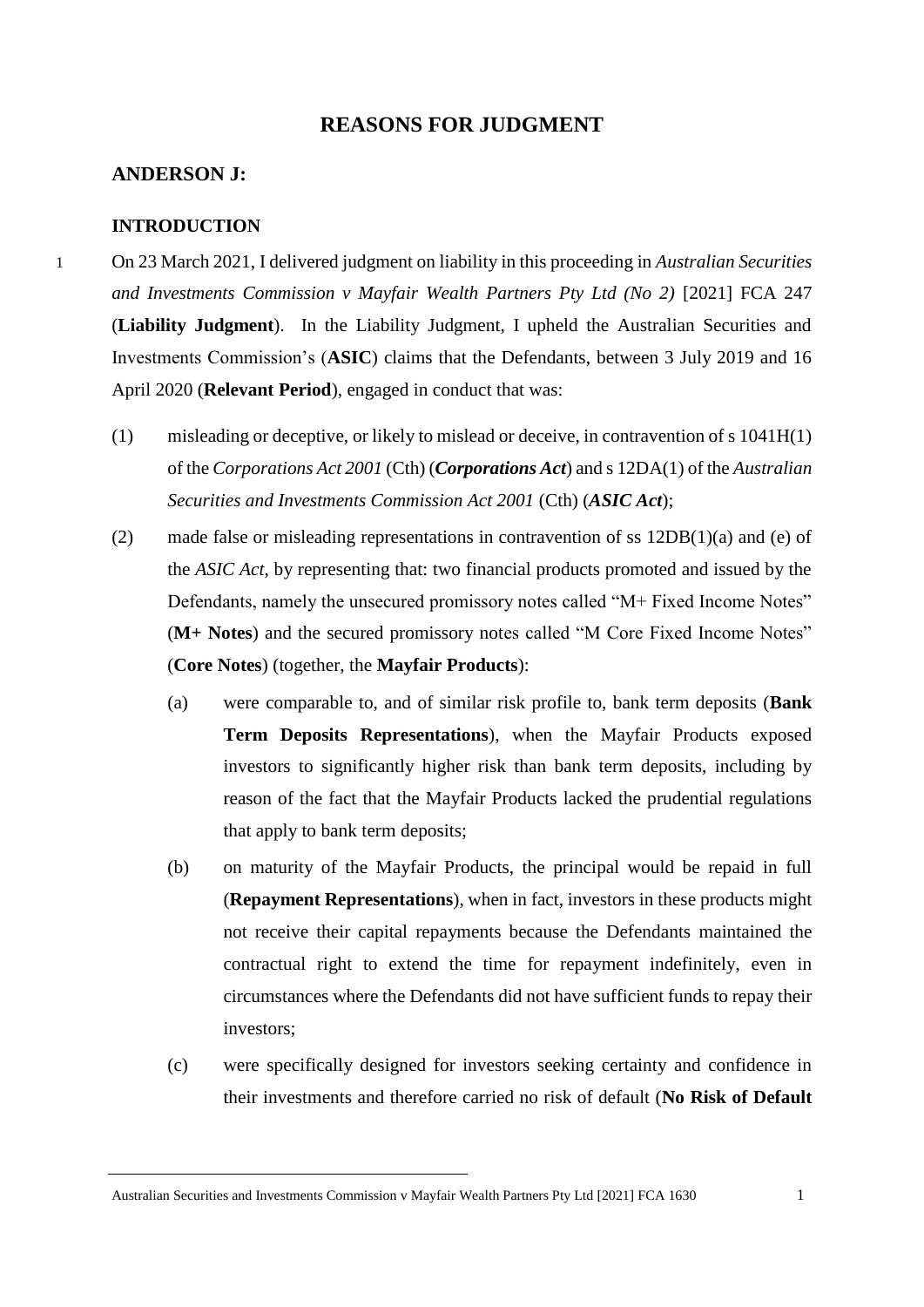**Representations**), when there was a risk that investors could lose some or all of their principal investment; and

(d) in respect of the First and Third Defendants, that the Core Notes were fully secured financial products (**Security Representation**), when they were not,

(collectively, the **Representations**).

2 ASIC now seeks the following further relief:

- (a) orders that the Defendants pay a pecuniary penalty in respect of their contraventions of ss 12DB(1)(a) and (e) of the *ASIC Act*, pursuant to ss 12GBA and 12GBCA of the *ASIC Act*;
- (b) orders permanently restraining the Defendants from publishing the Representations and certain other representations, pursuant to s 12GD(1) of the *ASIC Act* and/or s 1101B and/or s 1324 of the *Corporations Act*;
- (c) adverse publicity orders, pursuant to s 12GLB(1) of the *ASIC Act*; and
- (d) an order that the Defendants pay ASIC's lump sum costs of, and incidental to, the proceeding on a joint and several basis fixed at \$276,441.

3 In respect of the pecuniary penalties sought under ss 12GBA and 12GBCA of the *ASIC Act*, ASIC submits that the appropriate penalty for each Defendant is as follows:

- (a) First Defendant (Mayfair Wealth Partners Pty Ltd) \$4 million;
- (b) Second Defendant (M101 Holdings Pty Ltd) \$3 million;
- (c) Third Defendant (M101 Nominees Pty Ltd) \$3 million; and
- (d) Fourth Defendant (Online Investments Pty Ltd) \$2 million.
- 4 The First, Second and Fourth Defendants oppose the further relief sought by ASIC. The Third Defendant, M101 Nominees Pty Ltd, is in liquidation and did not appear or participate in the Penalty Hearing. By way of summary, the First, Second and Fourth Defendants (which, for the purpose of this Judgment, I will define as the **Defendants**) submit that no pecuniary penalty should be ordered because:
	- (a) no penalty can be assessed under s 12GBCA(2) of the *ASIC Act* because the legislation at the relevant time did not specify a maximum penalty applicable to this proceeding within s 12GBCA(2)(a), and further, ASIC has not proven the benefit derived and

Australian Securities and Investments Commission v Mayfair Wealth Partners Pty Ltd [2021] FCA 1630 2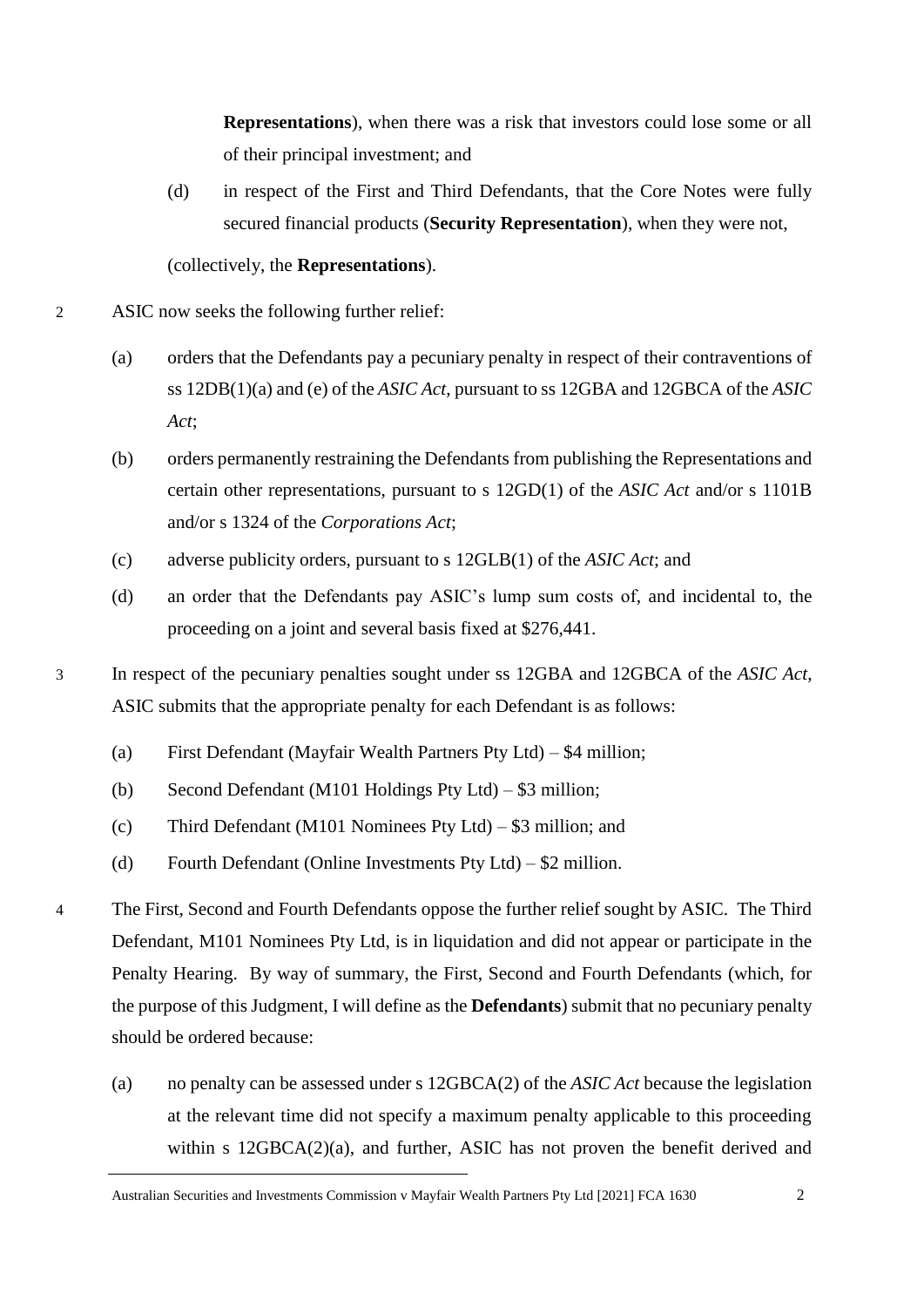detriment avoided because of the contraventions within s 12GBCA(2)(b), and has not sought to prove a penalty amount under s  $12GBCA(2)(c)$ ;

- (b) the declarations of contravention made on 23 March 2021 in the Liability Judgment do not comply with s 12GBA of the *ASIC Act* as they fail to identify with sufficient specificity the contraveners and the contravening conduct;
- (c) even if the declarations comply with s 12GBA, relief under s 12GBB should be refused on discretionary grounds; and
- (d) the contraventions declared were not serious and do not merit the imposition of pecuniary penalties.
- 5 Alternatively, the Defendants submit that, having regard to the nature of the contraventions and the evidence in mitigation, only minor penalties should be ordered.
- 6 The Defendants submit that the interim injunctions made on 16 April 2020 should be discharged and no permanent injunctions should be made.
- 7 The Defendants submit that no adverse publicity orders should be made.
- 8 The Defendants submit that costs should be reserved pending the outcome of the Penalty Hearing.

#### **SUMMARY**

- 9 For the reasons that follow, I will order the following pecuniary penalties be paid to the Commonwealth of Australia:
	- (1) The First Defendant pay \$10 million;
	- (2) The Second Defendant pay \$8 million;
	- (3) Third Defendant pay \$8 million; and
	- (4) The Fourth Defendant pay \$4 million.
- 10 I will also make the adverse publicity orders and injunctions sought by ASIC and will reserve the costs of the proceeding pending further argument from the parties in light of these Reasons given on the Penalty Hearing.

Australian Securities and Investments Commission v Mayfair Wealth Partners Pty Ltd [2021] FCA 1630 3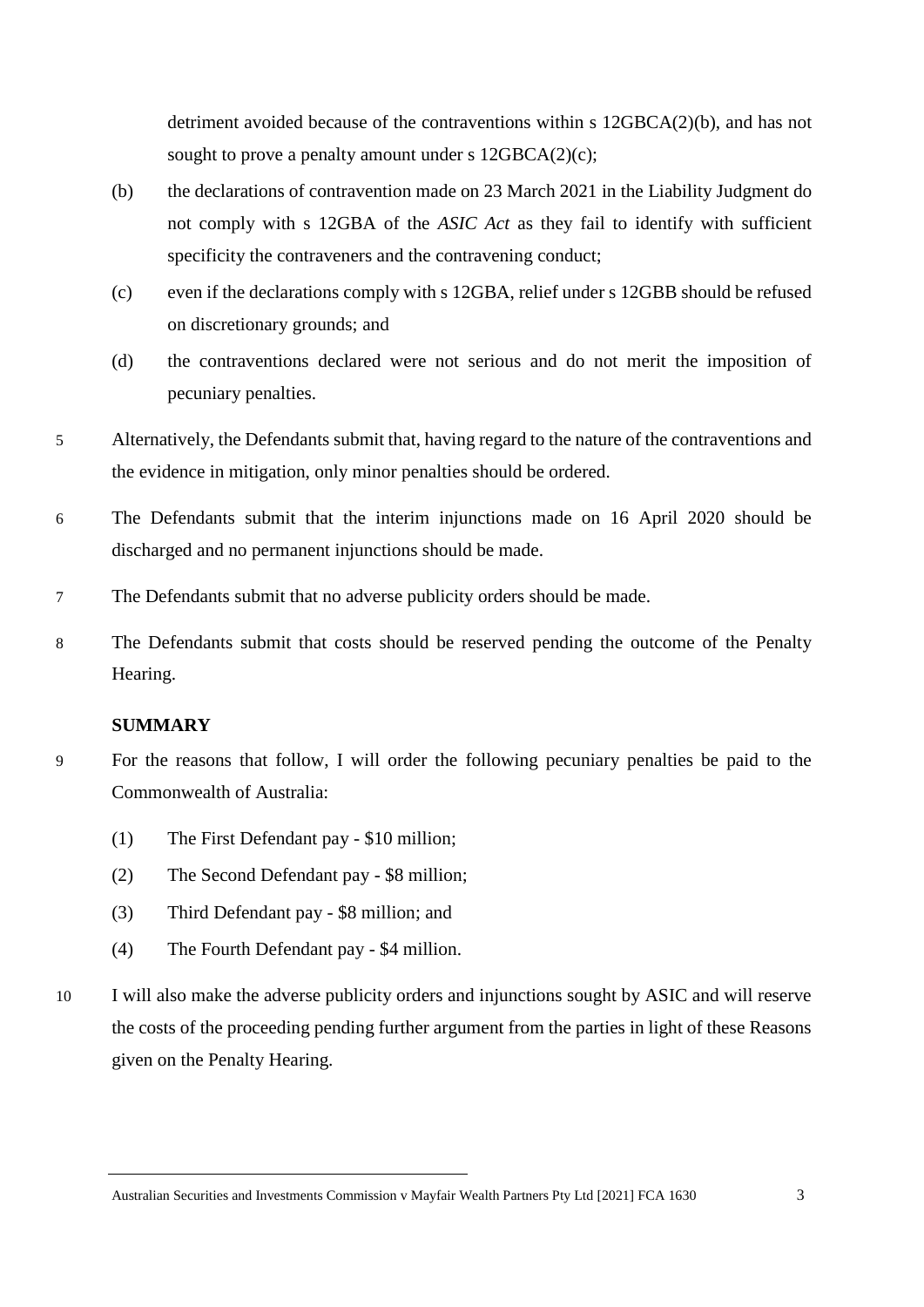#### **RELEVANT FINDINGS**

- 11 The liability trial proceeded before me undefended. As a consequence, there was no challenge to the evidence tendered by ASIC. There was no evidence tendered by the Defendants.
- 12 I set out below the background facts and the findings in the Liability Judgment that are relevant for the purposes of this penalty judgment.
- 13 The Defendants are part of a broader group of companies (**Mayfair 101 Group**) with a common director, Mr James Mawhinney. Mr Mawhinney is the sole director of each of the Defendants. The Mayfair 101 Group raised money from members of the public through various investment products and used that money to acquire real estate and invest in private equity ventures, often indirectly through loans to related entities: Liability Judgment [20].
- 14 The First Defendant, Mayfair Wealth Partners Pty Ltd, trading at the time as Mayfair Platinum (**Mayfair Wealth**), promoted the Mayfair Products to investors in Australia by a number of means including brochures, emails and websites: Liability Judgment [4].
- 15 The Second Defendant, M101 Holdings Pty Ltd (**M101 Holdings**) was the issuer of the M+ Notes: Liability Judgment [5].
- 16 The Third Defendant, M101 Nominees Pty Ltd (**M101 Nominees**) was the issuer of the Core Notes. On 13 August 2020, in proceeding VID 524 of 2020, the Court made *ex parte* interim orders appointing Said Jahani and Philip Campbell-Wilson as joint and several provisional liquidators of M101 Nominees. On 29 January 2021, M101 Nominees was wound up by the Court on just and equitable grounds with Messrs Jahani and Campbell-Wilson appointed as liquidators: Liability Judgment [6].
- 17 The Fourth Defendant, Online Investments Pty Ltd trading as Mayfair 101 (**Online Investments**) participated in the marketing of the Mayfair Products. Online Investments is the holding company of Mayfair Wealth and operated a website (www.termdepositguide.com) which promoted and marketed the Mayfair Products: Liability Judgment [7].
- 18 During the Relevant Period, the Mayfair Products were marketed and promoted by the Defendants in a number of ways, including via Mayfair Wealth's websites and in newspaper advertisements: Liability Judgment [79], [82]-[89], [91]-[95], [100]-[103], [106], [148], [152]- [154], [156], [[159], [161], [165], [167]-[168] and [175].

Australian Securities and Investments Commission v Mayfair Wealth Partners Pty Ltd [2021] FCA 1630 4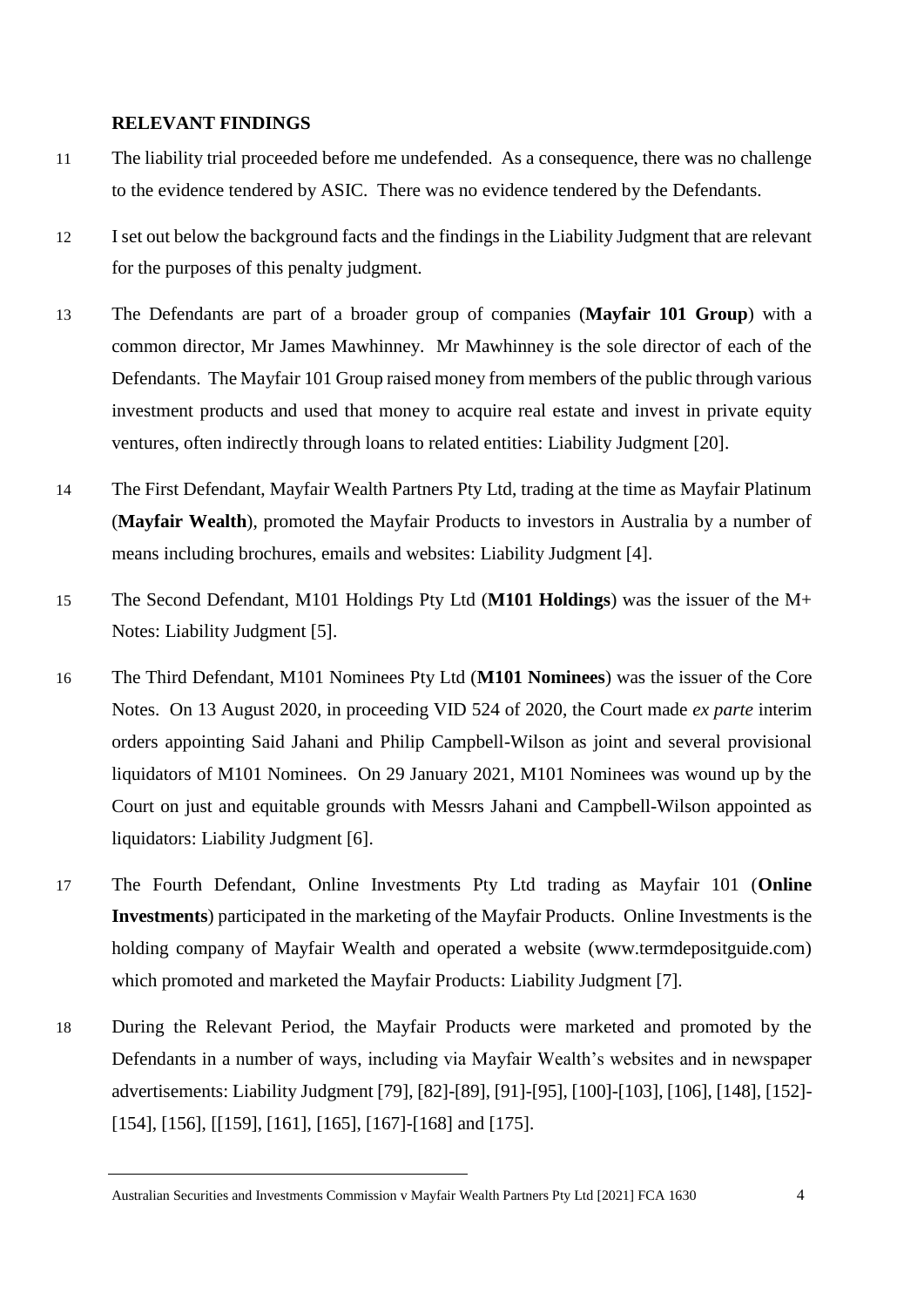#### **Findings in respect of Bank Term Deposits Representation**

- 19 The statements set out in Annexure A to the Reasons in the Liability Judgment were made by the Defendants in the marketing and promotional material. The Mayfair Products conveyed, separately and together, an impression that the Mayfair Products were comparative to, and of similar risk profile to, bank term deposits: Liability Judgment [148].
- 20 The Bank Term Deposits Representation was made to investors in circumstances where the Mayfair Products exposed investors to significantly higher risk than bank term deposits: Liability Judgment [150].
- 21 I accepted the matters referred to in Mr Tracy's First Expert Report dated 12 June 2020 (**First Expert Report**) and Provisional Liquidators' Report dated 24 September 2020 (**Provisional Liquidators' Report**) including that the issuer of the Core Notes, M101 Nominees, "has been insolvent since inception and remains insolvent": Liability Judgment [150(a)].
- 22 I accepted the Mayfair Products lacked the prudential regulations that apply to bank term deposits: Liability Judgment [150(b)].
- 23 The Bank Term Deposits Representation was made in relation to financial products (being the Mayfair Products), which concerned the future performance of the Mayfair Products and was a representation as to a future matter: Liability Judgment [151] and [152].
- 24 The Defendants had no reasonable grounds for making the Bank Term Deposits Representation. In the absence of such reasonable grounds, the conduct in respect of the Bank Term Deposits Representation was deemed, pursuant to s 769C of the *Corporations Act* and s 12BB of the *ASIC Act*, to be misleading: Liability Judgment [153] and [154].
- 25 The evidence establishes that the Bank Term Deposits Representation in relation to the Mayfair Products was misleading or deceptive and created a false and misleading impression that the Mayfair Products were comparable, and of similar risk profile to, bank term deposits. The Mayfair Products exposed investors to significantly higher risk than bank term deposits, including by reason of the fact that the Mayfair Products are debentures, and lack the prudential regulations that apply to bank term deposits. The Mayfair Products are not comparable to, or a proper alternative to, bank term deposits: Liability Judgment [155].

Australian Securities and Investments Commission v Mayfair Wealth Partners Pty Ltd [2021] FCA 1630 5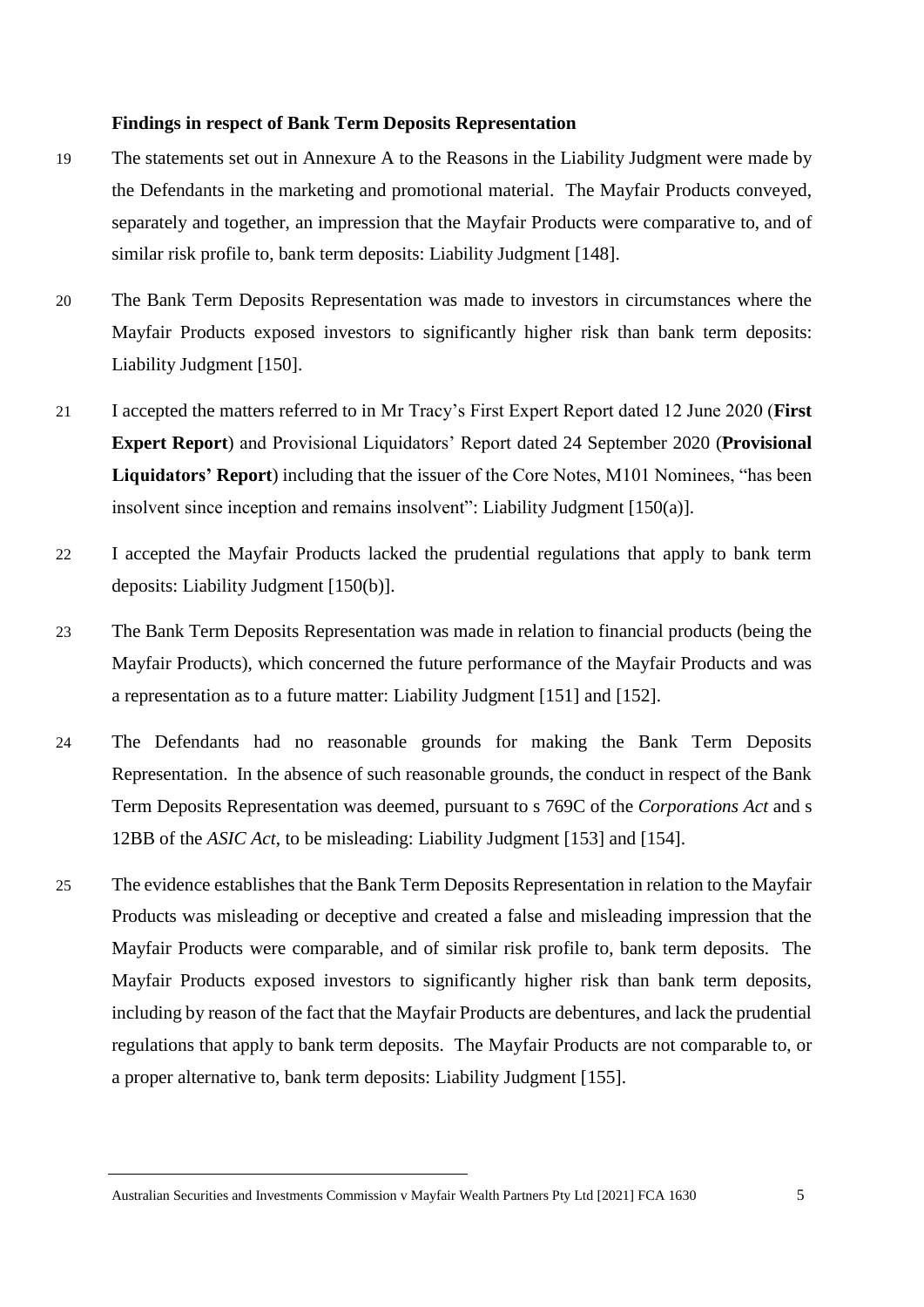#### **Findings in respect of Repayment Representation**

- 26 The statements set out in Annexure A to the Reasons in the Liability Judgment were made by the Defendants in the relevant promotional material and conveyed, separately and together, an impression that, on maturity of the Mayfair Products, the principal invested would be repaid in full: Liability Judgment [156].
- 27 The Repayment Representation was made in circumstances where investors in the Mayfair Products might not receive capital repayments at maturity because the Defendants had the contractual right to elect to extend the time for repayment to investors for an indefinite period of time including where the Defendants did not have sufficient funds to repay investments at maturity: Liability Judgment [157].
- 28 The Repayment Representation was misleading or deceptive. It created the false and misleading impression that, on maturity of the Mayfair Products, the principal would be repaid in full: Liability Judgment [158].
- 29 The Repayment Representation was a representation which concerned future performance of the Mayfair Products and was therefore a representation as to a future matter. The Defendants adduced no evidence that they had reasonable grounds for the Repayment Representation. Pursuant to the deeming provisions of s 769C of the *Corporations Act* and s 12BB of the *ASIC Act,* there were no such reasonable grounds and, as a result, the Repayment Representation was deemed to be misleading: Liability Judgment [159].
- 30 The evidence established that the Repayment Representation was misleading or deceptive or a false and misleading representation that the Mayfair Products were of a particular standard, quality or value, or had particular performance characteristics or benefits. The evidence established that investors in the Mayfair Products might not receive capital repayments at maturity: Liability Judgment [160].

#### **Findings in respect of the No Risk of Default Representation**

31 The statements set out in Annexure A to the Reasons in the Liability Judgment were made and conveyed, separately and together, an impression that the Mayfair Products carried no risk of default. The No Risk of Default Representation were statements made in the marketing material: Liability Judgment [161].

Australian Securities and Investments Commission v Mayfair Wealth Partners Pty Ltd [2021] FCA 1630 6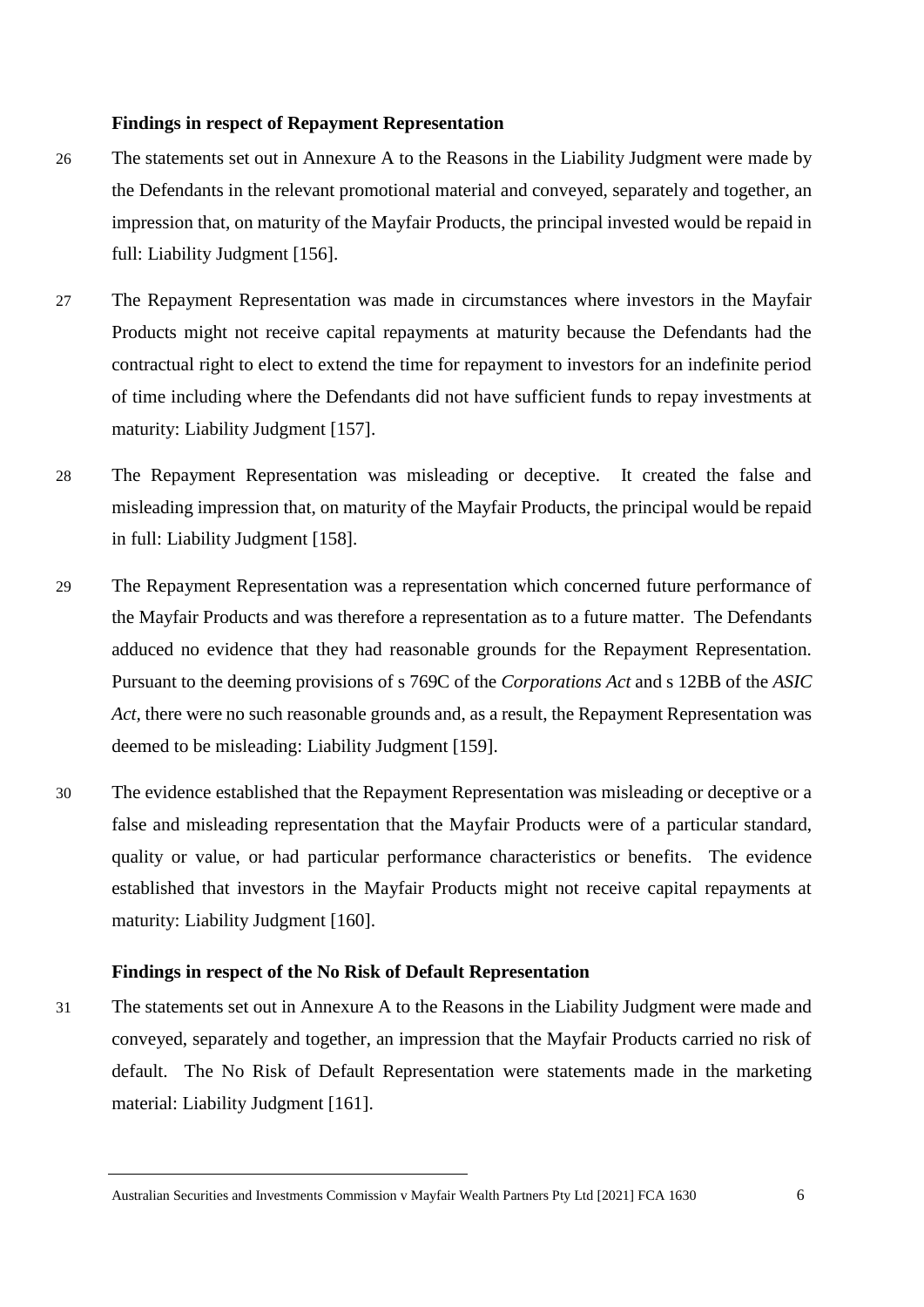- 32 The use of the words "certainty" and "confidence" by the Defendants in the marketing material for the Mayfair Products was likely to have conveyed to at least some consumers that their principal investment would definitely be repaid in full at maturity and that the investments carried no risk of default: Liability Judgment [162].
- 33 The Defendants had a contractual right to suspend redemptions of investments at maturity for an indefinite period of time if the Defendants did not have sufficient funds to repay investors. The Defendants had exercised that right to suspend redemptions: Liability Judgment [163].
- 34 The uncertainty of the financial position of the Defendants exposed investors to a real risk that investors could lose some or all of their principal investment. The Mayfair Products cannot be described as giving investors "certainty". The Mayfair Products have been, in fact, designed by the Defendants to produce a result which is uncertain for investors and could not on any reasonable view be described as an investment with no risk of default: Liability Judgment [164].
- 35 The No Risk of Default Representation was made in relation to the Mayfair Products which relates to the future performance and was therefore a representation as to a future matter. The Defendants did not adduce any evidence to establish that they had reasonable grounds for making the No Risk of Default Representation. There were no such reasonable grounds. Pursuant to the deeming provisions of s 769C of the *Corporations Act* and s 12BB of the *ASIC Act*, the No Risk of Default Representation was deemed misleading and deceptive: Liability Judgment [165].
- 36 On the evidence, ASIC established that the No Risk of Default Representation was misleading or deceptive or was a false and misleading representation that Mayfair Products carried no risk of default: Liability Judgment [166].

#### **Findings in respect of the Security Representation**

37 The statements relied upon by ASIC and set out in Annexure A to the Reasons of the Liability Judgment were made by the First and Third Defendants. Those statements conveyed, separately and together, any impression that the Core Notes were fully secured financial products: Liability Judgment [167].

Australian Securities and Investments Commission v Mayfair Wealth Partners Pty Ltd [2021] FCA 1630 7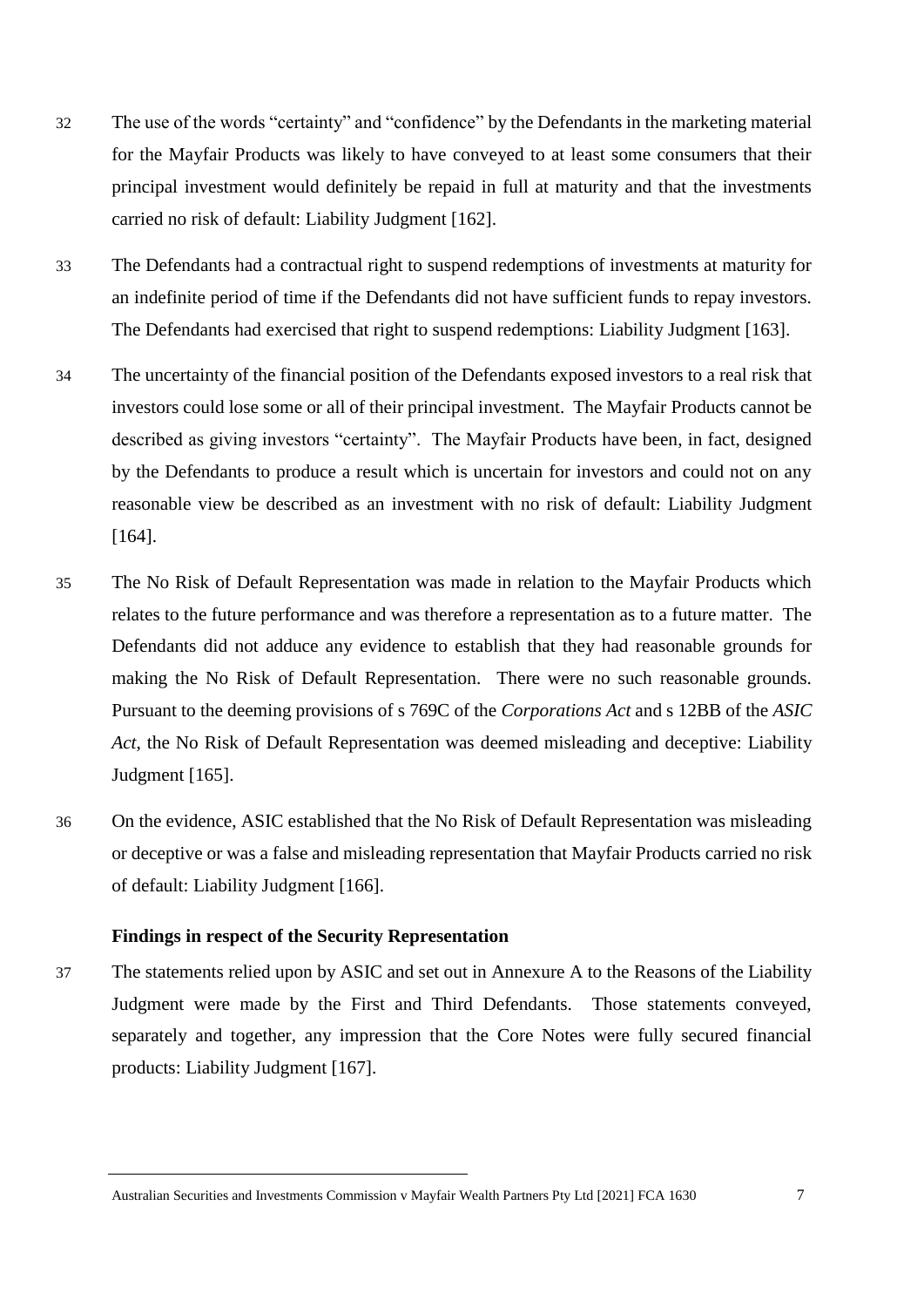- 38 The Security Representation was made expressly by statements of the First and Third Defendants in the relevant marketing and promotional material for the Core Notes: Liability Judgment [168].
- 39 I accepted the expert opinion of Mr Tracy at [2.11]-[2.14] and the conclusion at [2.24] of the First Expert Report to the effect that Core Note investor funds were not generally supported by first-ranking unencumbered asset security at 31 December 2019 and 20 March 2020: Liability Judgment [170].
- 40 I accepted Mr Tracy's expert opinion that, to the extent that there was security over units in various trusts (the trustees of which owned properties), such security was of little moment when, as stated by Mr Tracy, the relevant properties (with the exception of one property) had been mortgaged to a third party. The unchallenged evidence was that those third parties held first registered mortgages: Liability Judgment [171].
- 41 I accepted Mr Tracy's expert opinion in respect of concerns regarding the asset security value, as set out at [2.25] and [2.26] of the Expert Report. Mr Tracy's First Expert Report raised considerable doubt about the asset security values and the recovery of funds for Core Note investors: Liability Judgment [172].
- 42 I accepted the results of the investigation of the provisional liquidators (now liquidators) of M101 Nominees which are set out in the Provisional Liquidators' Report. I accepted the provisional liquidators' opinion that, notwithstanding the advertising to potential investors that their investments would be supported by "first-ranking registered security" and "the assets are otherwise unencumbered", that did not occur. I accepted the provisional liquidators' opinion that the majority of funds invested were provided to a related entity, Eleuthera, on an unsecured loan basis for a term of 10 years at a rate of 8% per annum and that M101 Nominees did not hold any security in respect of its loan to Eleuthera: Liability Judgment [173].
- 43 I was satisfied on the evidence that the Security Representation was made in relation to financial products, being the Core Notes, which were promissory notes. I was satisfied that the Security Representation was made by Mayfair in promoting the Mayfair Products and by M101 Nominees in the application form for the Core Notes: Liability Judgment [174].
- 44 I was satisfied that the Security Representation was made in relation to future performance of the Core Notes and was therefore a representation as to a future matter. The Defendants have

Australian Securities and Investments Commission v Mayfair Wealth Partners Pty Ltd [2021] FCA 1630 8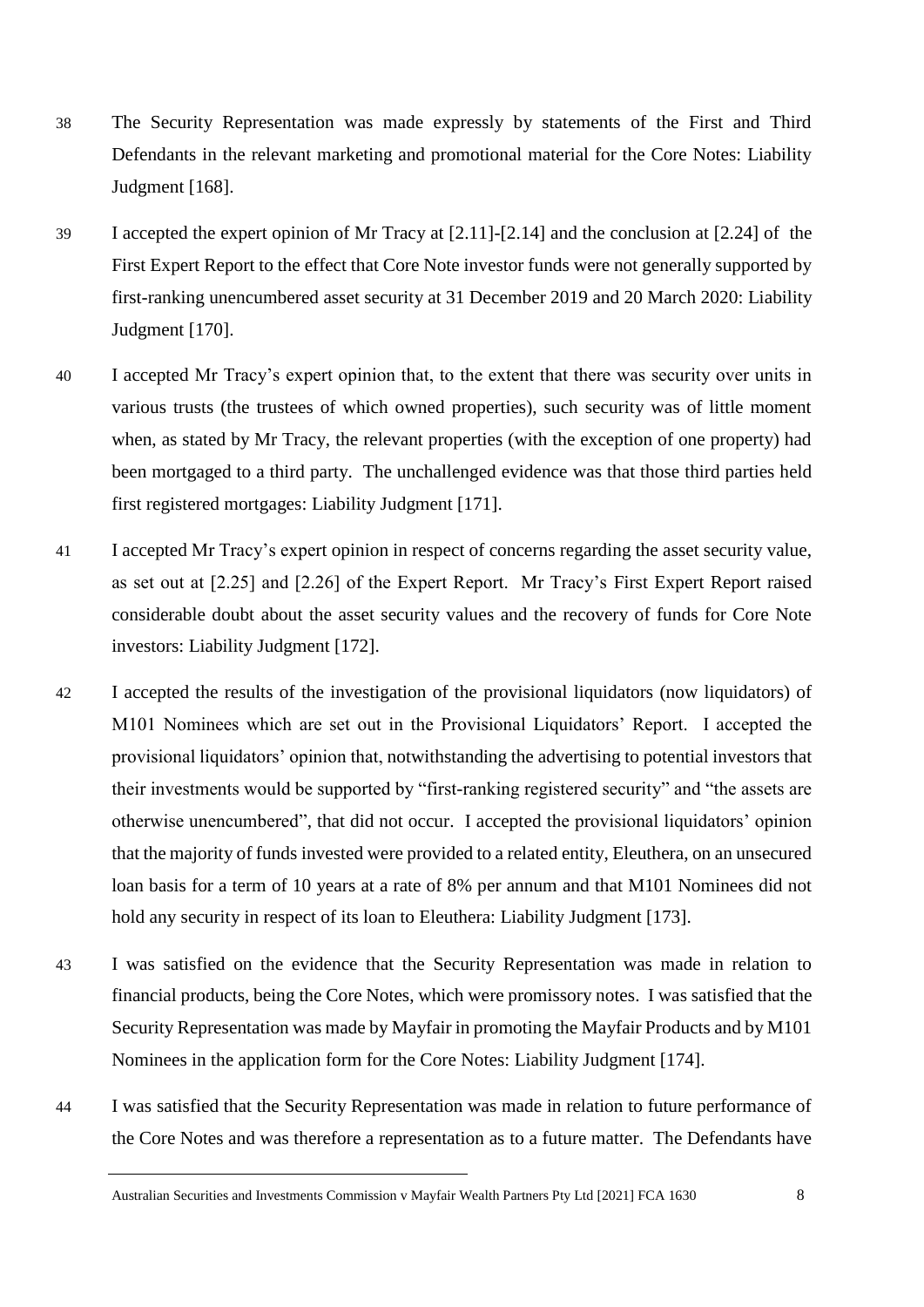adduced no evidence to establish that they had reasonable grounds for making the Security Representation. I found that there were no such reasonable grounds. Pursuant to s 769C of the *Corporations Act* and s 12BB of the *ASIC Act*, I found that the Security Representation was misleading: Liability Judgment [175].

- 45 I was satisfied on the evidence that ASIC had established that the making of the Security Representation was misleading or deceptive or was a false or misleading representation that the Core Notes were of a particular standard, quality, value or grade, or had performance characteristics or benefits, that they did not possess: Liability Judgment [176].
- 46 At the Liability Hearing, ASIC sought to rely upon the Court's powers to issue declarations pursuant to s 21 of the *Federal Court of Australia Act 1976* (Cth) (*FCA Act*), s 1101D(1)(a) of the *Corporations Act* and/or s 12GBA of the *ASIC Act*. ASIC sought at the Liability Hearing that the Court make various declarations pursuant to these statutory provisions in respect to the conduct of the Defendants which the Court found contravened s 1041H(1) of the *Corporations Act* and ss 12DA(1) and 12DB(1)(a) and (e) of the *ASIC Act*: Liability Judgment [178].
- 47 At the Liability Hearing, ASIC applied pursuant to s 12GBA(1) of the *ASIC Act* for a declaration that a person has contravened a civil penalty provision. Section 12GBA(6) provides that "a provision of Subdivision D (other than section 12DA) is a civil penalty provision". ASIC, at the Liability Hearing, sought declarations in respect of ss 12DB(1)(a) and (e) of the *ASIC Act*, which appear in Subdivision D of Division 2 of Part 2 of that legislation: Liability Judgment [182].

#### **Findings relevant to declarations made in the Liability Judgment**

- 48 Section 12GBA(3) provides that the "Court must make the declaration if it is satisfied that the person has contravened the provision". Section 12GBA(4) provides that the declaration must specify:
	- (a) the Court that made the declaration;
	- (b) the civil penalty provision that was contravened;
	- (c) the person who contravened the provision; and
	- (d) the conduct that constituted the contravention.
- 49 In the Liability Judgment I made the following findings at [186] and [187], in relation to the declarations sought by ASIC: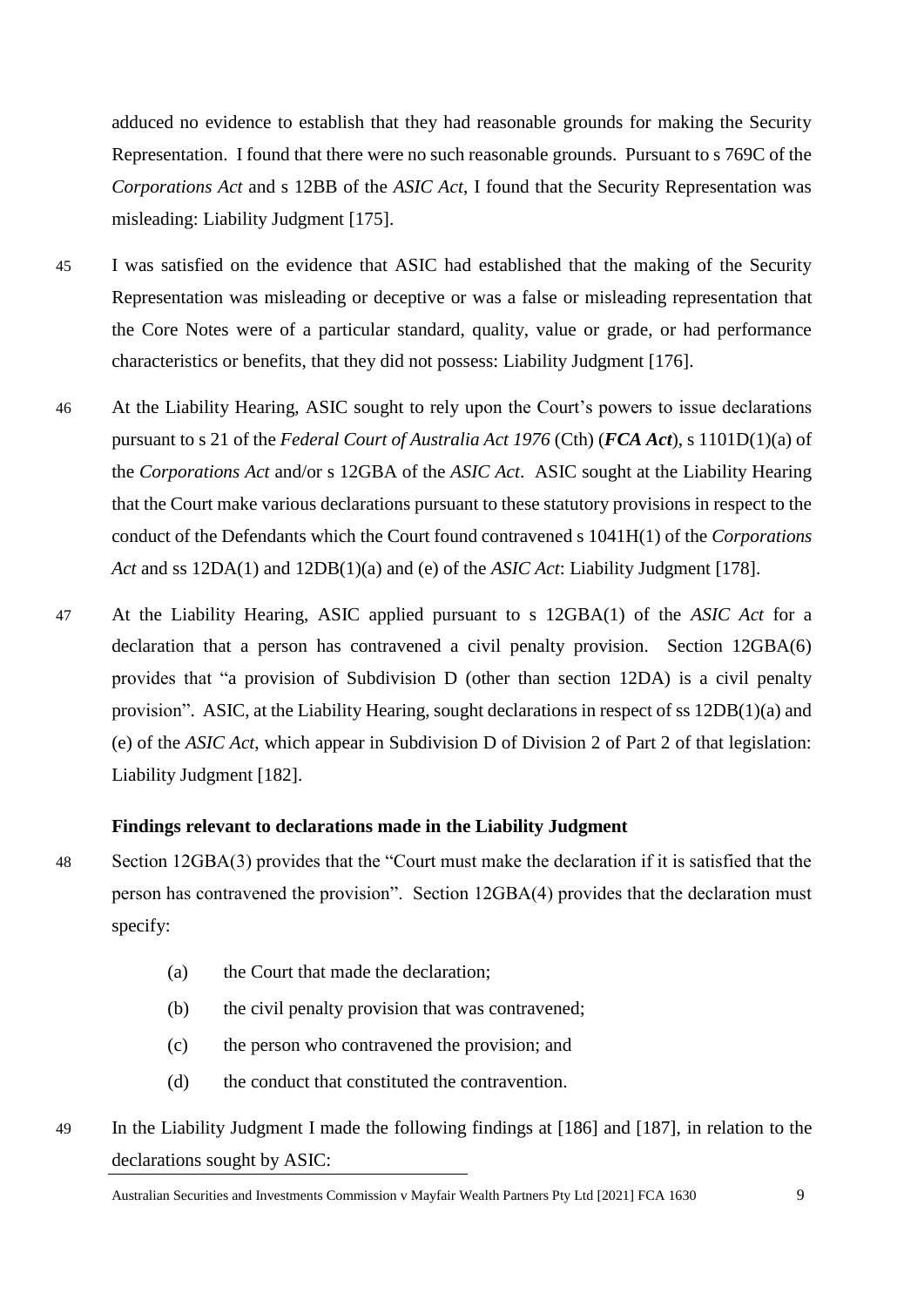I am satisfied that the requirements as to declarations stated above have been satisfied in the present case. I am satisfied that:

- (a) the proposed declarations sought by ASIC identify with precision the conduct that contravened s 1041H(1) of the *Corporations Act* and ss 12DA(1), 12DB(1)(a) and 12DB(1)(e) of the *ASIC Act*;
- (b) those declarations are directed to the determination of an extant controversy rather than any abstract or hypothetical question;
- (c) ASIC has a real interest in seeking the declarations and the declarations being made. ASIC is also given the power to apply to the Court under s 1101B(1)(a)(i) of the *Corporations Act* and s 12GBA(1) of the *ASIC Act*;
- (d) the Defendants are each a proper contradictor because they are the subject of the declarations.

I am satisfied on the evidence that it is appropriate to make the declarations substantially in the form sought by ASIC in this case. Accordingly, I will make declarations. I will also make the further orders sought by ASIC.

### **Evidence tendered at Penalty Hearing**

#### *ASIC's Evidence*

- 50 ASIC, at the Penalty Hearing, tendered a substantial number of documents in the Court Book which were identified in a list of material relied upon which was submitted to chambers during the first day of the hearing on 29 September 2021 and marked P-1. These documents were collectively tendered as a single exhibit. ASIC also read [1]-[5], [9] and [10] of the Third Affidavit of Mr Tracy sworn 22 September 2021 as well as Annexure "JMT8", being a copy of the Second Supplementary Report dated 14 September 2020 of Mr Tracy (**Tracy Second Supplementary Report**).
- 51 Mr Tracy's Second Supplementary Report provided comments on, and set out his opinions with respect to six issues:
	- (1) a typographical omission, relating to a missing comma;
	- (2) the "compliant third class of asset" for the M Core Fixed Income Notes as described by Mr Mawhinney in his affidavit dated 8 September 2020;
	- (3) the assertion by Mr Mawhinney in his affidavit dated 8 September 2020 that the units in the unit trust are a valid security;
	- (4) the assertion by Mr Mawhinney in his affidavit dated 8 September 2020 that Mr Tracy's First Expert Report contained certain errors;

Australian Securities and Investments Commission v Mayfair Wealth Partners Pty Ltd [2021] FCA 1630 10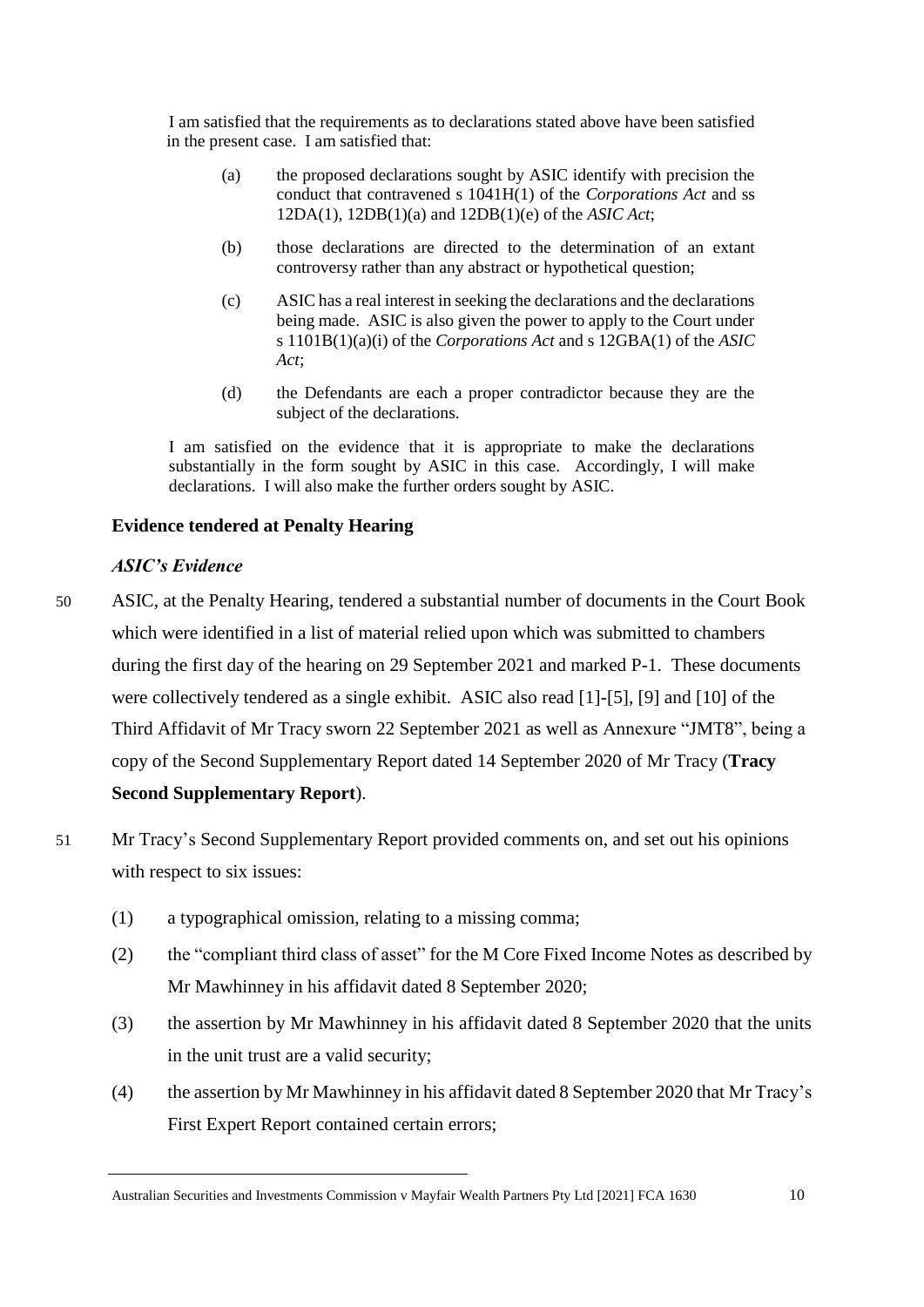- (5) the assertion by Mr Mawhinney in his affidavit dated 8 September 2020 that Mr Tracy's First Expert Report incorrectly asserted that there were instances where Core Notes did not maintain first-ranking security over assets; and
- (6) the assertion by Mr Mawhinney in his affidavit dated 8 September 2020 that Mr Tracy was misinformed as to the security structure of the Mayfair Products.
- 52 As to the typographical omission, Mr Tracy deposed that he did omit to include a comma and that this should be corrected. Mr Tracy however did not waiver with respect to the substance of his findings, in particular, that PAG Holdings (Australia) Pty Ltd (**PAG**), as security trustee (with one exception) did not hold direct first-ranking asset security over the Australian real property assets which were the primary assets of each trust.
- 53 As to the "compliant third class of asset" described by Mr Mawhinney in his affidavit dated 8 September 2020, Mr Tracy deposed that the security was appropriately described by him in his First Expert Report as well as his First Supplementary Report dated 12 August 2020 (**First Supplementary Report)**. Mr Tracy deposed that the observations made by Mr Mawhinney, in his 8 September 2020 Affidavit did not change his opinion, as expressed in his First Report and First Supplementary Report, in particular, that PAG, as security trustee did not hold direct first-ranking asset security over:
	- (i) the Australian real property assets which are the primary assets of a number of the trusts (with one exception); or
	- (ii) loans advanced which are the primary assets of Jarrah Lodge Unit Trust No 1 (**JLUT**).
- 54 Mr Tracy maintained that it was unclear if PAG, as security trustee, had security over deposits paid for Australian real property assets.
- 55 As to Mr Mawhinney's assertion that the units in the unit trust were a valid security, Mr Tracy noted that, as it appeared to him, there were many instances where the security was put in place after the relevant dates, and sometime after each relevant property was acquired, deposits paid, or the loans were advanced. Mr Tracy deposed that the implication of this delayed securitisation is that, in many instances at the time when the Core Note investor funds were used to acquire and make deposits on Australian real property, Sunseeker Holdings Pty Ltd (**Sunseeker Holdings**) had not yet entered into a Specific Security Deed (**SSD**) or registered

Australian Securities and Investments Commission v Mayfair Wealth Partners Pty Ltd [2021] FCA 1630 11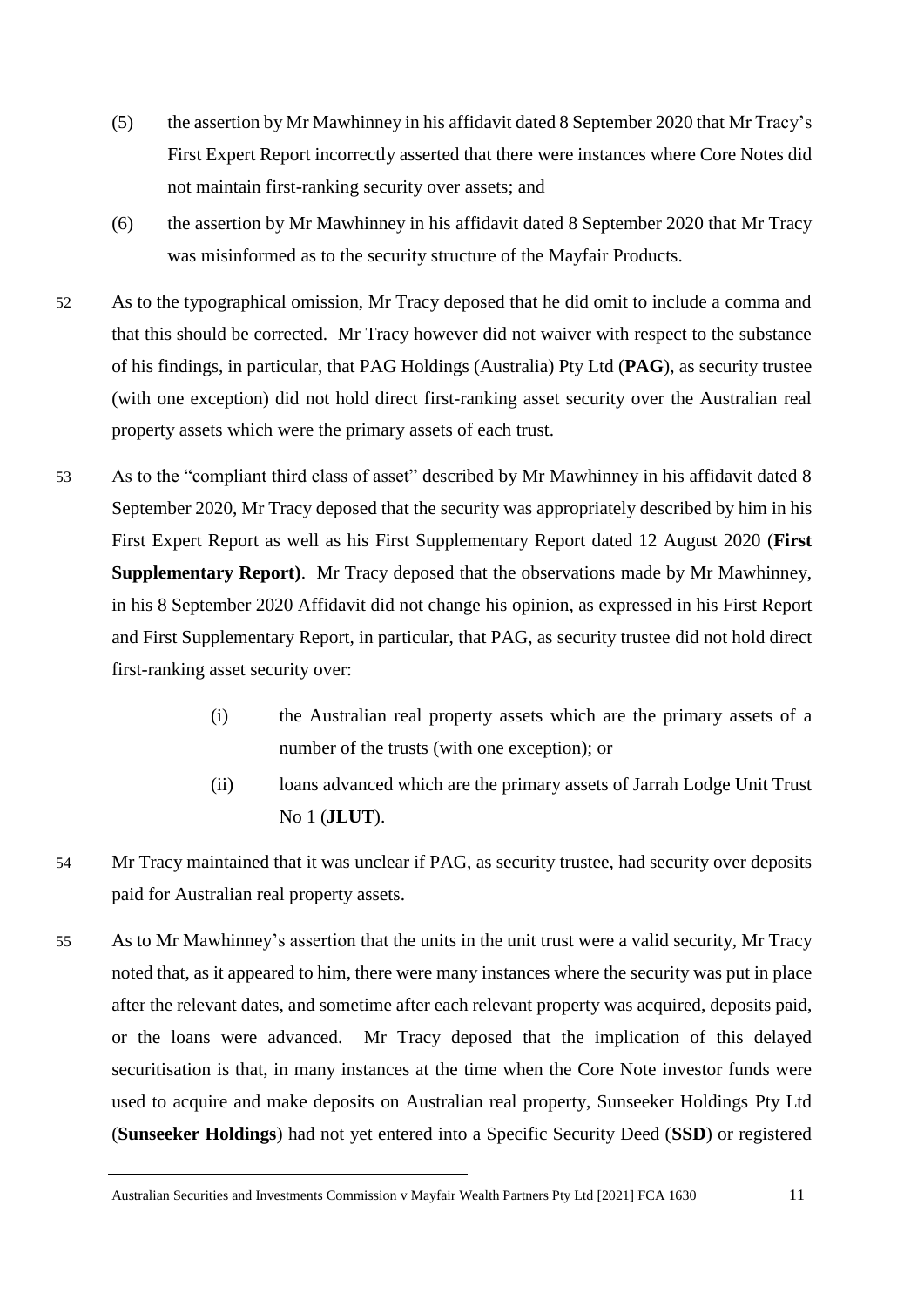its security over the units in the majority of trusts on the Personal Property Securities Register (**PPSR**). Mr Tracy deposed that this meant that its interests were likely to be unsecured at the relevant dates and that all other dates leading up to the registration of the relevant property on the PPSR. Mr Tracy maintained that his opinion did not change with respect to the nature of the security over the Australian real Property assets and the loans advanced which are the primary assets of JLUT. Mr Tracy maintained that, based on the information made available to him, it was unclear if PAG, as security trustee had security over deposits paid for Australian real property assets.

- 56 As to the assertion by Mr Mawhinney in his affidavit dated 8 September 2020 that Mr Tracy's First Expert Report contained certain errors, Mr Tracy noted that, while the missing comma should be corrected, the observations made in the Mawhinney Affidavit did not change the opinions as expressed in his First Expert Report and First Supplementary Report, in particular, that PAG, as security trustee (with one exception) does not hold direct first-ranking asset security over the Australian real property, whether acquired or deposits have been paid, nor loans advanced, which are the primary assets of each trust. Mr Tracy described the existence of other securities, including the security over the units in the trusts held by Sunseeker Holdings and granted in favour of the security trustee, PAG at 4.12 to 4.46 of his First Expert Report and 3.10 to 3.21 and 3.24 of his First Supplementary Report, and maintained this was correct.
- 57 As to the assertion by Mr Mawhinney in his affidavit dated 8 September 2020 that Mr Tracy's First Expert Report incorrectly asserts that there were instances where Core Notes did not maintain first-ranking security over assets, Mr Tracy maintained that these assertions did not change his opinion with respect to his views on the nature of the security over the real Australian real Property assets and the loans advanced which are the primary assets of JLUT. Mr Tracy maintained that, based on the information made available to him, it was unclear if PAG, as security trustee has security over deposits paid for Australian real property assets.
- 58 As to the assertion by Mr Mawhinney in his affidavit dated 8 September 2020 that Mr Tracy was misinformed as to the security structure of the Mayfair Products, Mr Tracy maintained that the value of the units in each trust is directly referable to the value of the underlying real property less and any prior ranking security interest registered over the relevant property, deposits paid on real property assets, the recoverable value of loans advanced and other liabilities in the trust. Mr Tracy noted that a further relevant consideration is whether the security that exists, is valid and enforceable at the dates when Core Note investor funds were

Australian Securities and Investments Commission v Mayfair Wealth Partners Pty Ltd [2021] FCA 1630 12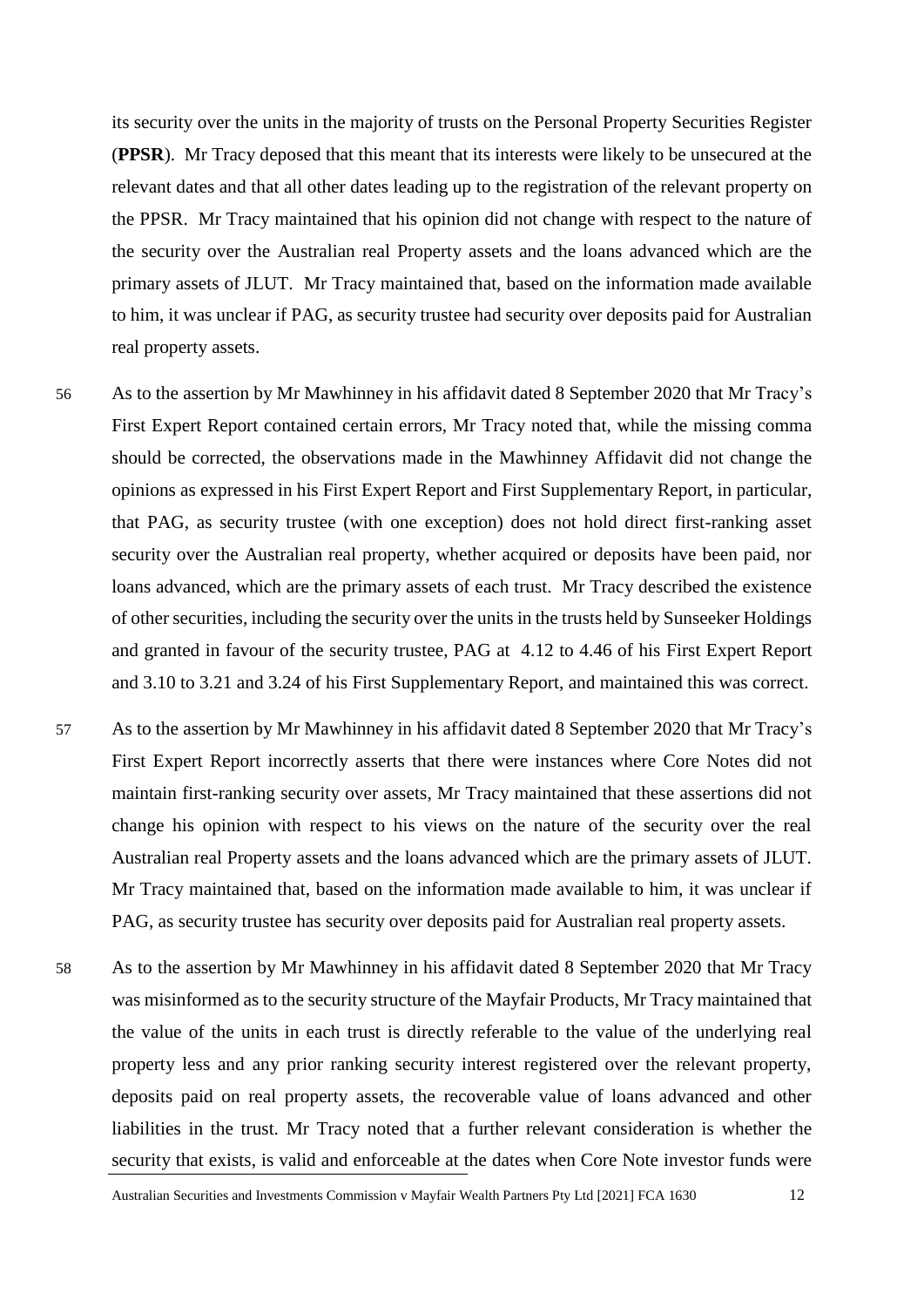used to acquire the real property and make deposits on Australian real property assets, or loans were advanced. Mr Tracy maintained that the previous findings that he made in his First Expert Report, with respect to the timing of when the security documents appeared to be entered into and registered on the PPSR, compared to the time when Core Note investor funds were used to acquire real property and make real property deposits and loans advanced.

59 Mr Tracy was required by the Defendants to attend for cross-examination. Mr Tracy maintained what he previously stated in his expert reports and did not waiver in the views that he previously expressed. In summary, Mr Tracy confirmed the expert opinion that he gave in his Expert Reports. Mr Tracy gave the following evidence:

- (a) Mr Tracy said that his role, as an independent expert witness, was to describe the existence of the security arrangements, and to independently confirm, by reference back to various registers, what security existed at the relevant dates.
- (b) Mr Tracy said that his expert reports described the registration of securities and also expressed opinions on enforceability and validity.
- (c) Mr Tracy said that the opinions which he expressed in his expert reports were based on his review of the documents that were made available to him in his review, and that he was confident in the opinions that he made in respect of those documents.
- (d) Mr Tracy gave evidence that the Core Notes were not generally supported by first-ranking unencumbered asset security.
- (e) Mr Tracy said that he expressed significant concerns around the existence of the security, over which the Core Notes were held. Mr Tracy stated that there was a risk that prior registered security holders may be able to escalate their facilities, and that this could lead, potentially, to the appointment of receivers, which ultimately did occur after he had prepared his First Expert Report.
- (f) Mr Tracy also said that he expressed concerns in relation to the properties which were acquired in the Mission Beach region, which occurred in a relatively short period of time. Mr Tracy stated that the acquisition of properties in this manner led to a commensurate increase in the value of the properties at that time.
- (g) Mr Tracy said that he was concerned about the financial capacity of some of the parties to be able to repay their loans and, in particular, Eleuthera which, based

Australian Securities and Investments Commission v Mayfair Wealth Partners Pty Ltd [2021] FCA 1630 13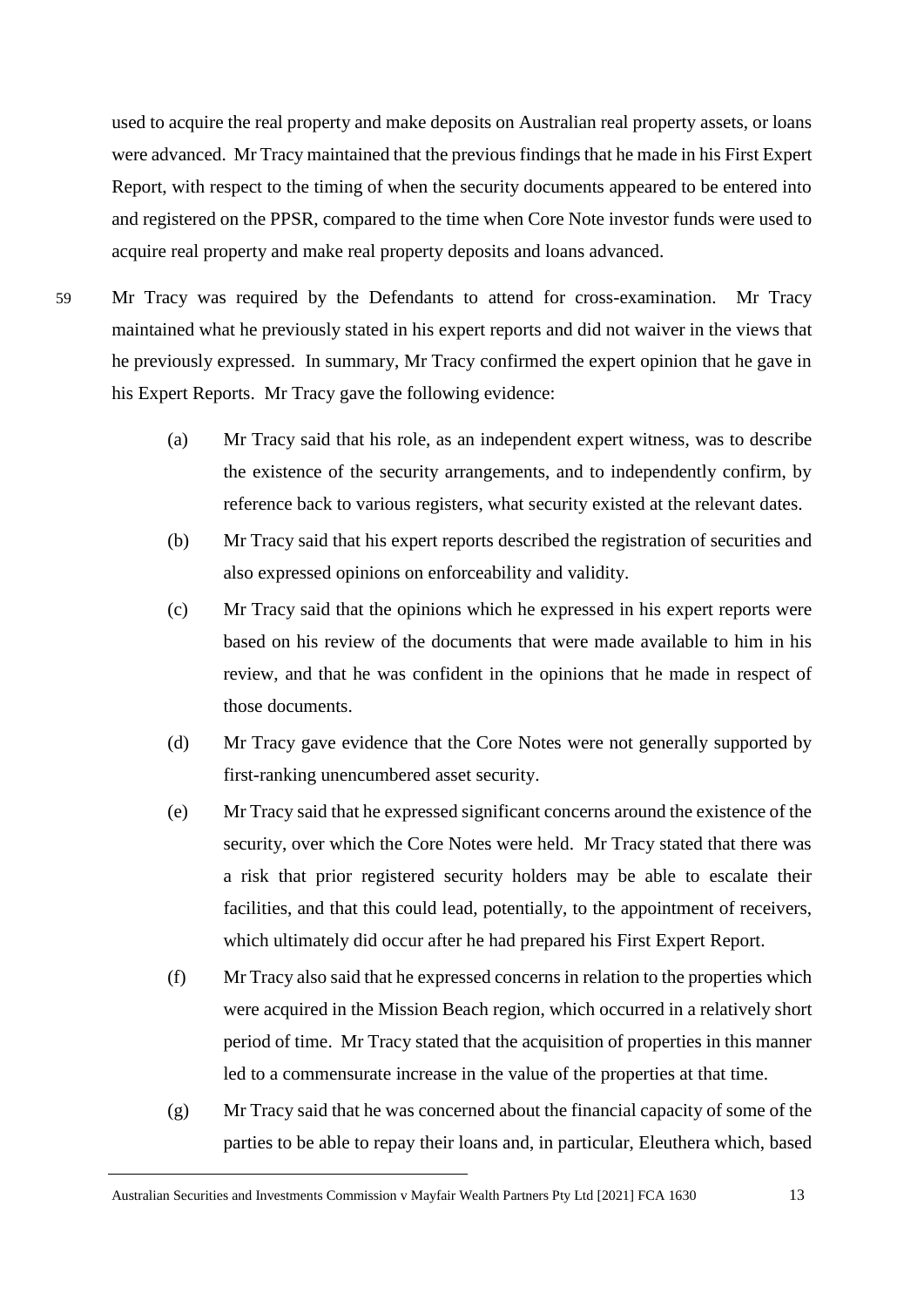on his review of its balance sheet, showed a negative net asset position indicating a potential issue around the repayment of that loan.

- (h) Mr Tracy noted that, in his First Expert Report, he raised concerns about the basis of the four per cent uplift in values that was applied by M101 Nominees in its report to the security trustees, and Mr Tracy also stated that he subsequently expressed concern around the basis of the uplift that was applied to the Dunk Island assets. Mr Tracy stated that these initial concerns had been proven correct given the appointment of the receivers, and then consequently the default interest rate of 48 per cent which is now being charged by Naplend Pty Ltd (**Naplend**).
- (i) Mr Tracy noted that the security which was put in place with respect to a number of the assets, was only done so after the date that the asset was acquired, or it was not registered at the time the assets were acquired. Mr Tracy noted that he raised concerns about the fact that property was acquired using investor funds, and that he did raise this concern with ASIC.
- (j) As to the investment scheme and the purchase of property in Dunk Island, it was put to Mr Tracy that the COVID-19 pandemic had a negative impact on tourism to that region and, as a result there was a commensurate negative impact on the ability for property in that area to generate income and capital growth. Mr Tracy considered that it was too far a stretch to conclude that the presence of the pandemic would significantly impact the value of these assets. Mr Tracy pointed to the fact that property prices in many markets, including in many regional markets, significantly increased throughout the pandemic. Mr Tracy considered that it was clear that regional tourism experienced a strong growth during the pandemic, particularly in Queensland. Mr Tracy said that Dunk Island was significantly impacted by Cyclone Yasi and was not a tourist destination at that time, and he was not aware of any significant operations at Dunk Island at that time.
- (k) Mr Tracy was asked to assume certain facts and was posed questions in relation to the operations of Eleuthera and the flow of funds between that entity and other entities in the Mayfair Group as well as the ownership structure of these entities.

Australian Securities and Investments Commission v Mayfair Wealth Partners Pty Ltd [2021] FCA 1630 14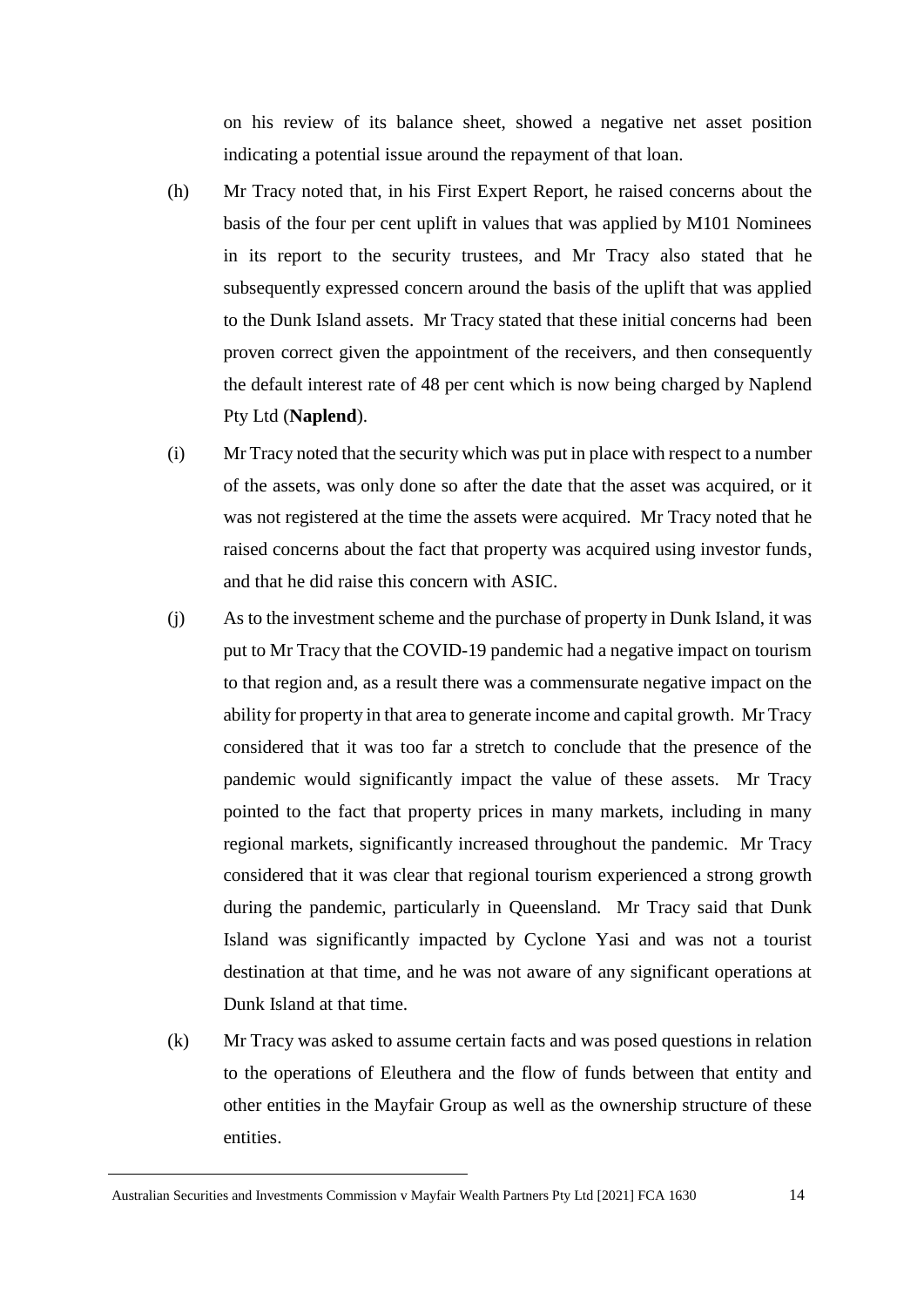- (l) Mr Tracy said that if Eleuthera was acting as the treasury entity in the Mayfair Group, the transfer of moneys from the noteholders to the various trusts within that group should have been secured, and that any entity in a corporate group that acts as a treasury entity should have such security in place.
- (m) As to the value of any security over the debts that were owed to Core Notes investors, pursuant to 2.2(b)(iii) and 2.2(d)(iii) of the First Expert Report, Mr Tracy stated that the form of security was described at 4.8 of this report.
- (n) Mr Tracy was asked a series of questions in relation to the security arrangements and the nature of the assets that were secured by the charges in the unit trust. Mr Tracy stated that the real estate was not directly secured and that the investor money which was used to acquire the real estate was ultimately mortgaged to Naplend. Mr Tracy maintained that this is what was described in the reports of the security trustee and what he relied upon when forming conclusions which ultimately made up his reports. Mr Tracy identified that any value which could be ascribed to the units would be an amount which would include the property, less any liabilities against that property. Mr Tracy maintained that the properties that were held by the unit trust had some value based on the representations that were made in the reports of the security trustee, but maintained that he was unable to confirm the value of the properties.
- (o) It was put to Mr Tracy that paragraph 16 of his First Expert Report, which had a missing comma misled him into believing that there were two classes of assets, being Australian real estate and cash. Mr Tracy disagreed with that assertion. Mr Tracy said that he filed a further affidavit with respect to that specific question where he acknowledged that there appeared to be a typographical error, but, in any case, it did not impact the analysis that he undertook and what he represented in respect to the security that related to the trusts.
- (p) Mr Tracy said that what had been represented to him was that the investor funds had been used to acquire real estate, pay deposits, and make loans, but that the principal asset, was the real estate. Mr Tracy stated that his concern was that the real estate was left in a position where it was able to be mortgaged to a third party, and the lack of security back to the investors over that property created a significant security risk for those investors.

Australian Securities and Investments Commission v Mayfair Wealth Partners Pty Ltd [2021] FCA 1630 15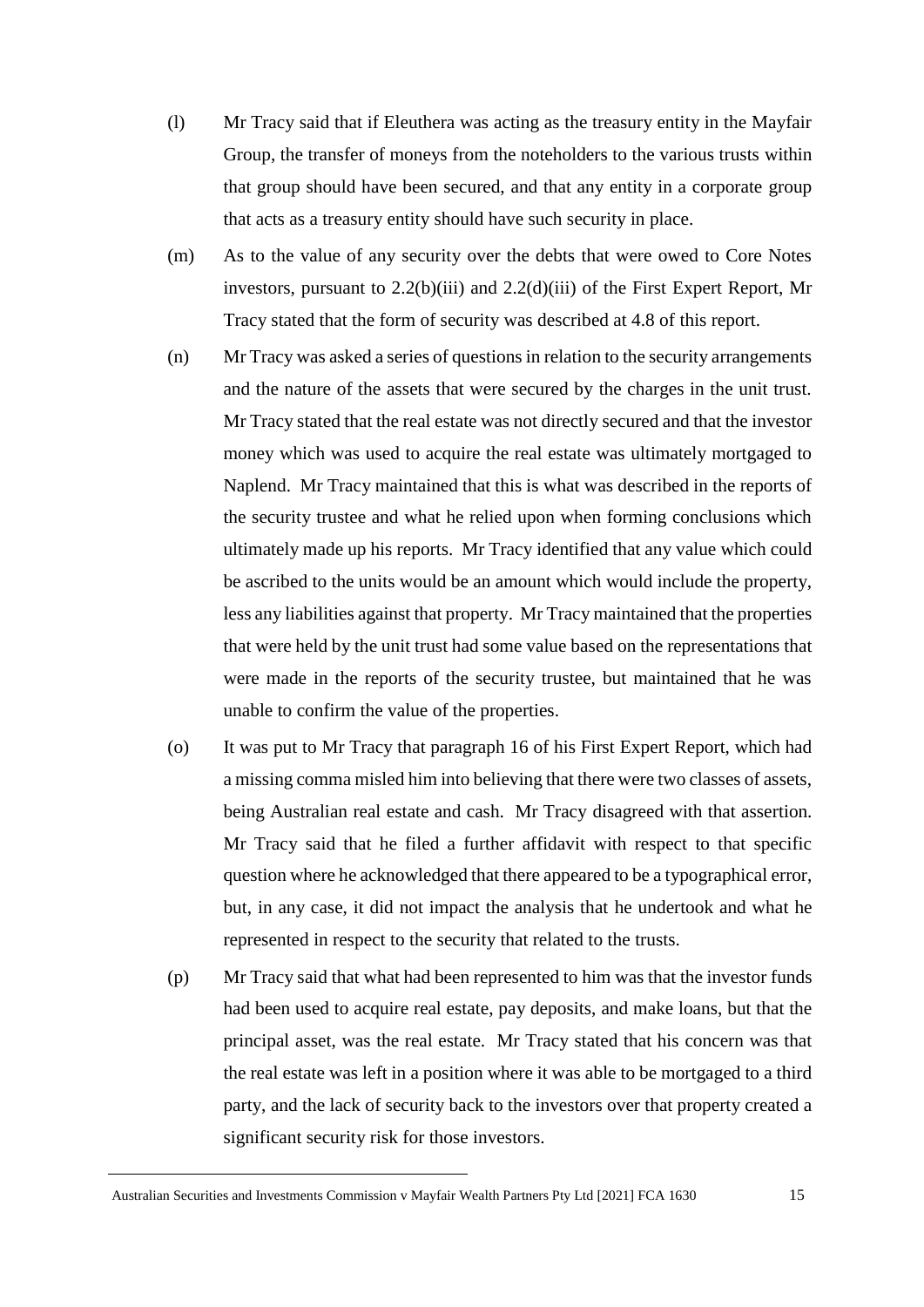- 60 The Defendants' senior counsel, Mr Pearce SC, submitted in final address, that I should not accept the evidence of Mr Tracy nor the opinions which he expressed in his expert reports. I do not accept that submission. I found Mr Tracy to be a considered and careful witness. Mr Tracy did not resile from the opinions which he expressed in his First Expert Report dated 12 June 2020, First Supplementary Report dated 12 August 2020, Second Supplementary Report dated 14 September 2020, Third Supplementary Report dated 10 December 2020 and Fourth Supplementary Report dated 20 September 2021 (collectively, **Expert Reports**) under crossexamination.
- 61 I accept the evidence Mr Tracy gave and the expert opinions expressed by Mr Tracy in his Expert Reports.

#### *Defendants' Evidence*

- 62 The Defendants tendered documents in the Court Book that were identified in a List of Documents dated 30 August 2021 which was marked MFI-1. The Defendants subsequently submitted to my chambers an updated list of documents on 4 October 2021. The documents were tendered as a single exhibit marked as D-1.
- 63 ASIC required Mr Mawhinney to attend for cross-examination. In summary, Mr Mawhinney gave the following evidence in cross-examination:
	- (a) Mr Mawhinney was taken to an email which he sent on 7 June 2019, to his solicitors at the time, KHQ Lawyers, in which Mr Mawhinney identified that ASIC's regulatory guide (**RG**) RG156 would be reviewed in detail prior to the promotion of Core Notes. Mr Mawhinney said that "retail investors" were not accepted as investors. Mr Mawhinney said that all of their clients were "wholesale clients" in alignment with s 708 of the *Corporations Act*. It was put to Mr Mawhinney that a "wholesale client" could be a "retail investor". Mr Mawhinney said that this was the first time that had been put to him.
	- (b) Mr Mawhinney was asked whether he sought legal advice that a "retail investor" was the same as a "retail client". Mr Mawhinney said that he did not. It was put to Mr Mawhinney that he would have regarded RG156 as irrelevant because

Australian Securities and Investments Commission v Mayfair Wealth Partners Pty Ltd [2021] FCA 1630 16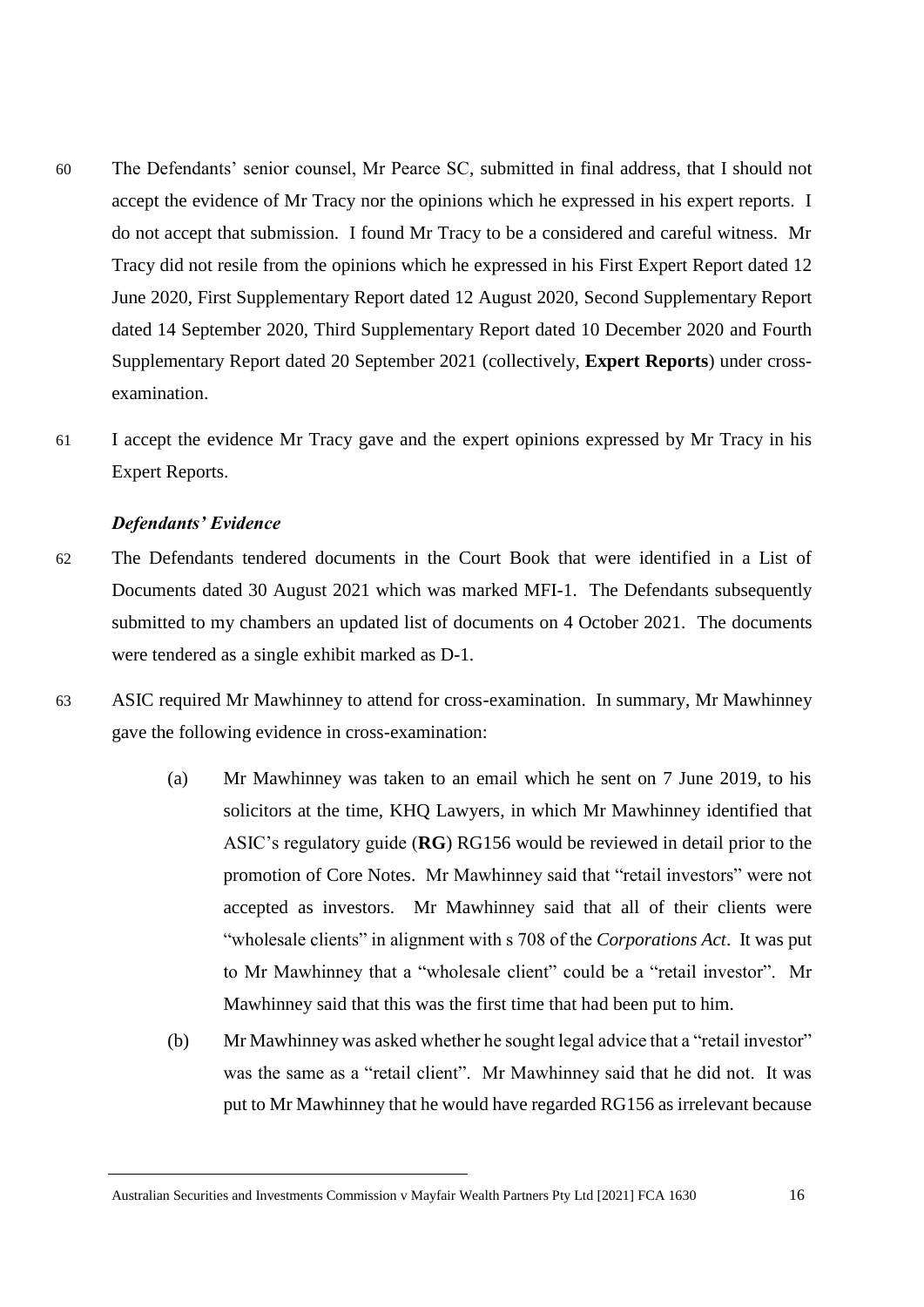it used the term "retail investors", which he said he did not accept as clients. Mr Mawhinney disagreed with this assertion.

- (c) It was put to Mr Mawhinney that RG156 provides that "*Advertisement for notes should state that the product is not a bank deposit. Further, they should not suggest that the note is or compares favourably to a bank deposit.*" And when asked whether he considered the advertising for the Core Notes was compliant with RG156, Mr Mawhinney said that he received advice that it was compliant. Mr Mawhinney could not provide formal written evidence of this advice.
- (d) Mr Mawhinney was asked about the advertisements that were published to promote the Core Notes. Mr Mawhinney was referred to RG156 and was shown how the guide states that advertisements should not state that there is little to no risk of investors losing their principal or note being paid interest, and that advertisements should not state that the products have "no fees". It was put to Mr Mawhinney that his advertisements were contrary to what the RG156 pronounced. Mr Mawhinney said that he could not recall whether the advertisements that he published said this.
- (e) Mr Mawhinney was asked about the status of the security over the real property, and it was put to Mr Mawhinney that not having first-ranking security over real property exposed the investors to the risk, which eventuated, that the real property could be used to secure directly third-party loans which is what occurred with Naplend. It was put to Mr Mawhinney that he did not make disclosures to investors in relation to the kind of security which existed over the relevant property in support of the investors' notes. Mr Mawhinney said that he did make disclosures to some investors, but not all. When asked how this was so, Mr Mawhinney identified that some investors requested a copy of the security statements, specific to the secured notes.
- (f) It was put to Mr Mawhinney that such disclosures and warnings, pursuant to RG156.20, must be prominent to ensure investors have a balanced impression of the note offering. Mr Mawhinney said that he did not recall reading this prior to the publication of the advertisements.
- (g) When asked whether the advertisements provided prominent warnings to potential investors as to the risks involved with losing some or all of their money

Australian Securities and Investments Commission v Mayfair Wealth Partners Pty Ltd [2021] FCA 1630 17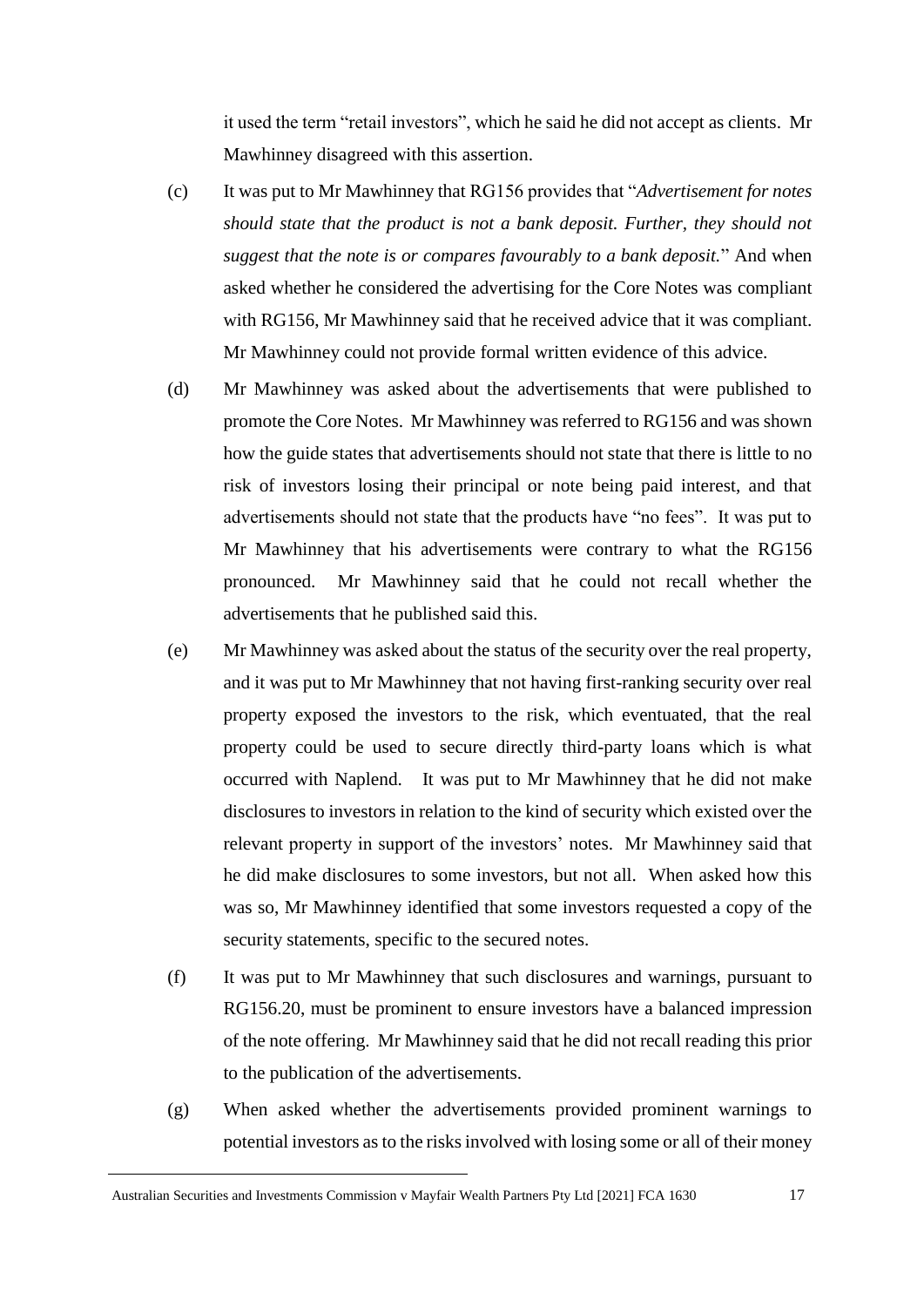(per RG156.10), Mr Mawhinney stated that the offer documents contained a "risks section" in the "FAQ section", and that was done so pursuant to advice given to him by KHQ Lawyers. It was put to Mr Mawhinney that his advertisements stated the interest rates that were being offered, and contrary to RG156.21, prominent warnings were not stated on the advertisements that investors could lose some, or all of their money. Mr Mawhinney said that there was a risk statement in the product offering which was recommended to him by his legal team.

- (h) When it was put to Mr Mawhinney that the risk statement was in a brochure, and did not appear in any of the advertisements. Mr Mawhinney stated that RG applied to financial services companies offering retail products, and that Mayfair 101 and the Core Note products were not retail products. Mr Mawhinney said that they were not licensed to provide retail products and while they took into account some factors from the RG, based on the advice that they received, this did not apply to the products.
- (i) When Mr Mawhinney was asked whether the advice he received was that the RG did not apply to his products, Mr Mawhinney said that the advice he received in this regard was oral advice some time ago, but noted that the RG was something that was taken into consideration, but that they were not required to follow.
- (j) When it was put to Mr Mawhinney that there no evidence, besides his statement that he was provided with oral advice, supporting the proposition that his lawyers said that the RG did not apply to his products, Mr Mawhinney said that he had a conversation with his lawyers in which they advised him that because he offered wholesale products the RG did not apply.
- (k) When asked why his lawyers were not called to give evidence, Mr Mawhinney said that he did not ask them, or did not think to ask them to do so.
- (l) It was put to Mr Mawhinney that not having first-ranking security directly over real property exposed the investors to the risk, which eventuated, that the real property could be used to secure direct third-party loans. Mr Mawhinney disagreed with this assertion.

Australian Securities and Investments Commission v Mayfair Wealth Partners Pty Ltd [2021] FCA 1630 18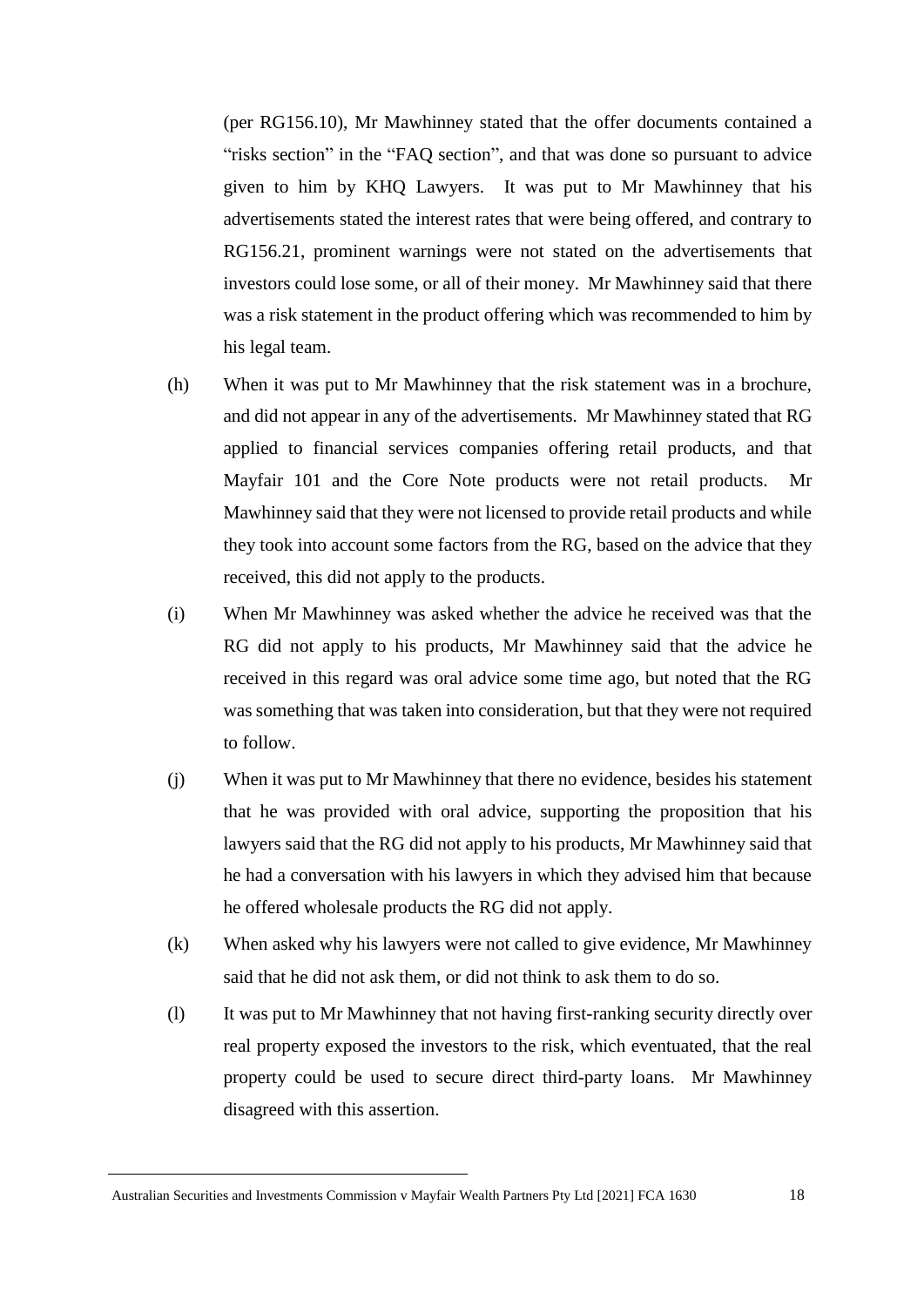- (m) When asked if this is what occurred with the loan from Naplend, Mr Mawhinney said the underlying assets were mortgaged as a result of the loan being accelerated due to the inability to pay that loan out.
- (n) Mr Mawhinney was asked if he thought that there was a prospect that the Mayfair Group of companies could grant direct security over the real estate, and thereby diminish the value of security the investors had over the units, Mr Mawhinney disagreed.
- (o) When asked whether Mr Mawhinney notified investors that direct security was given to Naplend over the real estate, thereby devaluing the value of the security of the units, Mr Mawhinney said that he did not because there was no requirement to, and because there was adequate security in place securing the Naplend facility. Mr Mawhinney further stated that the product documents provided all the required disclosures. However, Mr Mawhinney did not believe it was necessary for investors to be informed that the security was not over real estate, but rather over units in a trust that owned real estate which was the subject of first-ranking security to another entity. Mr Mawhinney said that he told investors he would secure their investment by "cash, real estate, and other assets".
- (p) Mr Mawhinney said that there was security over the bank account, one property in compliance with the alpha document, and multiple PPSR-registered charges that were all first-ranking security over the unit trust, 14 of which held the entire Mission Beach and Dunk Island real estate portfolio. Mr Mawhinney said that this is what was offered to investors and was compliant.
- (q) When asked whether Mr Mawhinney considered it relevant to tell investors that, insofar as they had security over real property, it was just one property and what the value of that property was, Mr Mawhinney said that he did not know, because it was not required, and because his legal advisors did not advise him that he had any legal obligation to do so.
- (r) It was put to Mr Mawhinney that the security trustee was asked to provide reports to ASIC, and when that occurred, there was a "mad scramble" by Mr Mawhinney and the security trustee to create new security and to include it in the reports that were provided to ASIC. Mr Mawhinney disagreed with that

Australian Securities and Investments Commission v Mayfair Wealth Partners Pty Ltd [2021] FCA 1630 19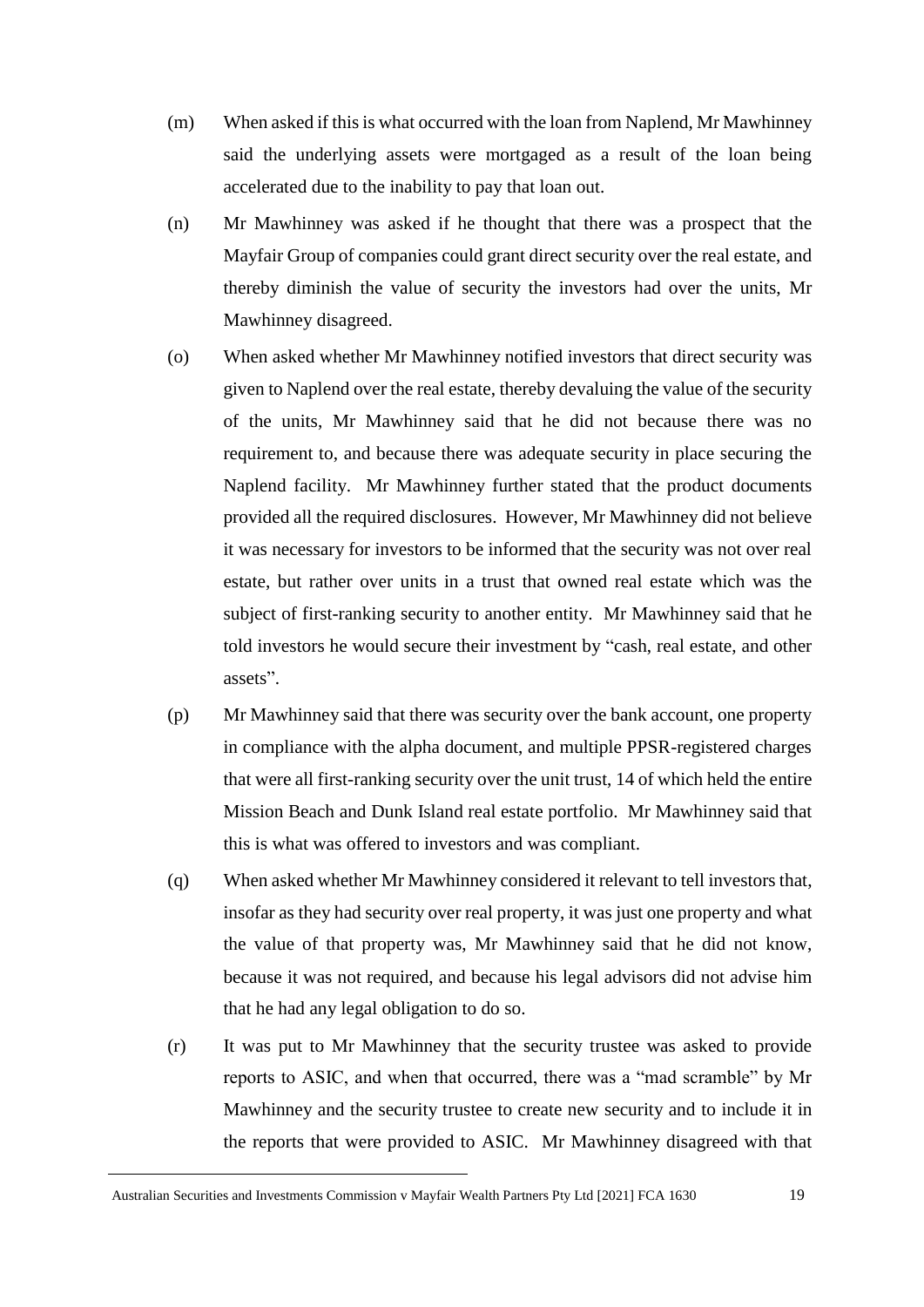assertion and said that it was the role of the security trustee to respond to ASIC's questions.

- (s) Mr Mawhinney was asked if he had an explanation as to why it was necessary for his security trustee to restate the report and bring in new security that did not previously exist. Mr Mawhinney said that the security trustee was comfortable with the information that was provided, and only after they had a further look at the information, did they decide that they would report on it differently. Mr Mawhinney said that the reports the security trustee provided still confirmed that there was adequate security.
- (t) It was put to Mr Mawhinney that the security trustee raised concerns about the uplift that would apply to the property, by virtue of the fact that Mr Mawhinney and the Mayfair Group had created their own market by purchasing a large amount of homes in the relevant area which had the effect of inflating property prices. Mr Mawhinney disagreed with this point, and said that he took a conservative approach to the valuation of the properties and the unit trusts. Mr Mawhinney said that there was significant value in the unit trusts well beyond just the individual purchase price of each individual property.
- (u) Mr Mawhinney was asked, given Mr Mawhinney's view, if there was significant value in the unit trusts, why the Naplend loan required a 24 per cent interest rate and a 48 per cent default rate, and why such a high interest rate was required for financing. Mr Mawhinney said that interest rates of this kind were not uncommon for bridging finance for regional projects.
- (v) It was put to Mr Mawhinney that in fact, he was desperate for finance and was forced to pay what could be described as "extortionate interest rates" for such a loan. Mr Mawhinney described the financing as a "very sound commercial decision". Mr Mawhinney said that taking a bridging facility on a short-term basis was a commercial tool that was used at the time.
- (w) Mr Mawhinney was asked whether the ability to finance such a high interest rate required continual promotion of the Core Notes and for investors to be drawn in, and if this was not done, he would be unable to pay the interest, and would be at risk of default. Mr Mawhinney said that he was entitled to assume that, because they had had a history of new investors joining the group month-

Australian Securities and Investments Commission v Mayfair Wealth Partners Pty Ltd [2021] FCA 1630 20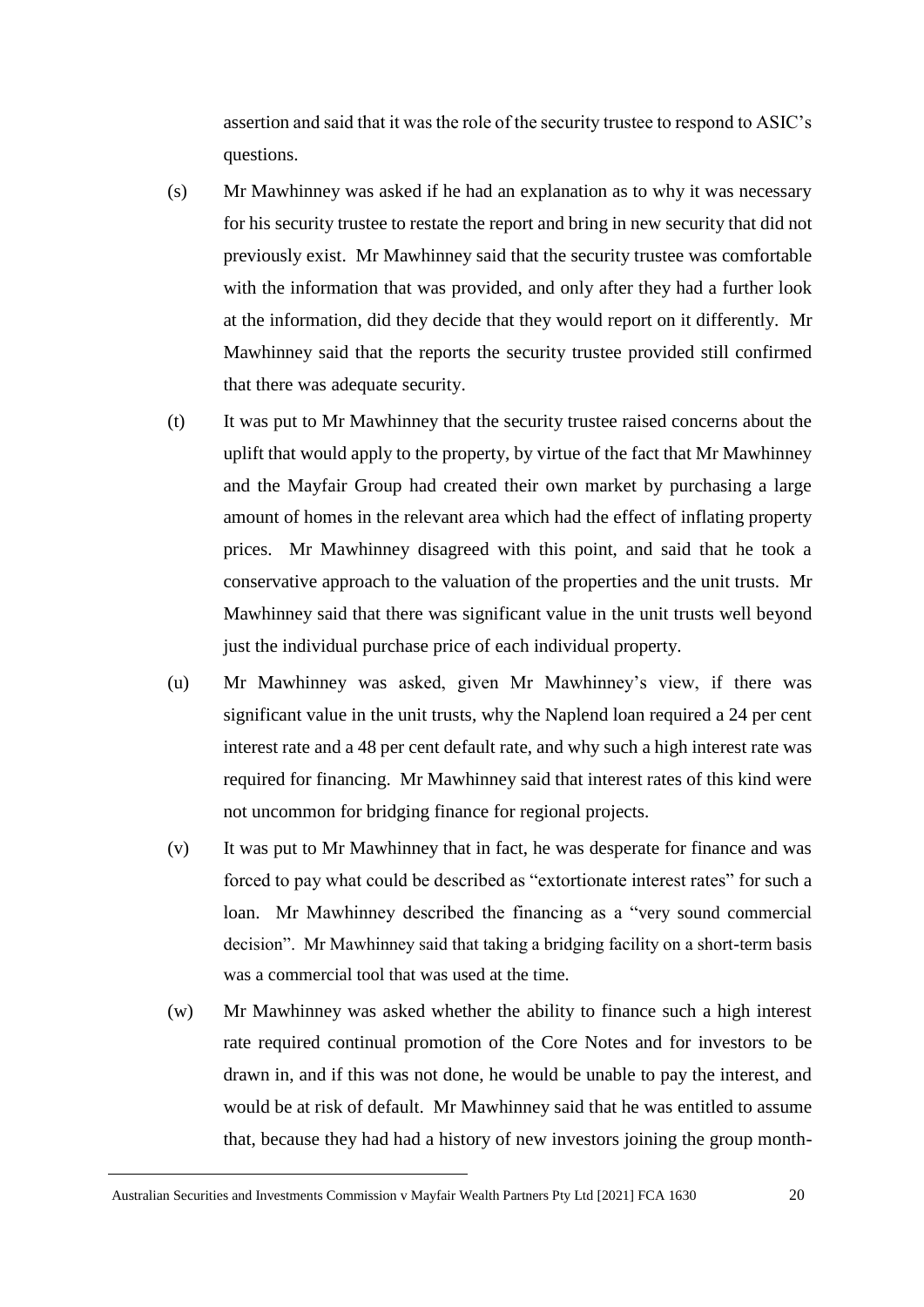in month-out, it was not reasonably foreseeable that COVID-19 would hit, nor was it reasonably foreseeable that ASIC would make an application to stop their fundraising.

- (x) Mr Mawhinney was taken to a Mayfair 101 document where ASIC's action that was taken was described as "misguided", and Mr Mawhinney was asked whether he still agreed with that view. Mr Mawhinney said he did agree with it.
- (y) Mr Mawhinney was taken to his open letter to ASIC dated 16 March 2021, in which he described ASIC's prosecution as "prosecution for a crime that was never committed", and Mr Mawhinney was asked whether he still agreed with that view. Mr Mawhinney said he maintained that view.
- (z) Mr Mawhinney was taken to his open letter to ASIC dated 16 March 2021, in which he told ASIC that they constructed their case with "fictitious evidence", and Mr Mawhinney was asked whether he still agreed with that view. Mr Mawhinney said he maintained that view.
- (aa) Mr Mawhinney was taken to his open letter to ASIC dated 16 March 2021, in which he described ASIC as having "no regard for the law", and Mr Mawhinney was asked whether he still agreed with that view. Mr Mawhinney said that he did stand by his view.
- (bb) Mr Mawhinney was asked whether he moved property that was paid for by investor funds, or with investor funds, to the British Virgin Islands. Mr Mawhinney said that the British Virgin Islands entity formed part of the Mayfair Group and the shares that were transferred there had not disappeared.
- (cc) Mr Mawhinney was asked whether the shares that were transferred to the company in the British Virgin Islands, were the subject of any security held. Mr Mawhinney said they never were.
- (dd) Mr Mawhinney was asked whether he accepted that someone who might satisfy the definition of "sophisticated investor", because they had sold their house and had \$500,000 to invest, might not be a sophisticated person. Mr Mawhinney disagreed with that assertion.
- (ee) It was put to Mr Mawhinney that he had expressed no remorse for his actions. Mr Mawhinney disagreed with that assertion.

Australian Securities and Investments Commission v Mayfair Wealth Partners Pty Ltd [2021] FCA 1630 21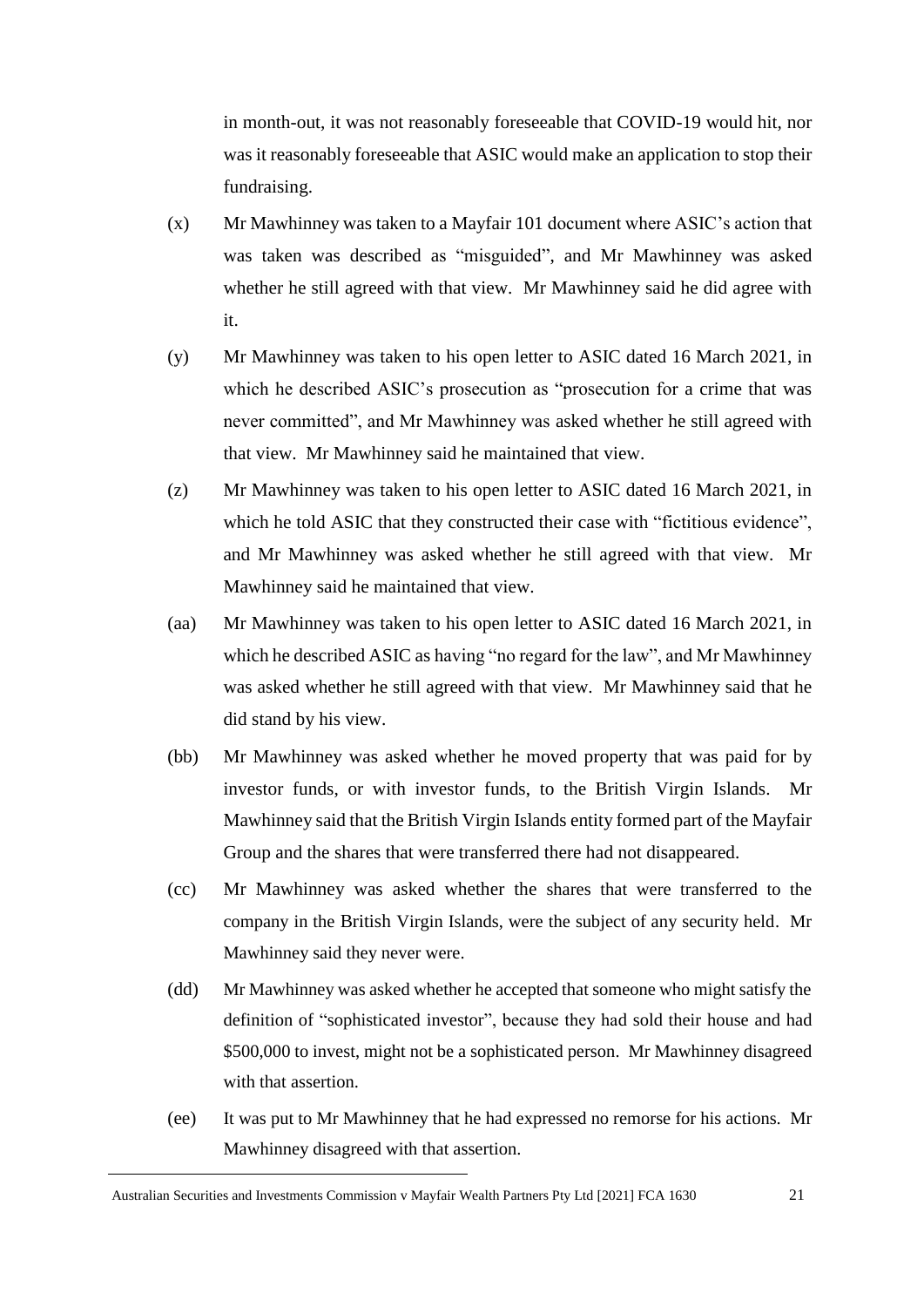64 I did not find Mr Mawhinney to be a credible witness. Mr Mawhinney refused to make even the most obvious concessions to the failures of the Mayfair Group of companies to make disclosure to investors of the risks faced by them in investing in the Mayfair Products. Mr Mawhinney sought to rely upon legal advice obtained by the Mayfair Group of companies to justify the failure of the promotional material to explain adequately the risks that investors faced in investing in the Mayfair Products. The impression I obtained from Mr Mawhinney's demeanour in giving evidence was that Mr Mawhinney was determined to allocate blame for the substantial losses incurred by investors to ASIC for taking enforcement action against Mr Mawhinney and the Mayfair Group of companies. Mr Mawhinney refused to accept that investors did not have first-ranking security over real property assets. Mr Mawhinney refused to accept any responsibility for the substantial losses sustained by investors as a consequence of his and the Mayfair Group of companies investment decisions. Mr Mawhinney was determined to inform the Court why he and the Mayfair Group of companies were not at fault. Mr Mawhinney refused to accept that the investments made by the Mayfair Group of companies were highly speculative and that this fact had not been disclosed in the promotional and marketing material to investors. Mr Mawhinney's evidence was not honest and truthful.

#### **Liability Judgment – Issue Estoppel**

65 The Defendants, in cross-examination of Mr Tracy, and in the documents which they tendered in the Penalty Hearing, sought to challenge the findings made in the Liability Hearing. The Defendants submit that the Court should make additional findings, the consequence of which, the Defendants submit, is that the Court should find that:

- (a) the security concerns raised by the security trustee were addressed to the security trustee's satisfaction;
- (b) the misrepresentations found in the Liability Judgment were not serious contraventions;
- (c) the Defendants had a culture of obtaining and acting on legal advice in respect to their statutory obligations as providers and issuers of financial products;
- (d) the Defendants obtained legal advice from solicitors and counsel as to their disclosure obligations to investors and followed that advice;
- (e) insofar as the Provisional Liquidators' Report found that the Third Defendant's business model (M101 Nominees Pty Ltd) was not sustainable, that was wrong;

Australian Securities and Investments Commission v Mayfair Wealth Partners Pty Ltd [2021] FCA 1630 22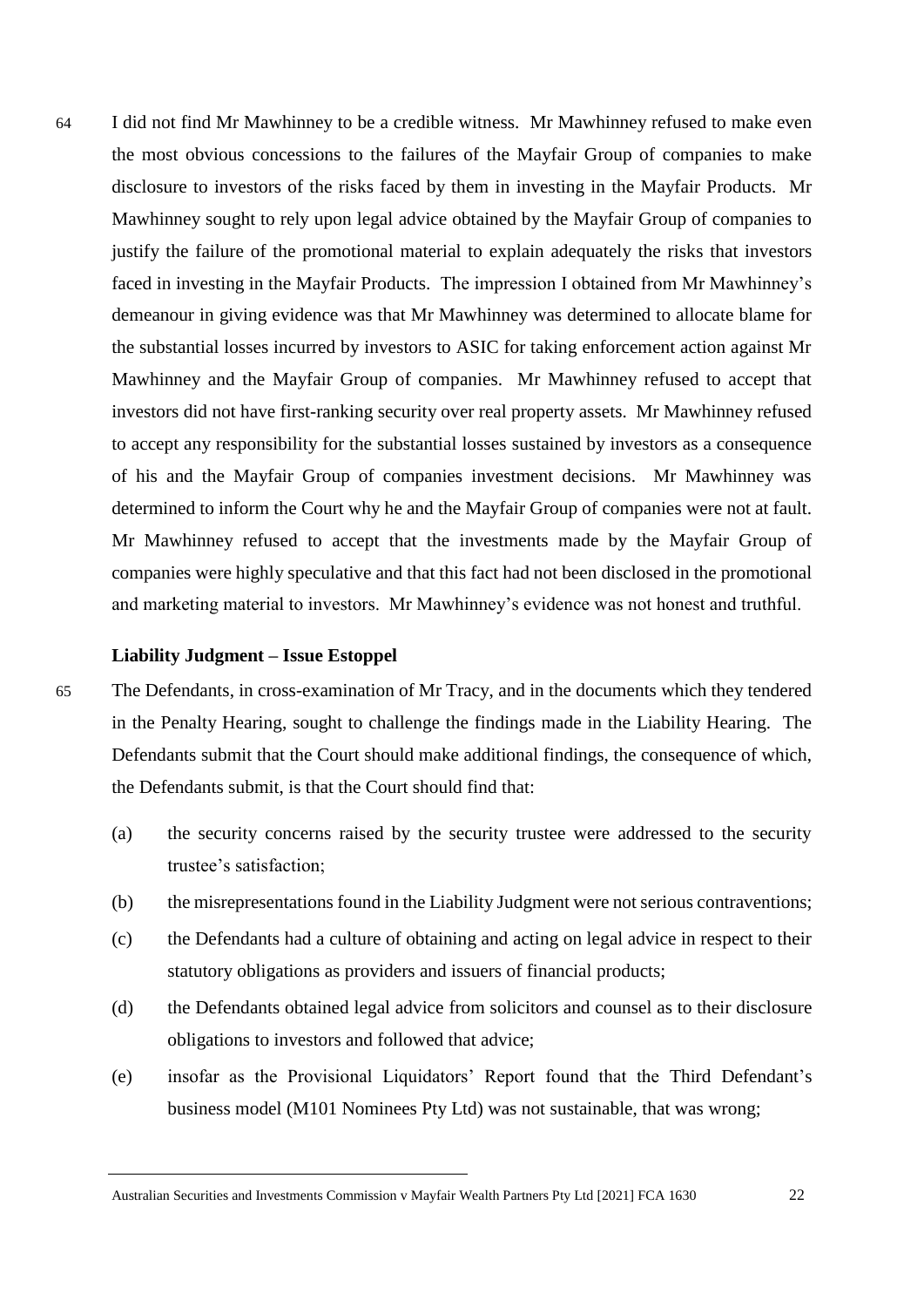- (f) insofar as the provisional liquidators found that M101 Nominees was insolvent from inception, that was wrong;
- (g) insofar as the Provisional Liquidators' Report found that M101 Nominees did not hold any security in respect of its loan to Eleuthera, that was wrong;
- (h) the expert opinion of Mr Tracy should not be accepted as it was out of date, qualified and wrong insofar as Mr Tracy expressed the opinion that Core Note investor funds were not generally supported by first-ranking unencumbered asset security as at 31 December 2019 and 20 March 2020;
- (i) Insofar as Mr Tracy's evidence supports a conclusion that the investors have suffered losses, that was wrong;
- (j) Mr Tracy's expert opinion that, to the extent that there was security over units in various trusts (the trustees of which own properties), such security was of little moment when, the relevant properties (with the exception of one property) had been mortgaged to a third party which was, in the Defendants' submission, wrong; and
- (k) insofar as Mr Tracy's Expert Reports raised considerable doubt about the asset security values and recovery of funds for Core Note investors, Mr Tracy was wrong.
- 66 The Defendants submit correctly, that the Court has given final judgment on liability and is *functus officio* in respect of all questions concerning liability. However, the Defendants contend that, because in their view "the Court's judgment on liability is the four declarations of contravention", it is open to the Defendants to contest all facts already found by the Court in this proceeding, other than the findings of fact which are the basis for the declared contraventions which, in the Defendants' submission, are to be determined in accordance with the principles of issue estoppel. See *Spencer Bower and Handley, The Doctrine of Res Judicata* (5th edition, 2019) at 5.28; *711 Hogben Pty Ltd v Tadros* [2016] NSWSC 1683, [62]-[68]; *Boyd v Thorn* (2017) 96 NSWLR 390 at [147]; *Kinsella v Gold Coast City Council* [2015] 1 Qd R 274, [72]-[76]; *Malamit Pty Ltd v WFI Insurance Ltd* [2017] NSWCA 162, [43]; *Shanton Apparel v Thornton Hall Manufacturing Ltd* (1989) 17 IPR 311.
- 67 ASIC submits that the Defendants are bound by all findings of fact in the Liability Judgment, including the findings of fact which were the basis for the declarations. ASIC submits that the authorities relied upon by the Defendants on issue estoppel do not involve a single proceeding with separate hearings on liability and relief, but rather concern general principles about issue

Australian Securities and Investments Commission v Mayfair Wealth Partners Pty Ltd [2021] FCA 1630 23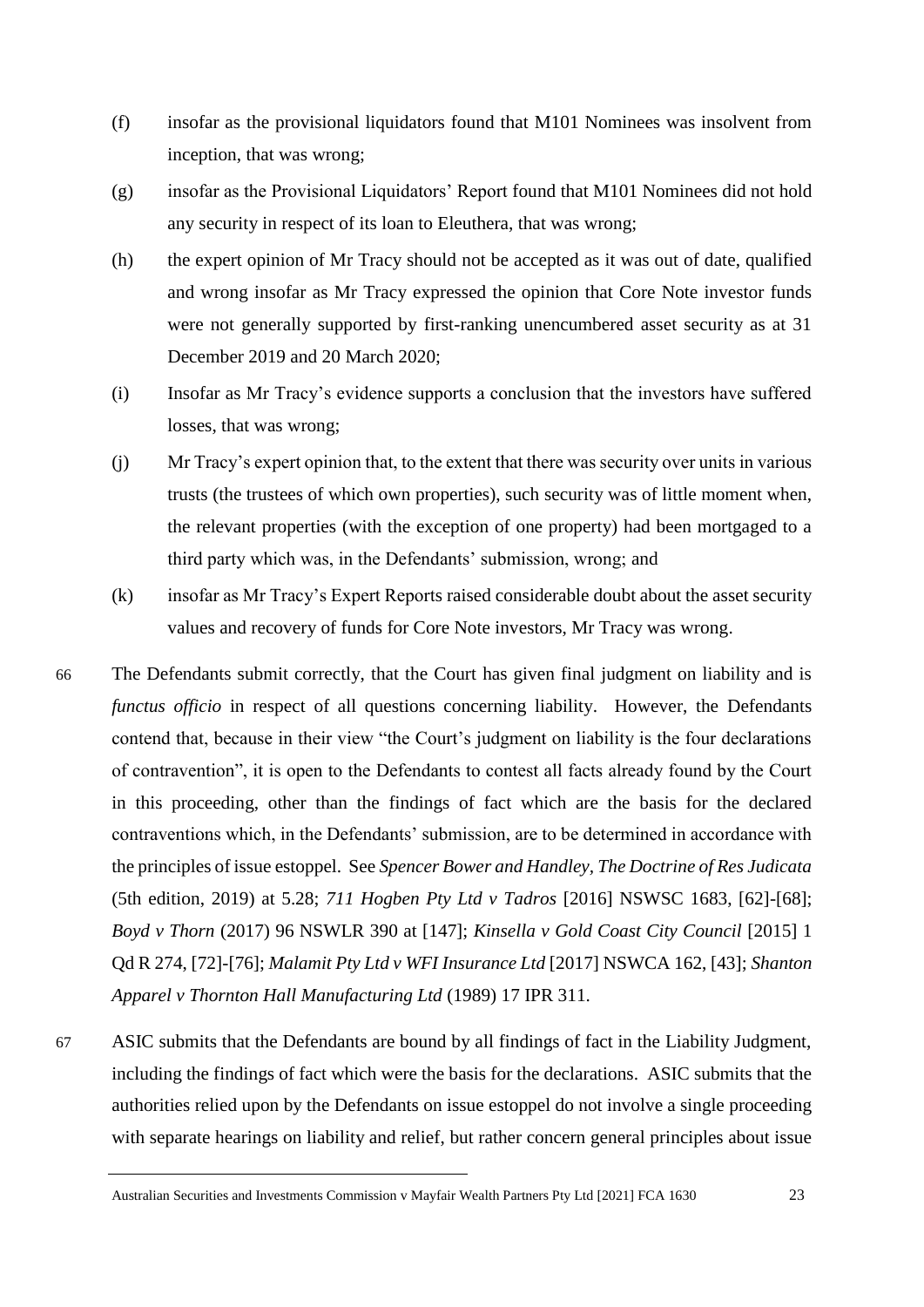estoppel, relevant where courts are considering "what was at issue in a previous proceeding": *Milfoil Pty Ltd v Commonwealth Bank of Australia* [2017] VSCA 256 at [89] per Santamaria JA, Tate and Whelan JJA agreeing.

- 68 ASIC submits that the authorities relied upon by the Defendants have limited relevance to the present situation where the Court is considering the penalty to be ordered in relation to a determination about certain issues as part of the same proceeding (rather than past proceedings).
- 69 ASIC submits that the only case involving liability and penalty cited by the Defendants is *Finance Sector Union v Commonwealth Bank of Australia* [2005] FCA 1847; (2005) 224 ALR 467 (*FSU*) where Merkel J rejected an attempt by the respondents in that case to re-litigate facts already found in relation to liability as part of the same proceeding. In *FSU*, Merkel J held at [6] that it was "not appropriate" to raise "matters relating to liability that had not been raised at the liability hearing". The consequential ruling in that case was that the "evidence filed by the respondents for the purpose of [the penalty] hearing which was also capable of being relevant to liability, was to be received only in relation to the quantum of any penalty" – does not permit a party, at the penalty phase of a proceeding, to submit that a fact already found by the court should be re-determined. In *FSU*, Merkel J held that if a matter raised at a penalty hearing does not contradict a finding of fact made at the liability hearing, but is relevant nonetheless to both liability and penalty, it will be received only on the latter basis: *FSU* at [11] and [28].
- 70 ASIC submits, that Merkel J in *FSU* did not allow the respondent, the Commonwealth Bank of Australia (**CBA**), to advance an argument "which if accepted, would result in different findings on liability to those made in the reasons for judgment": *FSU* at [49]. ASIC submits that Merkel J held at [55] that there was a:

… fundamental difficulty with CBA being permitted to raise its argument for the first time during the penalty hearing. It is self evident that, if the argument had been pleaded, or had it been raised in the submissions presented prior to, or in the course of, the hearing in relation to liability, its determination would have been affected by evidence. In the circumstances, it would be unfair to now permit CBA to rely on the argument for the first time at the penalty hearing

71 ASIC submits that there is nothing in the authorities cited by the Defendants that enables them to revisit the facts already found in the Liability Judgment. ASIC submits that, insofar as evidence that may be relevant to both liability and relief may be sought to be adduced for the

Australian Securities and Investments Commission v Mayfair Wealth Partners Pty Ltd [2021] FCA 1630 24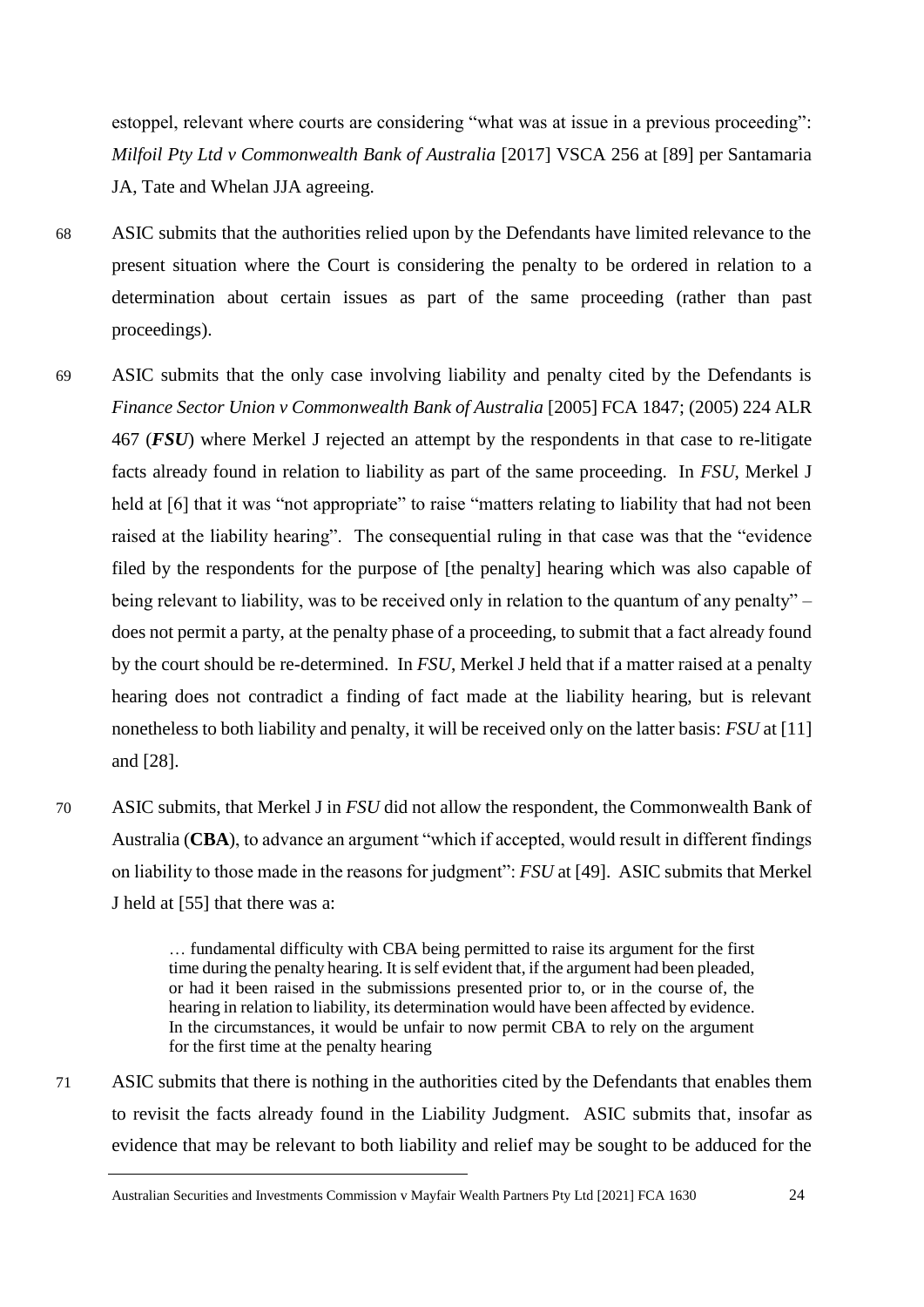purposes of the Penalty Hearing, such evidence can only be adduced if it is not inconsistent with findings made on liability.

- 72 ASIC submits that the Defendants' attempt to challenge the evidence already led by ASIC at the Liability Hearing, ought not be permitted as it represents a breach of the rule in *Browne v Dunn* (1893) 6 R 67 (*Browne v Dunn*). The evidence of ASIC's witnesses at the Liability Hearing was uncontested because the Defendants advised the Court that they would make no appearance nor tender any evidence at the Liability Hearing: Liability Judgment [13] and [79].
- 73 ASIC submits that the rule in *Browne v Dunn* prevents the Defendants from now advancing matters in contradiction to evidence already led. ASIC submits that if the Defendants wished to contradict the evidence of ASIC's witnesses then fairness required that the Defendants put their case to ASIC's witnesses in order that ASIC's witnesses be given the chance to squarely confront any criticism of their evidence.
- 74 I accept ASIC's submissions that the Defendants are bound by the findings of fact which I made in the Liability Judgment. It is not permissible for the Defendants in the penalty phase of the proceeding to seek to challenge the findings of fact already made in the liability phase of the proceeding. It is also not permissible for the Defendants in the penalty phase of the proceeding to seek to have the Court make findings of fact which contradicts findings of fact made at the Liability Hearing. I reject the Defendants' attempt in the penalty phase of the proceeding to advance submissions which, if accepted, would result in different findings on liability to those I made in the Liability Judgment. There is nothing in the authorities relied upon by the Defendants and referred to in [66] above, which would enable the Defendants to have re-determined facts already found in the Liability Judgment. For these reasons, I reject the Defendants' attempt to seek to revisit facts already found in the Liability Judgment and to submit in the penalty phase of the proceeding that the findings made were wrongly determined. If the Defendants wish to challenge the correctness of the findings made in the Liability Judgment then the proper forum for that to take place is an appeal from the Liability Judgment. Subject to the Defendants' right of appeal, the Defendants are bound at the Penalty Hearing by my previous findings in the Liability Judgment. The consequence is that I reject the Defendants' attempt to have me re-determine or make findings which are inconsistent with the findings made in the Liability Judgment.

Australian Securities and Investments Commission v Mayfair Wealth Partners Pty Ltd [2021] FCA 1630 25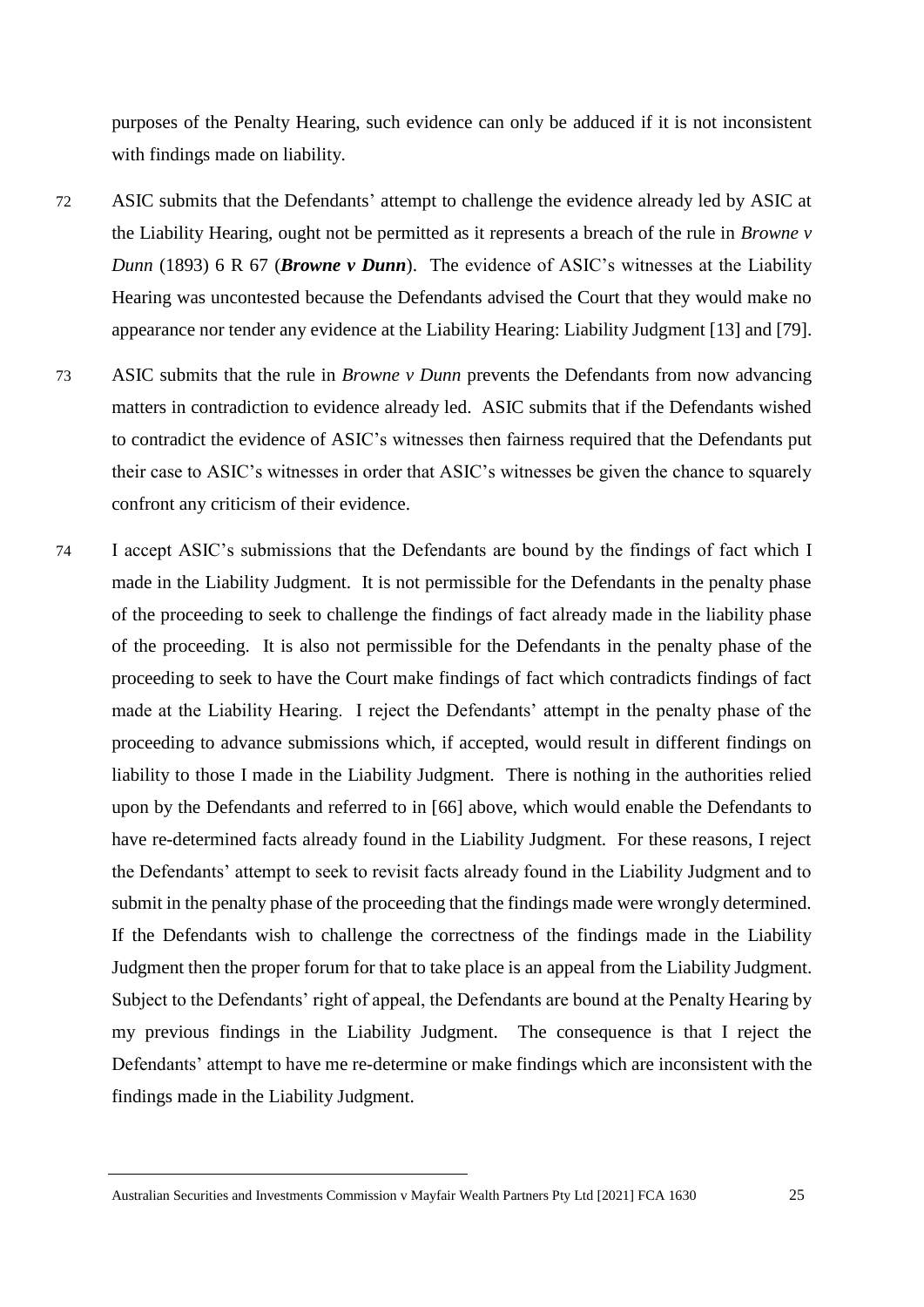75 ASIC's reliance on the rule in *Browne v Dunn* in this proceeding is misplaced. The correct principle which prevents the Defendants from now advancing an issue which is contrary to findings which have been made in the Liability Judgment would be pursuant to principles of *res judicata* and issue estoppel, which, as I have found above, are enlivened.

## **RELEVANT STATUTORY AND LEGAL PRINCIPLES**

## **Maximum penalty – s 12DB** *ASIC Act*

- 76 Prior to 13 March 2019, the maximum penalty for a contravention of s 12DB of the *ASIC Act*  was 10,000 penalty units: s 12GBA(3) of the *ASIC Act* as at 5 October 2017.
- 77 Between 13 March 2019 and 23 June 2020, and thus when ASIC commenced these proceedings on 3 April 2020, s 12GBCA(2) of the *ASIC Act* provided that the maximum pecuniary penalty for each contravention of ss 12DB(1)(a) and 12DB(1)(e) was as follows:
	- (2) The *pecuniary penalty applicable* to the contravention of a civil penalty provision by a body corporate is the greatest of:
		- (a) the penalty specified for the civil penalty provision, multiplied by 10; and
		- (b) if the Court can determine the benefit derived and detriment avoided because of the contravention- that amount multiplied by 3; and
		- (c) either:
			- (i) 10% of the annual turnover of the body corporate for the 12 month period ending at the end of the month in which the body corporate contravened, or began to contravene, the civil penalty provision; or
			- (ii) if the amount worked out under subparagraph (i) is greater than an amount equal to 2.5 million penalty units- 2.5 million penalty units.

## **Penalty specified for the civil penalty provision**

- 78 At the time this proceeding was commenced on 3 April 2020, there was no penalty specified due to a drafting error in the *ASIC Act*. That rendered s 12GBCA(2)(a) incapable of operation.
- 79 On 23 June 2020, subsection 12GBCA(2)(a) was amended to replace the words in (a) above with "50,000 penalty units". Thereafter, s 12GBCA(2) provided:

*Pecuniary penalty applicable to the contravention of a civil penalty provision—by a body corporate*

(2) The pecuniary penalty applicable to the contravention of a civil penalty provision by a body corporate is the greatest of:

Australian Securities and Investments Commission v Mayfair Wealth Partners Pty Ltd [2021] FCA 1630 26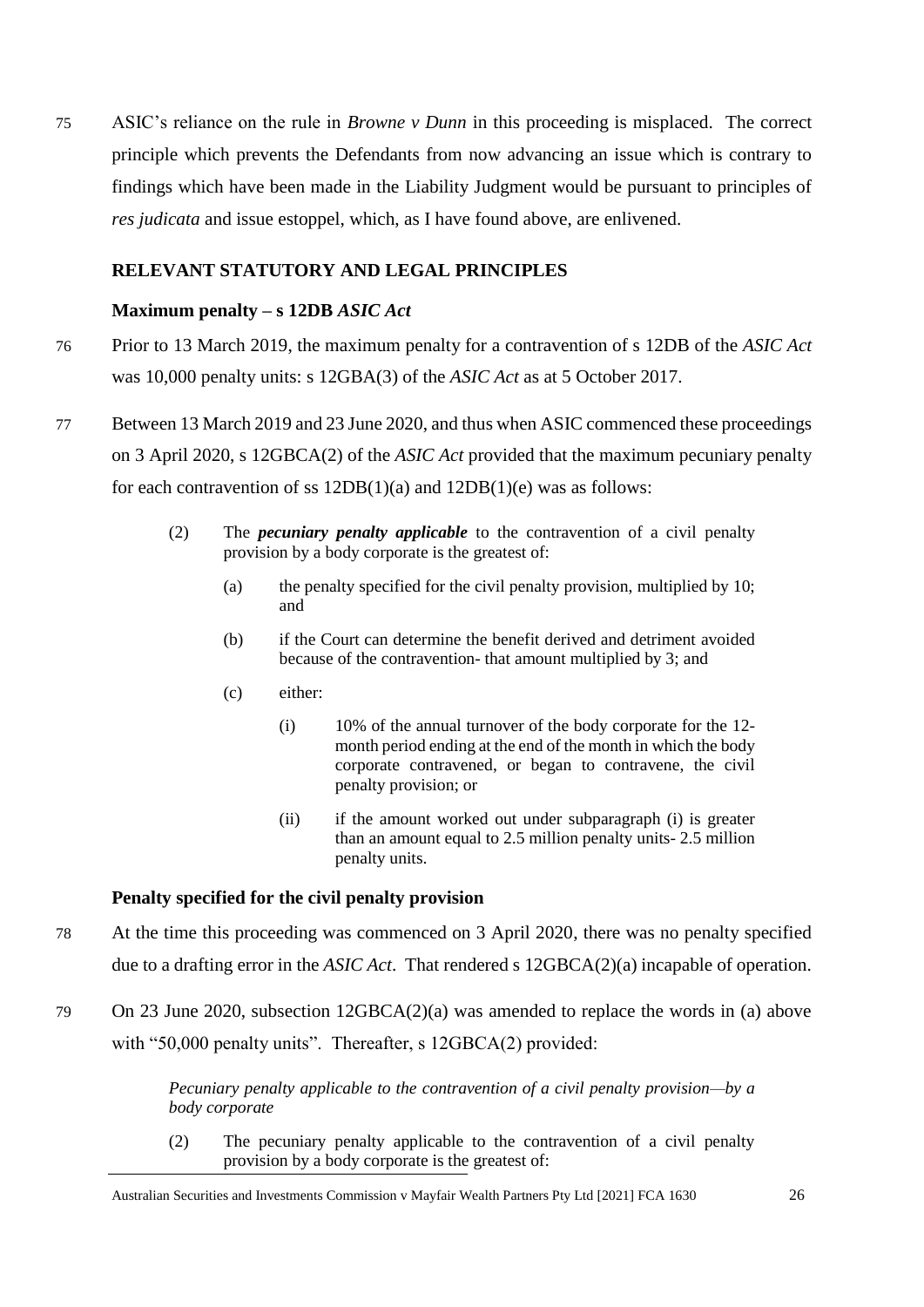- (a) 50,000 penalty units; and
- (b) if the Court can determine the benefit derived and detriment avoided because of the contravention—that amount multiplied by 3; and
- (c) either:
	- (i) 10% of the annual turnover of the body corporate for the 12 month period ending at the end of the month in which the body corporate contravened, or began to contravene, the civil penalty provision; or
	- (ii) if the amount worked out under subparagraph (i) is greater than an amount equal to 2.5 million penalty units—2.5 million penalty units.
- 80 For contraventions between 1 July 2017 and 30 June 2020, a penalty unit was \$210.30. Accordingly, the maximum penalty specified in s 12GBCA(2)(a) of the *ASIC Act* for a single contravention of s 12DB committed in that period is \$10.5 million.
- 81 ASIC submits, and the Defendants agree, that the amendment to s 12GBCA(2)(a) operates retrospectively, in the sense that a court must treat its operation as having commenced on 13 March 2019: s 327 of the *ASIC Act*.
- 82 The relevant conduct in the present case first took place on 3 July 2019.
- 83 The Defendants submit that legislation which gives retrospective operation to penal legislation, such as the amending legislation in this case, is not within the power of the Commonwealth Parliament. However, the Defendants concede, that the decision of the High Court in *Polyukhovic v Commonwealth* (1991) 172 CLR 501 binds this Court such that it cannot be said that the retrospective operation of s 12GBCA(2)(a) is beyond the power of the Commonwealth Parliament. The Defendants formally make the submission that the amending legislation is beyond the power of the Commonwealth Parliament to preserve their right to press this argument in the High Court of Australia, should the need arise.
- 84 The only point of contention between the parties in relation to the retrospective operation of s  $12GBCA(2)(a)$  is whether the amendment applies to proceedings commenced prior to the amendment taking effect, as is the case here.
- 85 The Defendants contend that the amendment affected by s 327 of the *ASIC Act* does not apply to these proceedings which arise from conduct which occurred between 13 March 2019 and 23 June 2020. The Defendants submit that s 327 of the *ASIC Act* is silent with respect to the process pertaining to legal proceedings commenced before 23 June 2020. In the Defendants'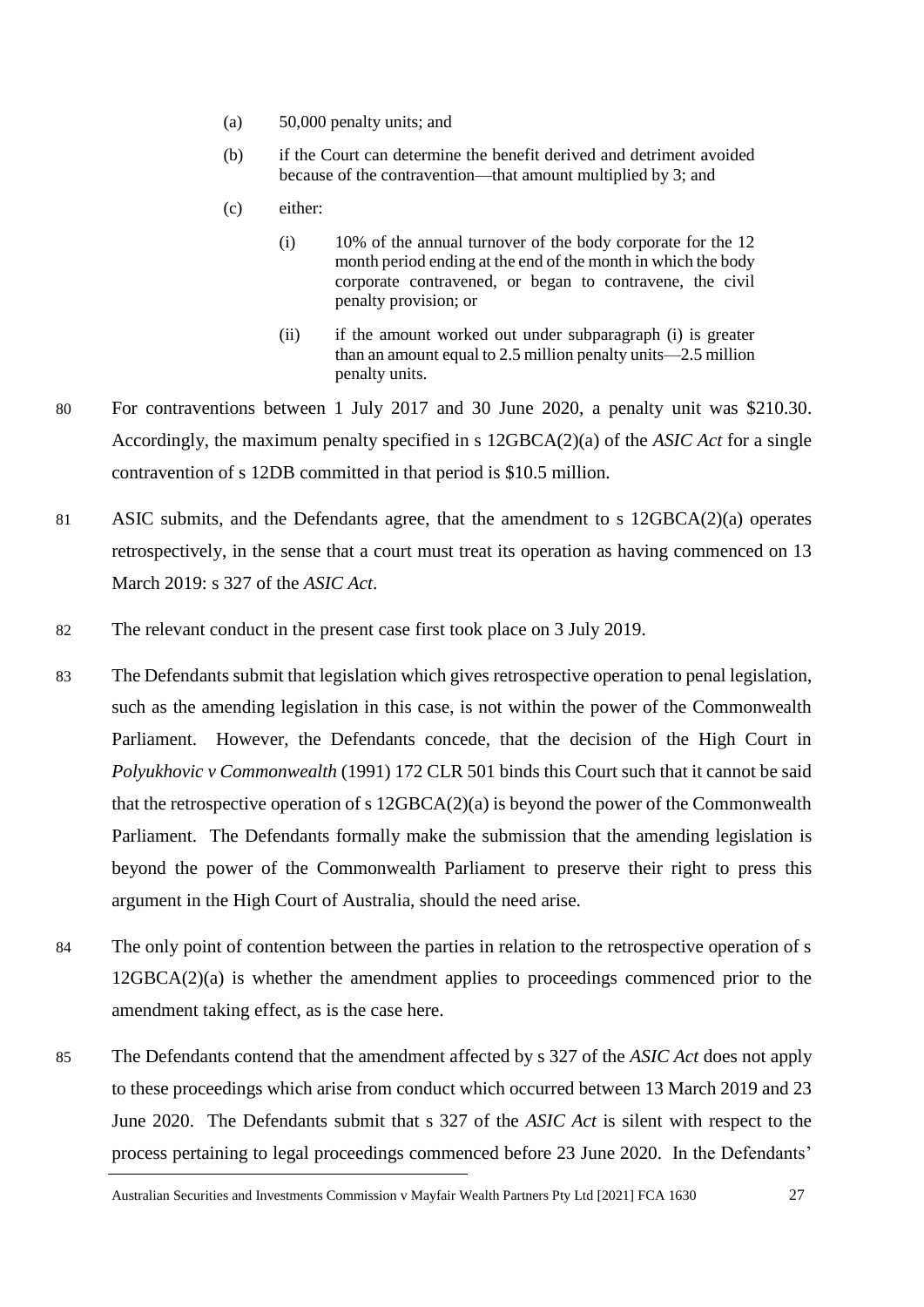submission, s 327 of the *ASIC Act* should be read subject to s 7(2) of the *Acts Interpretation Act 1901* (Cth) (*AIA*). That section provides that the amendment of an Act or part of an Act does not affect, among other things, any legal proceeding, and such a legal proceeding may be continued or enforced as if the Act or part of the Act had not been repealed or amended. However, s 2(2) of the *AIA* provides that "the application of this Act or a provision of this Act to an Act or a provision of an Act is subject to a contrary intention". The Defendants accept that the Parliament may alter rights in extant litigation with retrospective force if there is such a contrary intention.

- 86 The Defendants submit that the existence of a contrary intention requires an "explicit provision" which they submit is missing in s 327. I reject that contention for the reasons that follow.
- 87 I accept ASIC's submission that the express terms of the amending legislation contains a clear contrary intention. The amendment to s  $12GBCA(2)(a)$  was made by Schedule 3, Part 1, Item 3 of the *Treasury Law Amendment (2019 Measures No. 3) Act 2020* (Cth). Item 9 of Schedule 3 also inserted s 327 into the *ASIC Act* in the following terms:

#### **327 Application-amounts of pecuniary penalties**

The amendments made by items 2 and 3 of Schedule 3 to the *Treasury Laws Amendment (2019 Measures No. 3) Act 2020* apply in relation to the contravention of a civil penalty provision if the conduct constituting the contravention of the provision occurred or occurs wholly on or after the commencement of Schedule 2 to the *Treasury Laws Amendment (Strengthening Corporate and Financial Sector Penalties) Act 2019*.

- Note: Schedule 2 to the *Treasury Laws Amendment (Strengthening Corporate and Financial Sector Penalties) Act 2019* commenced on 13 March 2019.
- 88 The contrary intention required by s 2(2) of the *AIA* is clear in s 327 of the *ASIC Act*. The penalty provision in s 12GBCA(2)(a) of the *ASIC Act* has effect if "the conduct ... occurred … after" 13 March 2019. That was the position here. The relevant conduct which has been held to be in contravention of a civil penalty provision first took place on 3 July 2019. The plain words of s 327 of the *ASIC Act* contain an express contrary intention to the position in s 7(2) of the *AIA*.
- 89 I also accept ASIC's submission that the alternative construction of these provisions advanced by the Defendants requires a strained reading of the legislation. It would require the Court to read words into the legislation which are not there, not implied and not warranted. The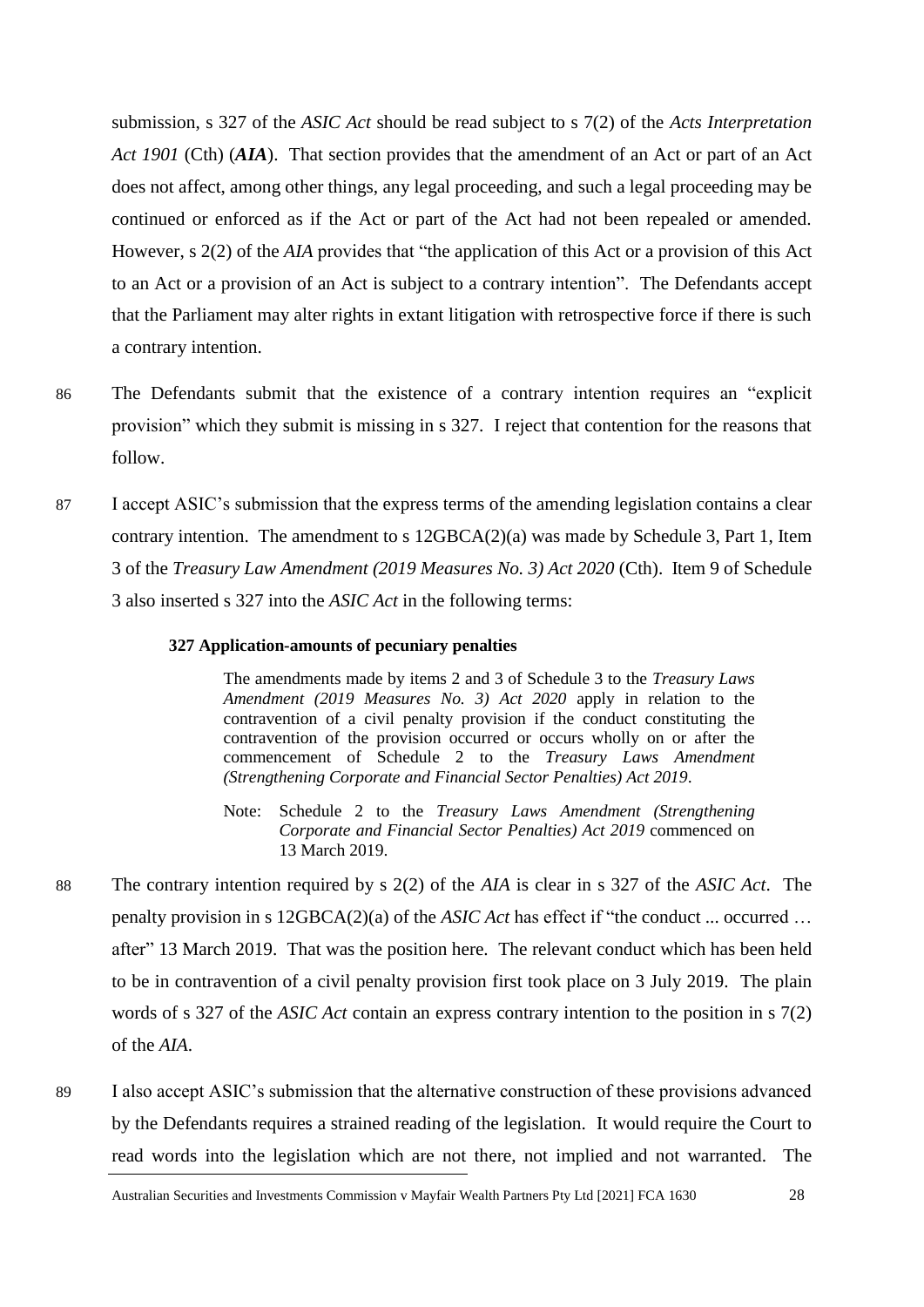Defendants' construction requires the Court to read s 327 of the *ASIC Act* as if it stated that the new penalty provision in s 12GBCA(2)(a) of the *ASIC Act* applies to conduct after 13 March 2019 "but not if that conduct is the subject of proceedings commenced after that date and before the Act came into force". Nothing in the legislation suggests these words should be read in.

- 90 Whilst I accept that the contrary intention of which s 2(2) of the *AIA* speaks, must be found in the legislation itself, regard may be had to extrinsic materials to assist in interpreting the legislation. I accept ASIC's submission that the extrinsic materials confirm that the amendment to s 12GBCA(2)(a) of the *ASIC Act* applies to any conduct from 13 March 2019, irrespective of whether proceedings had been commenced when the amendments came into force. That intention is consistent with the part of the Explanatory Memorandum to the *Treasury Laws Amendment (2019 Measures No. 3) Act 2020* (Cth) (**Explanatory Memorandum**), which states:
	- 3.7 Part 1 also corrects a drafting error in the Treasury Laws Amendment (Strengthening Corporate and Financial Sector Penalties) Act 2019. The Treasury Laws Amendment (Strengthening Corporate and Financial Sector Penalties) Act 2019 sought to introduce a stronger penalty framework into the Australian Securities and Investments Commission Act 2001 by increasing civil penalty amounts and expanding the methods by which a civil penalty could be calculated. However due to a drafting error, this outcome was not achieved.
	- 3.8 The amendments address the drafting error by clarifying that the maximum pecuniary penalty for the contravention of a civil penalty provision is 5,000 penalty units for an individual and 50,000 penalty units for a body corporate. These amendments ensure the Government's objectives of the Treasury Laws Amendment (Strengthening Corporate and Financial Sector Penalties) Act 2019 are achieved. [Schedule 3, items 2 and 3, paragraphs 12GBCA(1)(a) and 12GBCA(2)(a) of the Australian Securities and Investments Commission Act 2001]
	- 3.9 The amendments to correct the error in the Treasury Laws Amendment (Strengthening Corporate and Financial Sector Penalties) Act 2019 apply from the day Schedule 2 to that Act commenced. **The retrospective application** of the amendments is consistent with the Government's **intention to strengthen corporate and financial sector penalties and ensures that a period does not exist where the affected parties could avoid penalties for contravening civil penalty provisions**. [Schedule 3, item 9, section 326 of the Australian Securities and Investments Commission Act 2001].

(Emphasis added.)

91 The Explanatory Memorandum states that the purpose of the retrospective application of the provision was to ensure that a period did not exist where affected parties could avoid penalties for contravening civil penalty provisions. This intention supports a reading which simply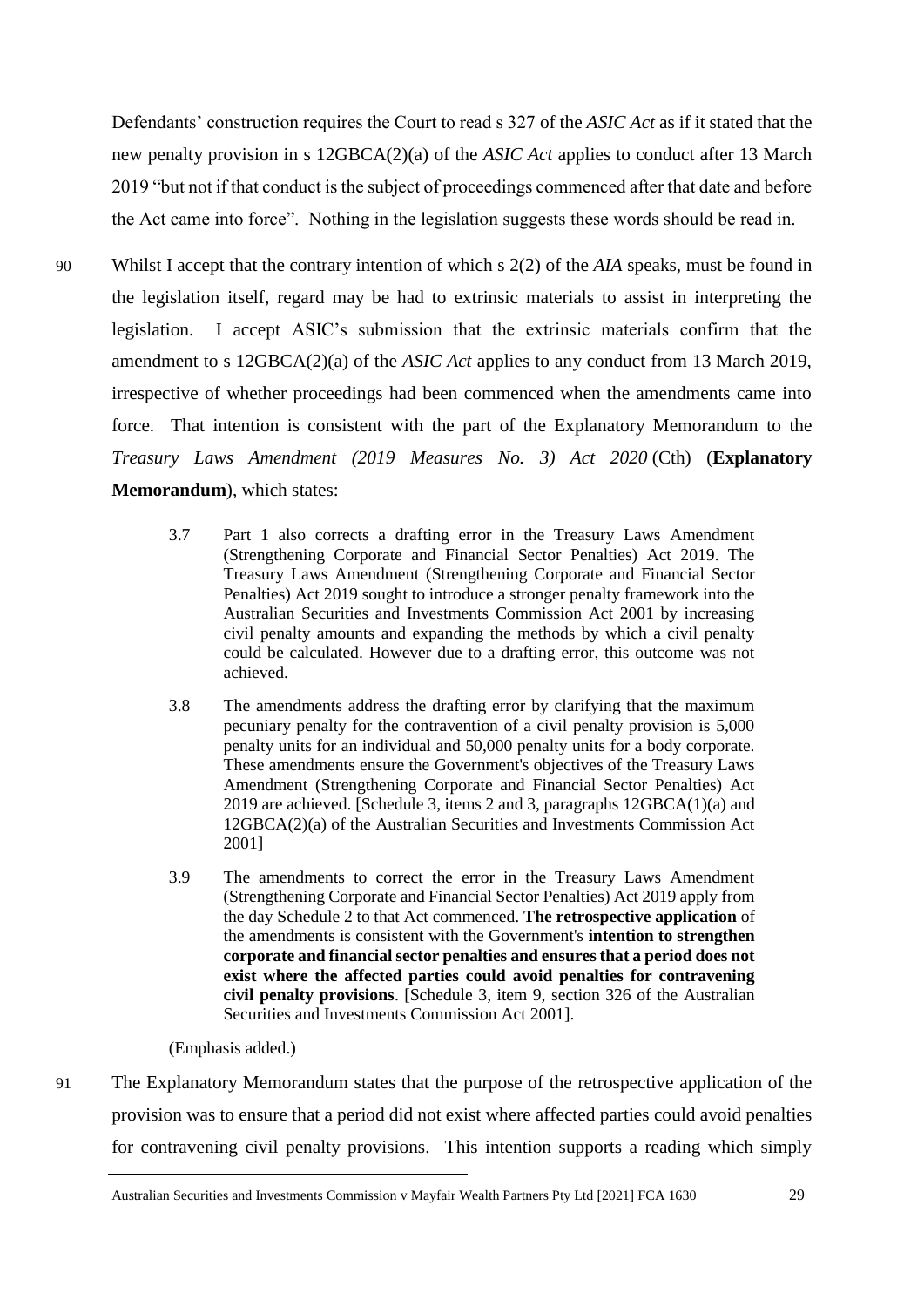applies the legislation retrospectively as at the date specified in accordance with the plain words of s 327 of the *ASIC Act*, rather than a strained reading that would enable the Defendants to avoid a penalty and therefore take advantage of the very error that the amendment sought to cure. The Explanatory Memorandum does not establish a contrary intention for the purposes of s 2(2) of the *AIA*. It is consistent with the wording of s 327 of the *ASIC Act*, which on its own terms provides for the retrospective operation on proceedings whether or not they were commenced at the time that the amendment was passed.

- 92 I am satisfied that the clear intention in s 327 of the *ASIC Act* is that the amendment to s 12GBCA(2)(a) was wholly retrospective in respect of all contravening conduct after 13 March 2019. It was not limited to contravening conduct after that date but where proceedings had not yet been commenced in respect of that conduct.
- 93 It follows, for these reasons, that the maximum penalty fixed by s 12GBCA(2)(a) for each contravention of s 12DB committed by the Defendants is \$10.5 million.

#### **ASIC's Submissions on Penalties under s 12GBCA(2)(b)**

- 94 ASIC submits that the pecuniary penalty applicable under s 12GBCA(2)(b) of the *ASIC Act* is the sum of all benefits obtained and detriments avoided by one or more persons that are reasonably attributable to the contravention: s 12GBCE of the *ASIC Act*.
- 95 ASIC submits that the benefit derived by the contravening conduct was the total of the funds raised by the Defendants through the issue of the Mayfair Products, being approximately \$140 million raised from 281 investors.
- 96 ASIC submits that the funds raised by the Defendants were used for the benefit of the Defendants' group of companies in order to try (albeit highly speculatively) to generate profits, and also in some instances for the personal use of Mr Mawhinney and his family and for other entities in the group: Liability Judgment  $[141(e)]$ ,  $[141(f)]$  and  $[141(g)]$ . ASIC submits that:
	- (a) the issuers of the Mayfair Products (M101 Holdings and M101 Nominees, the Second and Third Defendants) obtained the funds raised from investors, for the investment by each of the issuers into, *inter alia*, related entities. That is, they invested funds in their own name, and also used funds for the benefit of associated entities and their members. This is consistent with the unchallenged evidence of the provisional liquidators in respect of the assets of M101 Nominees: Liability Judgment [134];

Australian Securities and Investments Commission v Mayfair Wealth Partners Pty Ltd [2021] FCA 1630 30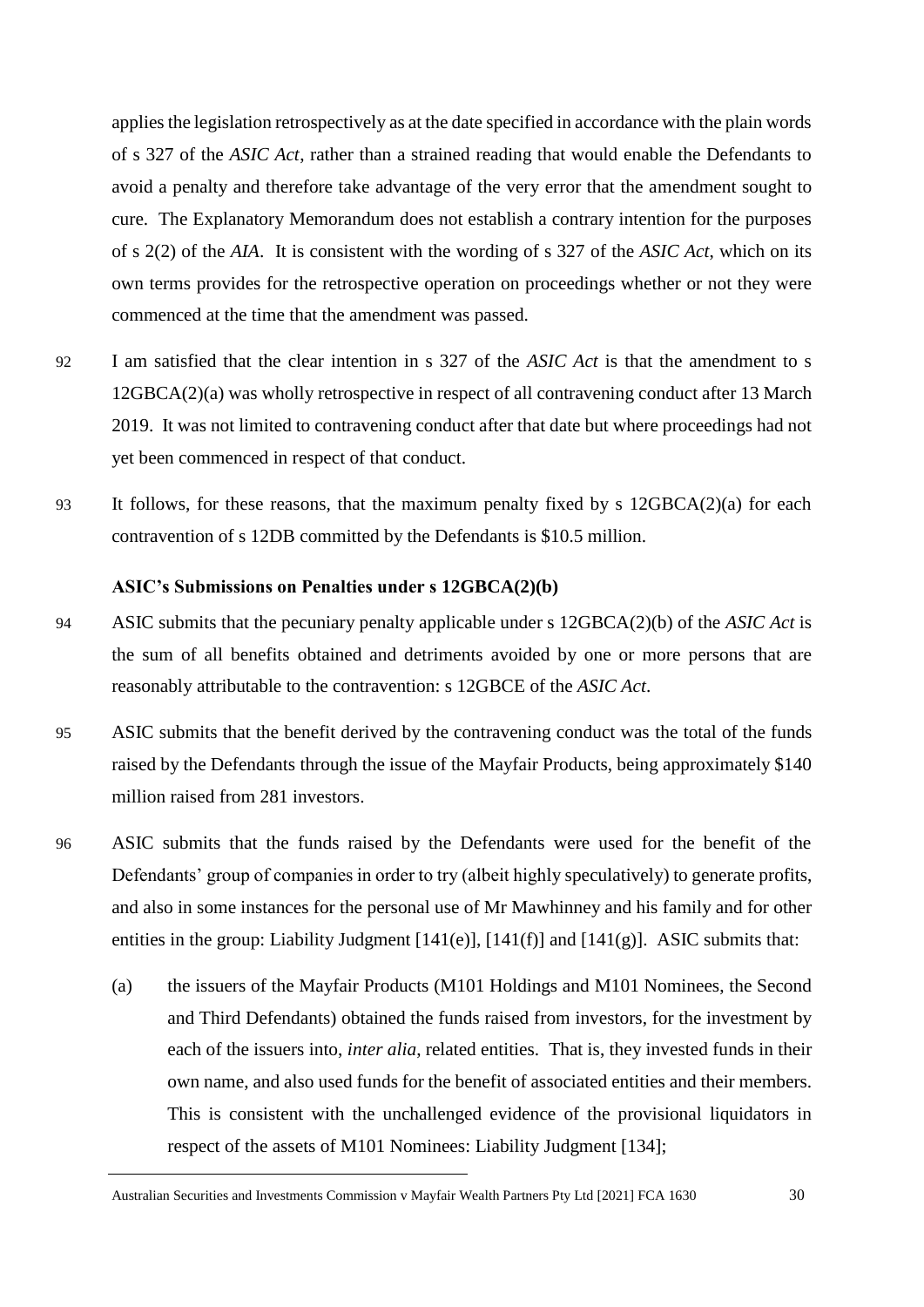- (b) Mayfair Wealth (the First Defendant) had a "beneficial interest in the issue" of the Mayfair Products, as noted in the brochures for the Mayfair Products;
- (c) Online Investments (the Fourth Defendant) held 95% of the shares in Eleuthera Group Pty Ltd, the entity which obtained the benefit of investor funds lent to it (more than \$60 million lent by M101 Nominees (the Third Defendant) from funds raised from Core Note investors): Liability Judgment [122] and [134].
- 97 ASIC submits that in respect of the Core Notes, M101 Nominees raised \$67 million from 96 investors in an approximate 7-month period. ASIC submits that the Court can be satisfied that the entirety of this amount is the benefit reasonably attributable to the contraventions arising from the Representations. ASIC submits that this is so for the following reasons:
	- (a) the Court was satisfied that the statements made by Mayfair Wealth and M101 Nominees conveyed, separately and together, an impression that the Core Notes were fully secured financial products: Liability Judgment [66], [167], [168];
	- (b) the Core Notes were distinguished from the M+ Notes on the basis of the security offered, with the Core Notes being the "secured" offering, as opposed to the "unsecured" M+ Notes;
	- (c) the "secured" nature of the Core Notes was a fundamental feature of the product, and the entirety of the funds raised for this product represented the benefit derived from the contraventions; and
	- (d) the funds raised through the Core Notes were used by M101 Nominees as well as for the benefit of associated entities and their members, including Mayfair Wealth and Online Investments.
- 98 ASIC tendered evidence from six investors. Those six investors invested a total of \$2.8 million into the Mayfair Products:
	- (a) Mr Booth invested a total of \$750,000 into the Core Notes;
	- (b) Mr Wiggill invested a total of \$300,000 into the M+ Notes;
	- (c) Mr Donald invested a total of \$300,000 into the M+ Notes;
	- (d) Ms Campbell invested a total of \$400,000 into the M+ Notes;
	- (e) Ms Asher invested a total of \$630,000 into the Core Notes; and
	- (f) Mr Charadia invested a total of \$500,000 into the M+ Notes.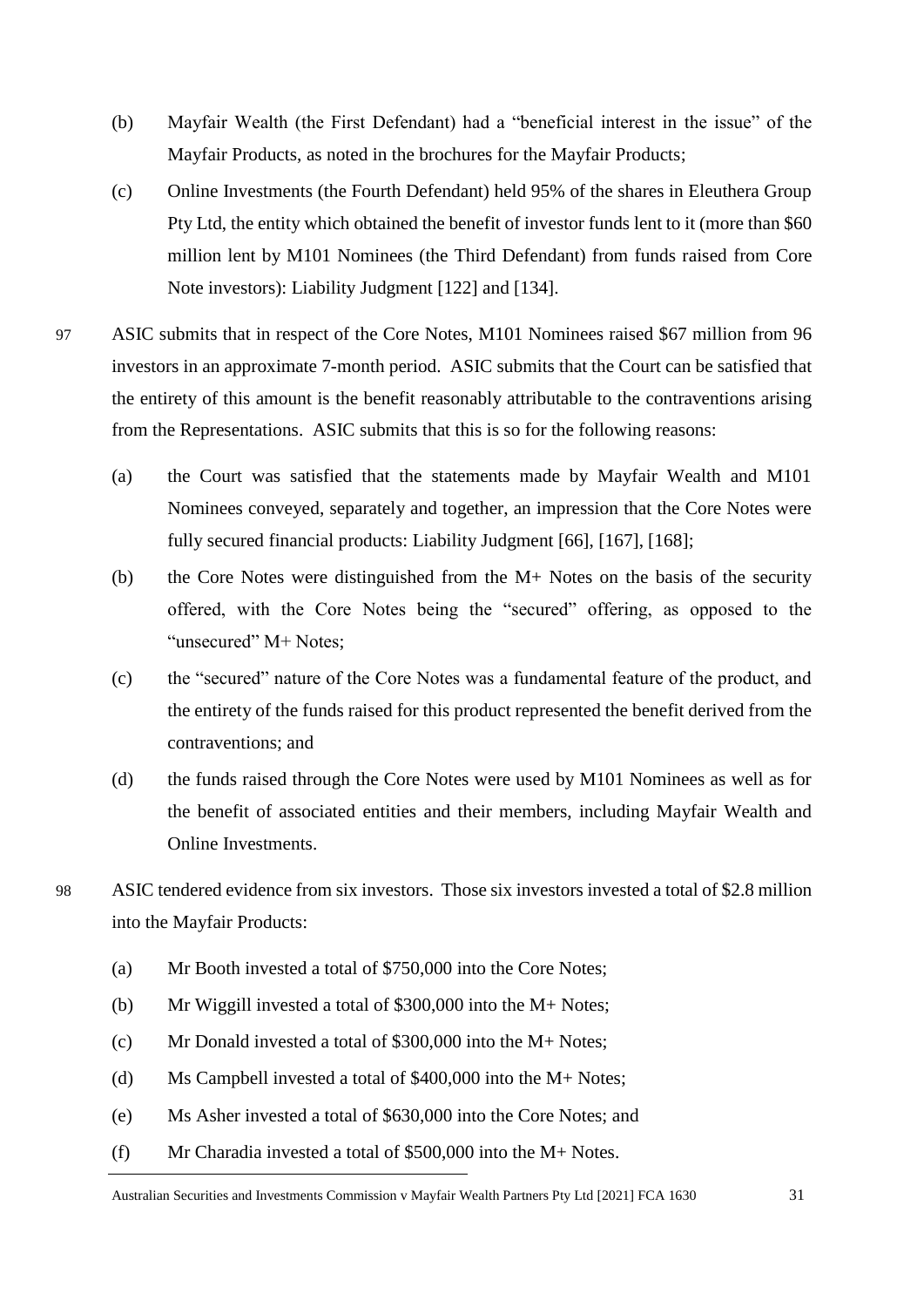- 99 ASIC submits that those investors each gave unchallenged evidence that they have not been able to recover the sums invested. The funds were used by the issuers of the Mayfair Products and in the case of investments in the Core Notes, were used in the manner described by the provisional liquidators and Mr Tracy, as set out in the Liability Judgment at [127] and [136]. In ASIC's submission, these funds represent the benefit to the issuers of the Mayfair Products and were also used for the benefit of associated entities and their members, including Mayfair Wealth and Online Investments: Liability Judgment  $[141(e)$ ,  $[141(f)]$  and  $[141(g)]$ .
- 100 ASIC submits that it is not essential to identify the precise quantum of the benefit obtained individually by each Defendant, given the terms of s 12GBCE of the *ASIC Act*. Nevertheless, ASIC submits, that the Court may readily conclude that the benefit to each Defendant was substantial, given the Mayfair Products raised approximately \$140 million from 281 investors.
- 101 ASIC submits that the overwhelming evidence at the liability trial was that investors were led into the "marketing web" by the impugned representations conveyed by the advertisements and marketing material published by the Defendants. All investors completed application forms which contained misleading representations. All of the funds were raised in circumstances where misleading representations had been made and on the basis of misleading marketing and advertising. In ASIC's submission, all investments can therefore be considered to be reasonably attributable to the contravening conduct of the Defendants.
- 102 ASIC submits that it is not possible to identify the individual number of contraventions as a separate contravention occurred each time a consumer accessed the Defendants' websites. ASIC is not able to identify the number of times the websites were accessed or the advertisements published. It is known that at least 281 investors filled in forms that contained misleading representations. ASIC submits that the number of representations is at least 281 and most likely much higher.
- 103 ASIC submits, in the present circumstances, it is permissible for the Court to act on the basis that the total maximum penalty for all of the contraventions was three times the total benefit derived from all of the contraventions. That, in ASIC's submission, obviates the need to determine the number of individual contraventions. On that basis, the total maximum penalty under s  $12GBCA(2)(b)$  from all contraventions is \$420 million (3 x \$140 million).

Australian Securities and Investments Commission v Mayfair Wealth Partners Pty Ltd [2021] FCA 1630 32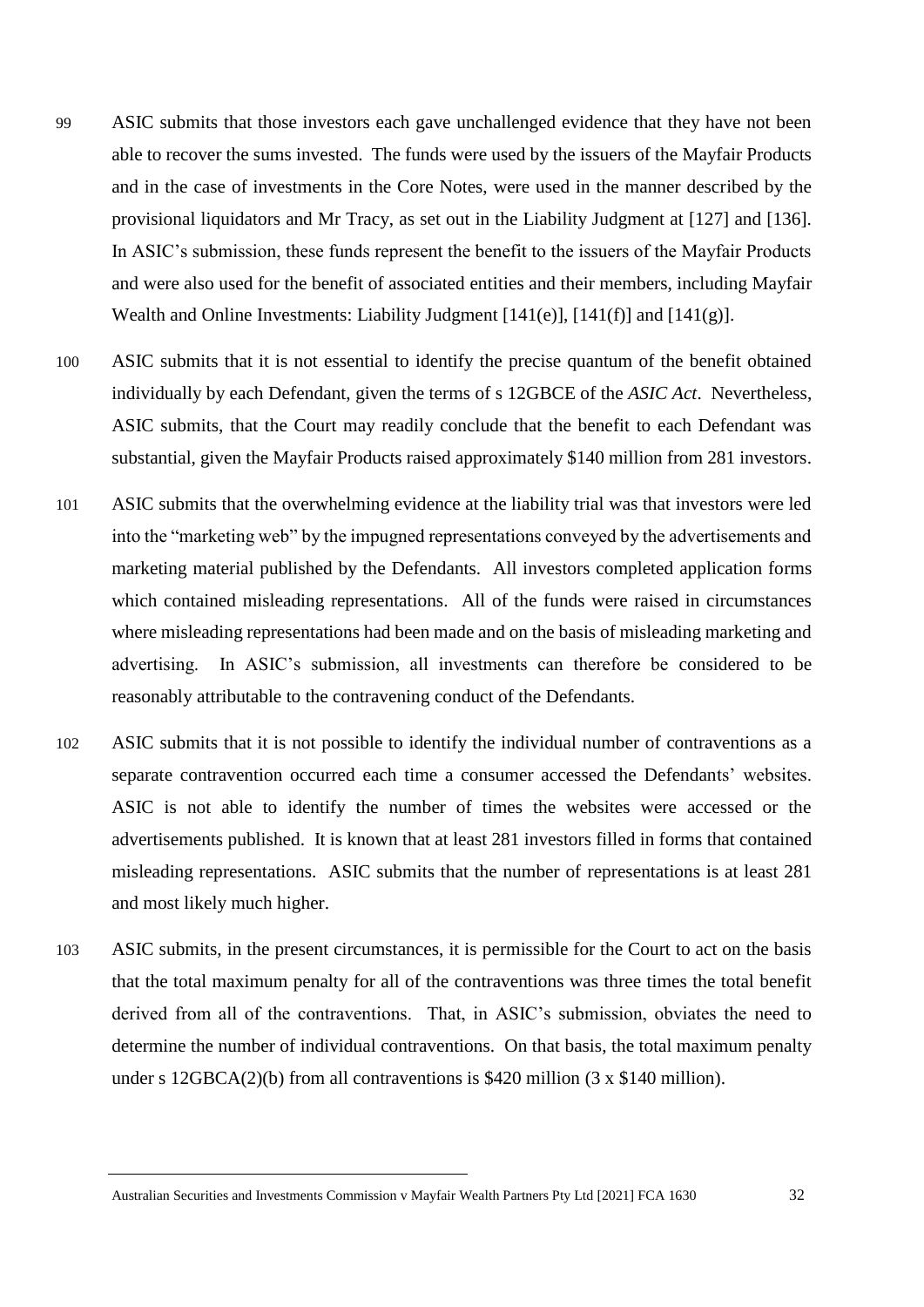## **Defendants' Submissions on Penalties under s 12GBCA(2)(b) of the** *ASIC Act*

104 The Defendants submit that proving the applicable penalty under s 12GBCA(2)(b) of the *ASIC Act* requires that ASIC prove "the benefit derived and detriment avoided because of the contravention". The Defendants submit that this requires ASIC to comply with the requirements of s 12GBCE of the *ASIC Act*, which provides:

> The *benefit derived and detriment avoided* because of a contravention of a civil penalty provision is the sum of:

- (a) the total value of all benefits obtained by one or more persons that are reasonably attributable to the contravention; and
- (b) the total value of all detriments avoided by one or more persons that are reasonably attributable the contravention.
- 105 The Defendants submit the terms of ss 12GBCA(2)(b) and 12GBCE of the *ASIC Act* make clear that the following criteria must be satisfied:
	- (a) Benefits obtained must be identified.
	- (b) Detriments avoided must be identified.
	- (c) The total value of those benefits and detriments must be quantified.
	- (d) Causal connections must be established between, on the one hand, the benefits obtained and detriments avoided and, on the other, the contravening conduct.
- 106 The Defendants submit that ASIC has failed to satisfy the abovementioned criteria.
- 107 The Defendants submit that the benefits obtained cannot be the amounts invested in the M+ Notes and the Core Notes of \$140 million. The Defendants submit that that cannot be correct in light of the evidence led by ASIC that the amounts raised by the notes were, for the most part, invested in real estate and other assets. The Defendants submit that the deployment of the funds in this fashion cannot be regarded as benefits to the Defendants. This, in the Defendants' submission, would be inconsistent with the dicta of Middleton J in *ASIC v Forex Capital Trading Pty Ltd* [2021] FCA 570 (*Forex*) at [120] and [121] where his Honour found that the evidence established that the contravening conduct had a direct and significant benefit to the foreign exchange trader, because it had induced clients to make loss-making trades from which, as a counterparty, the trader had profited: *Forex* at [147], [152] and [153]. Further, the Defendants submit, that Middleton J concluded that, because of certain inter-company arrangements, the benefit obtained by the trader was broader than its financial profit. However,

Australian Securities and Investments Commission v Mayfair Wealth Partners Pty Ltd [2021] FCA 1630 33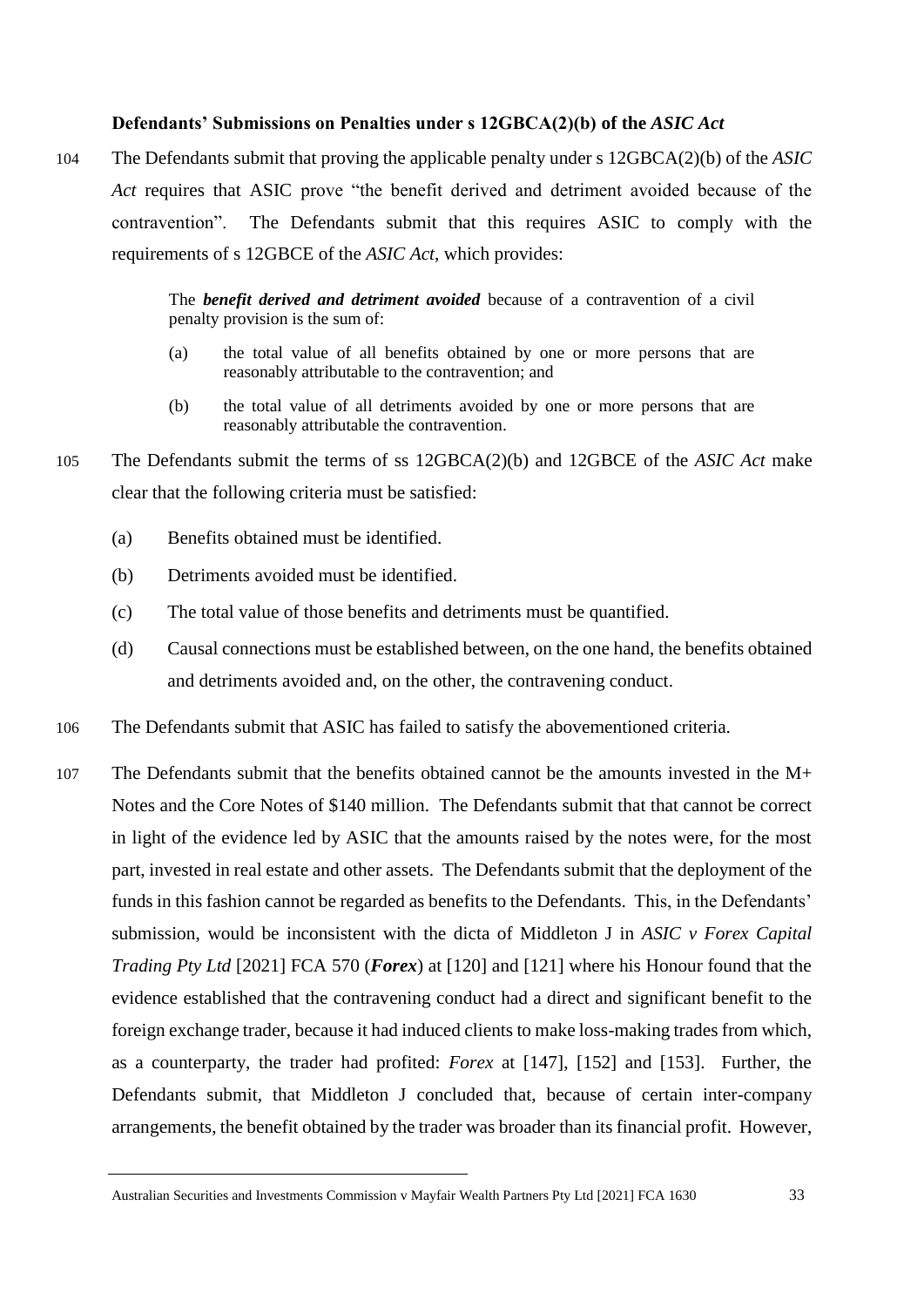Middleton J did not attempt to quantify the benefit and did not use this criterion in assessing the maximum penalty: *Forex* at [153].

- 108 The Defendants submit that ASIC must point to some profit made by the Defendants, or some return actually realised, from the investment of the funds in the M+ Notes and the Core Notes. Alternatively, in the Defendants' submission, ASIC must establish some diversion of the funds to the personal use of the Defendants or a related party. The Defendants submit that ASIC has established neither.
- 109 The Defendants further submit that ASIC has not sought to establish any detriment avoided. As a consequence, in the Defendants' submission, the case under s 12GBCA(2)(b) of the *ASIC Act* falls at this first hurdle.
- 110 The Defendants submit that ASIC has not sought to establish any causal connections between the contravening conduct and the benefit it, mistakenly in the Defendants' submission, identifies. The Defendants submit that there is no evidence that any significant number of investors in the Mayfair Products were induced to make an investment by any contravening conduct.
- 111 The Defendants submit that none of the evidence given by ASIC's witnesses namely John Booth, Theo Wiggill, John Donald, Kerrie Campbell, Robert Charadia and Jaime Asher establishes that they were induced to make the investments as a consequence of the contravening conduct.
- 112 The Defendants rely upon affidavits from seven investors in the Mayfair Products namely Linda Roberts, Annette Barnett, Bruce Golightly, Clive Hitchen, Doug Schirripa, George Stenning and Judith Foley to establish that all investors were aware:
	- (1) that the investment product they acquired was not provided by a bank;
	- (2) that the product was not a term deposit; and
	- (3) that it carried a greater risk than a term deposit with a bank.
- 113 Further, the Defendants rely upon the affidavit of Mr Golightly, an investor in Core Notes, where he attested that he received, read and understood the brochure for the product, and is of the view that he was not misled or deceived about it.

Australian Securities and Investments Commission v Mayfair Wealth Partners Pty Ltd [2021] FCA 1630 34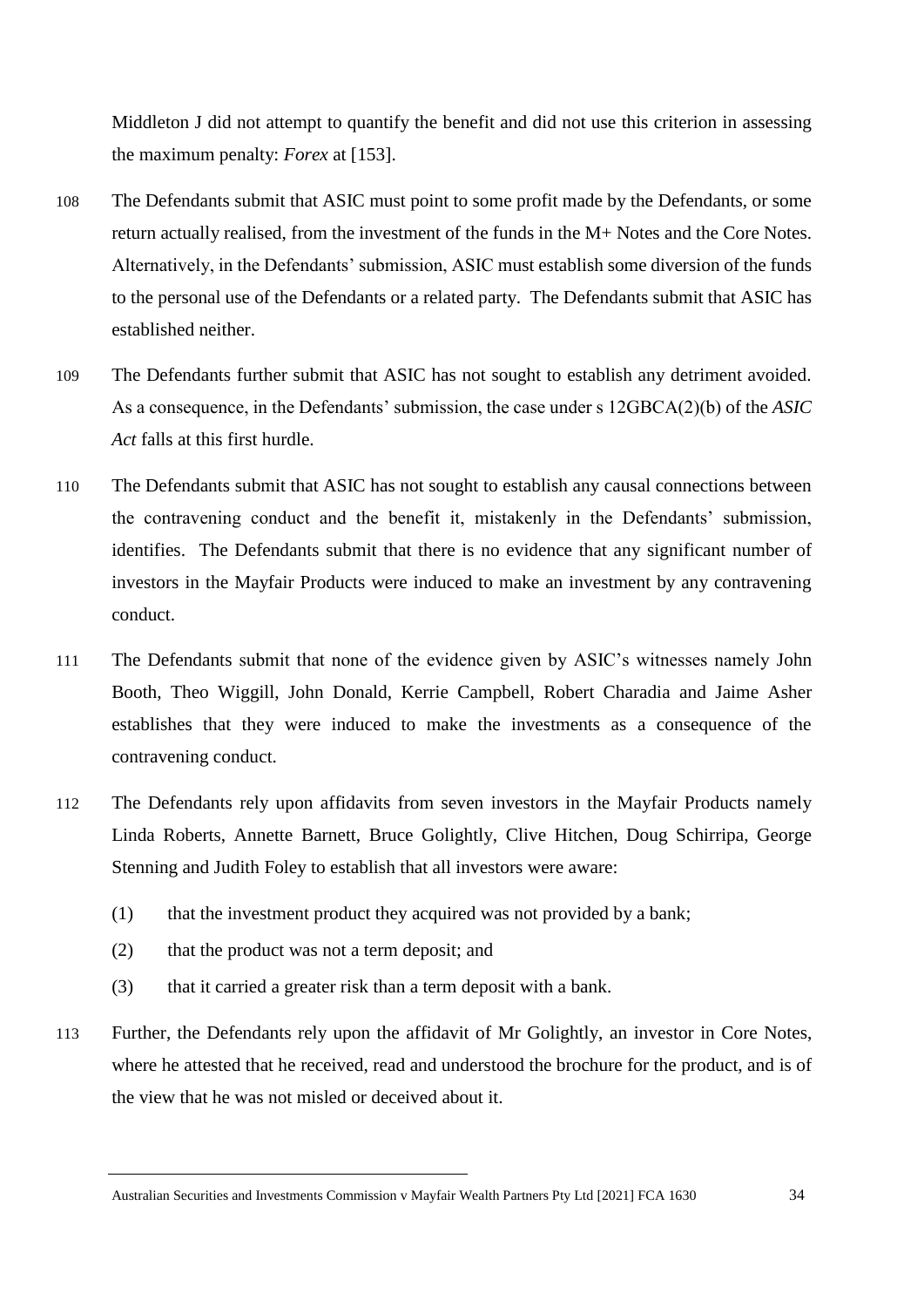- 114 The Defendants submit that the totality of the evidence does not support an inference that any significant number of investors were, in fact, induced to invest by any contravening conduct, still less, that there was any resulting benefit derived by the Defendants.
- 115 The Defendants submit that even if ASIC's case was accepted that the benefits obtained were the total amounts invested in the Mayfair Products, it could not prove that these benefits were "reasonably attributable to" any of the contraventions found against the Defendants: see *Klees v M101 Holdings Pty Ltd* [2021] NSWSC 182 at [105]-[115].
- 116 The Defendants submit that the result is that the Court cannot assess a penalty under s 12GBCA(2)(b) of the *ASIC Act*.
- 117 The Defendants submit that since no penalty is assessable under s  $12GBCA(2)(a)$  and since the Court cannot assess, in the Defendants' submission, a penalty under s 12GBCA(2)(b); and since ASIC has not made a case for assessment under s 12GBCA(2)(c), no penalty is assessable under s 12GBCA and therefore no penalty may be imposed under s 12GBB.

### **Consideration of pecuniary penalties under s 12GBCA(2)(b) of the** *ASIC Act*

- 118 I reject ASIC's submissions on the maximum pecuniary penalty applicable under s 12GBCA(2)(b) of the *ASIC Act*. I do not accept that the benefit derived by the Defendants from the contravening conduct was the total of the funds raised by the Defendants through the issue of the Mayfair Products being approximately \$140 million raised from 281 investors. The evidence is that a substantial proportion of the amounts raised by the M+ Notes and the Core Notes were invested in real estate in and around Mission Beach as well as entering into a contract to acquire Dunk Island. I am not satisfied on the evidence that ASIC has quantified the benefit derived by the contravening conduct of the Defendants through the issue of the Mayfair Products. It follows, that the Court cannot assess a pecuniary penalty under s 12GBCA(2)(b) of the *ASIC Act*.
- 119 ASIC has not sought to make a case for the assessment of the maximum pecuniary penalty under s 12GBCA(2)(c) of the *ASIC Act*.
- 120 For the reasons given, the maximum pecuniary penalty must be determined by reference to s 12GBCA(2)(a), and is \$10.5 million for each contravention committed by the Defendants.

Australian Securities and Investments Commission v Mayfair Wealth Partners Pty Ltd [2021] FCA 1630 35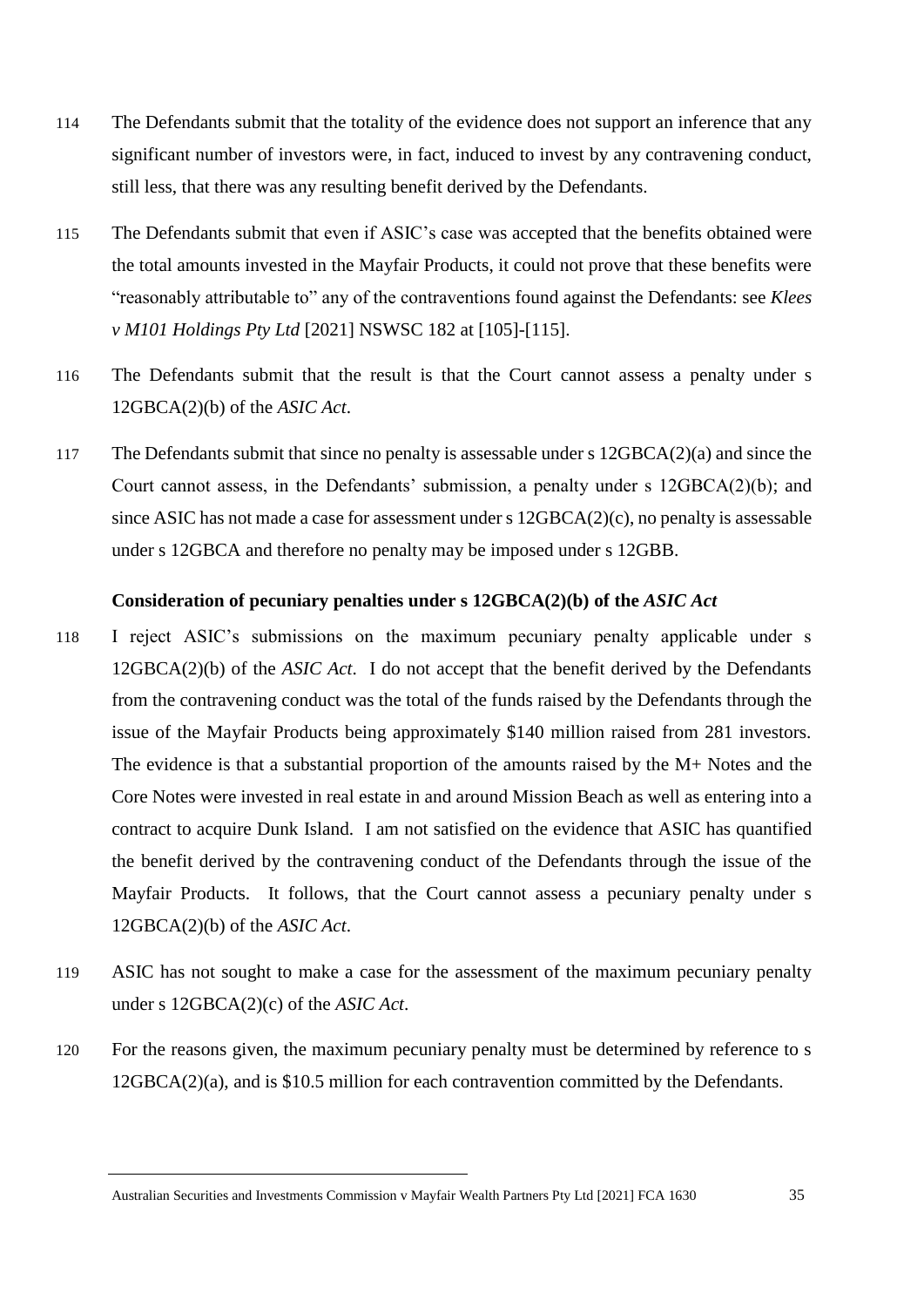## **OTHER REASONS THE DEFENDANTS SUBMIT NO PENALTY SHOULD BE ORDERED UNDER S 12GBB**

#### **Validity of Declarations**

- 121 The Defendants submit that if, contrary to their primary submission, it is possible to assess penalties under s 12GBCA(2) of the *ASIC Act*, then there are a number of reasons why no penalties should be ordered, namely:
	- (1) the declarations were not made under s 12GBA;
	- (2) even if the declarations were made under s 12GBA they do not supply a proper foundation for penalties under s 12GBB; and
	- (3) the contraventions were not serious and do not merit the imposition of pecuniary penalties.

# **Declarations not made under s 12GBA of the** *ASIC Act*

- 122 The Defendants submit that the declarations in the Liability Judgment were not made, or not made validly, under s 12GBA of the *ASIC Act*.
- 123 The Defendants submit that a penalty can only be ordered under s 12GBB of the *ASIC Act* if a declaration is first made under s 12GBA. The Defendants submit that none of the four declarations made in the Liability Judgment expressly purports to have been made under s 12GBA of the *ASIC Act*. The Defendants submit that ASIC's Originating Motion asserted that the declarations it sought could be made under s 12GBA and/or s 21 of the *FCA Act* and/or s 1101B of the *Corporations Act*. The Liability Judgment at [186] stated that the declarations sought by ASIC identify with precision the contravening conduct and that ASIC had power under s 12GBA(1) of the *ASIC Act* to apply to the Court for the declarations. The Defendants submit, however, that there is no direct statement in the Liability Judgment that the declarations would be made under s 12GBA of the *ASIC Act*. In any event, the Defendants submit that while they are bound to accept at the Penalty Hearing that the declarations were validly made, they may challenge the power pursuant to which the declarations were made. They submit that the declarations may be regarded as having been validly made under s 21 of the *FCA Act* or s 1101B of the *Corporations Act*; however, the Defendants submit that they were not validly made under s 12GBA of the *ASIC Act*.
- 124 The Defendants submit that under s 12GBA(4) of the *ASIC Act*, there are four requirements for a declaration of contravention under s 12GBA. These include that the declaration specifies the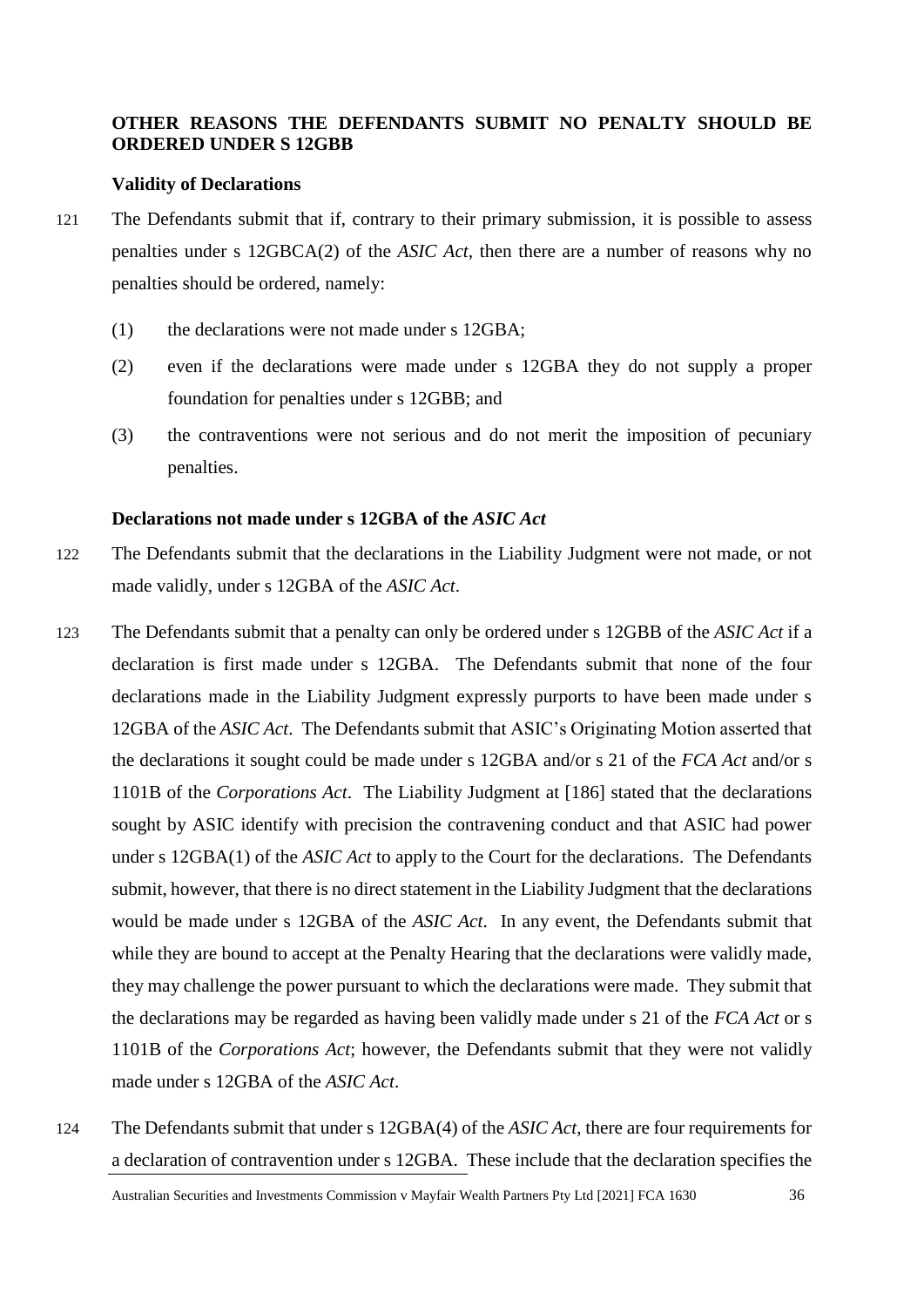person who committed the contravention and that it specifies the conduct that constituted the contravention. In addition, in the Defendants' submission, the Courts have laid down certain principles for declarations under provisions like s 12GBA of the *ASIC Act* and s 1317E of the *Corporations Act*. In *Re HIH Insurance Ltd* (2002) 189 ALR 365 at 367, Santow J held that declarations under s 1317E must be "self-contained and intelligible", must avoid attributing legal consequences to events "without specific delineation" and require "a reasonable degree of specification of the relevant conduct, based upon facts found and conclusions reached.": See also in *Rural Press Finance Ltd v ACCC* (2003) 216 CLR 53 at 91 per Gummow, Hayne and Heydon JJ at [89] and [90].

- 125 The Defendants submit that none of the four declarations complied with s 12GBA of the *ASIC Act* because none of them sufficiently identified the person who committed the contravention and none of them sufficiently identified the conduct which constituted the contravention.
- 126 The Defendants submit that each of the four declarations is to the effect that the Defendants, collectively or jointly, committed the contravention. None of the declarations attributed any several liability for the contraventions to any of the Defendants individually. The Defendants submit that ASIC's written submissions on penalty disclose at [7]-[11], [33], [34], [79], [80] and [84], that the Defendants did not act wholly jointly or collectively in committing the conduct which has been held to contravene s 12DB of the *ASIC Act*. In the Defendants' submission, they had their separate spheres of operation but this cannot be discerned from the terms of the declarations.
- 127 The Defendants submit that the terms of the declarations comprising the Court's order can only be understood as attributing joint liability to all the Defendants for all the contraventions except the Second Defendant for the Security Representations. The Defendants submit that the Full Court in *ACCC v Cement Australia Pty Ltd* (2017) 258 FCR 312 at 376-392 held that joint liability is not a proper basis for assessing penalties for regulatory contraventions. To do that would be to penalise one Defendant for the contraventions of another.
- 128 The Defendants submit that ASIC, at the Penalty Hearing, seeks to amend the form of the declarations which it drafted for consideration of the Court at the Liability Hearing to have several liability attributed to the individual Defendants as part of the penalty phase of the proceeding. That, in the Defendants' submission, should not be permitted because it would, in effect, involve re-opening the liability case. The Defendants submit that the Court is now

Australian Securities and Investments Commission v Mayfair Wealth Partners Pty Ltd [2021] FCA 1630 37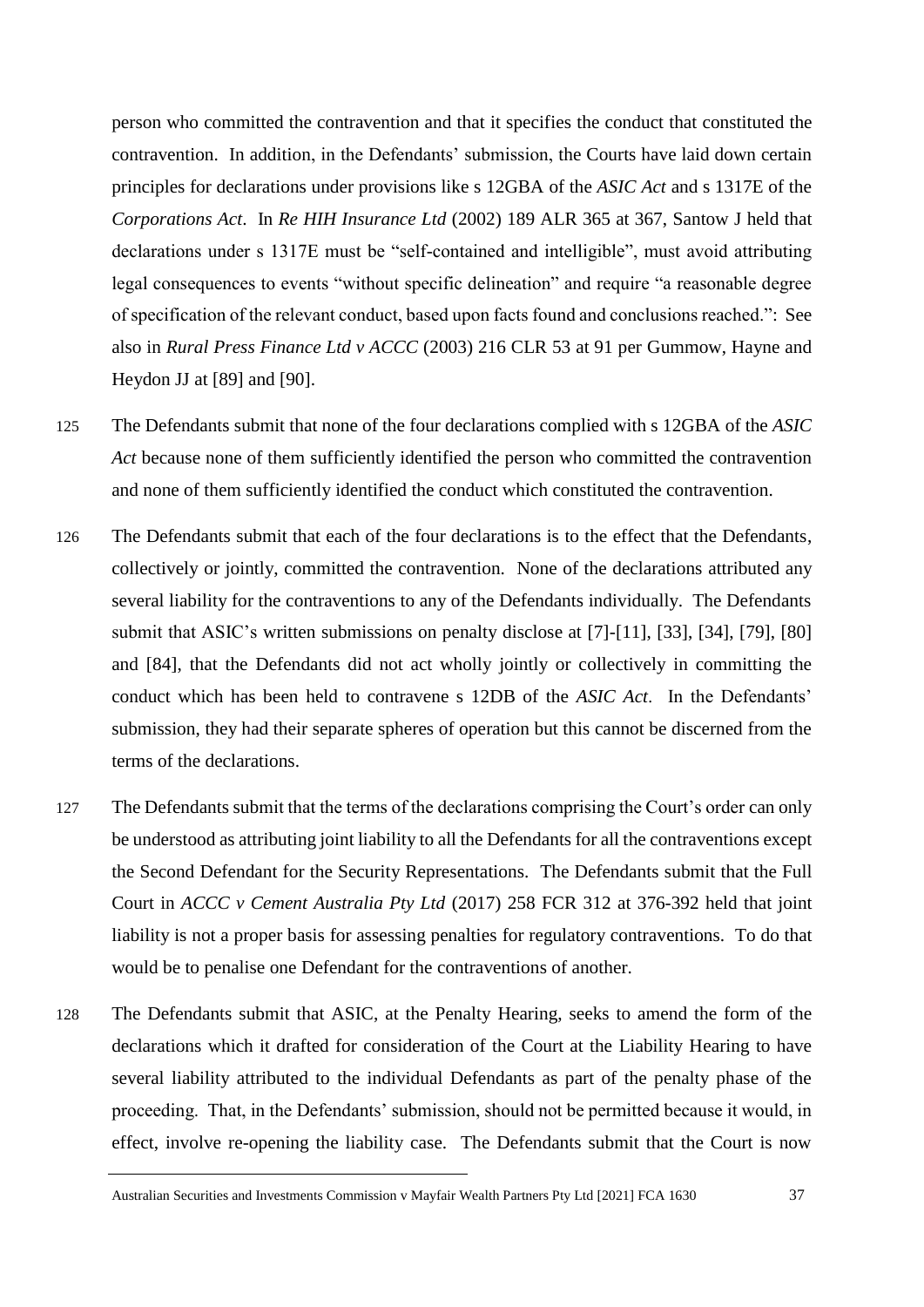*functus officio* on all questions concerning liability and it is now too late for ASIC to repair the deficiency in the declarations. Accordingly, by failing to attribute several liability for the contraventions to the individual Defendants, the declarations fail to comply with s 12GBA(4)(c) of the *ASIC Act*.

- 129 The Defendants further submit that the declarations also failed to comply with s 12GBA(4)(d) of the *ASIC Act* because they did not adequately identify the conduct that constituted the contravention. In particular, they failed to identify the actual number of contraventions.
- 130 The Defendants submit that ASIC's claim that there has been at least 281 contraventions is not plausible. The Defendants submit that ASIC's case is based on the proposition that, each time a consumer accessed the Mayfair websites, there was a contravention and thus this must have happened at least 281 times because there were 281 investors. The Defendants submit that the following obvious flaws exist in ASIC's reasoning:
	- (1) the fact that there were 281 investors does not mean that the websites must have been accessed at least 281 times. The Defendants submit that ASIC's own evidence demonstrated that an investment could be made in the Mayfair Products without going to the websites;
	- (2) even if an investor accessed a website containing the misrepresentations, it does not follow that the investor read the misrepresentations. The Defendants submit that ASIC's own evidence made that clear. Mr Booth said in evidence that he looked at the website but did not garner much information from it. Mr Donald said in evidence that he looked at the website, but did not see any of the misrepresentations. Ms Campbell gave evidence that she only looked at the Trustpilot page of the website; and
	- (3) the authorities cited by ASIC in its submissions do not support the proposition that there was a separate contravention each time a consumer accessed the website.
- 131 The Defendants submit that since the declarations do not comply with s 12GBA no penalty may be imposed under s 12GBB of the *ASIC Act*.

Australian Securities and Investments Commission v Mayfair Wealth Partners Pty Ltd [2021] FCA 1630 38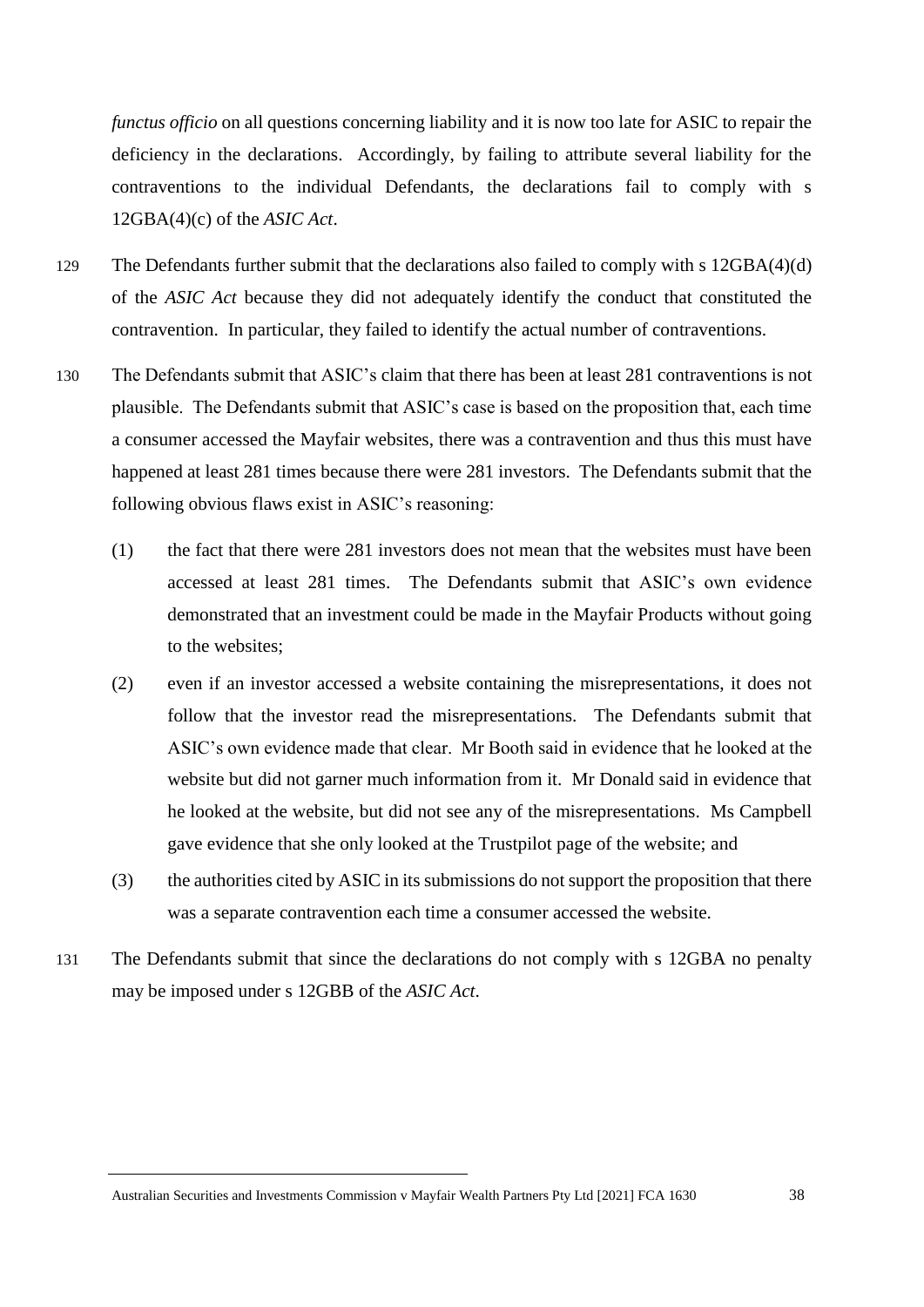# **DEFENDANTS' SUBMISSIONS THAT PECUNIARY PENALTIES SHOULD BE REJECTED ON DISCRETIONARY GROUNDS**

- 132 The Defendants submit that even if the declarations are held to have been validly made under s 12GBA, the imposition of a penalty under s 12GBB is discretionary and there are strong discretionary grounds for declining to impose penalties.
- 133 The Defendants submit that the imposition of pecuniary penalties should be refused on discretionary grounds because the number of contraventions is indeterminable. This, in the Defendants' submission, makes the assessment of proper penalties impossible. The Defendants submit that the starting point for assessing pecuniary penalties is to look at each contravention and ascertain whether a penalty should be separately assessed for that contravention, before moving to consider such factors as course of conduct and totality. The Defendants submit that the failure of the Liability Judgment to identify each contravention makes it impossible to begin the process of assessment of penalty. It further makes it impossible to move to the secondary stage of considering course of conduct and totality because the total number of contraventions is not known.
- 134 The Defendants submit that another discretionary ground for declining to order pecuniary penalties is that the contraventions, when considered fairly and objectively, were not serious. The Defendants submit that the misrepresentations were directed to wholesale clients and sophisticated investors. Furthermore, the material promoting the Mayfair Products made clear, in the Defendants' submission, that the investments were only to wholesale investors and contained warnings about the risk of investment. The Defendants submit that in light of the clear warnings in the materials promoting the Mayfair Products , and the fact that the investors called to give evidence by ASIC should, in the Defendants' view be characterised as "sophisticated", the Bank Term Deposit Representation cannot be regarded as a serious contravention. The Defendants submit that on a fair and objective review of all the evidence it should be concluded that it is unlikely that anyone was seriously misled by this representation.
- 135 The Defendants submit that the Repayment Representation, on its face, is unlikely to have seriously misled anyone. This is because, in the Defendants' submission, it is hardly surprising that a financier seeking investment funds would represent that they would be repaid in full on maturity. The Defendants submit that it should be concluded that the Repayment Representation, though a contravention of ss 12DA(1) and 12DB(1)(a) and (e) of the *ASIC Act*

Australian Securities and Investments Commission v Mayfair Wealth Partners Pty Ltd [2021] FCA 1630 39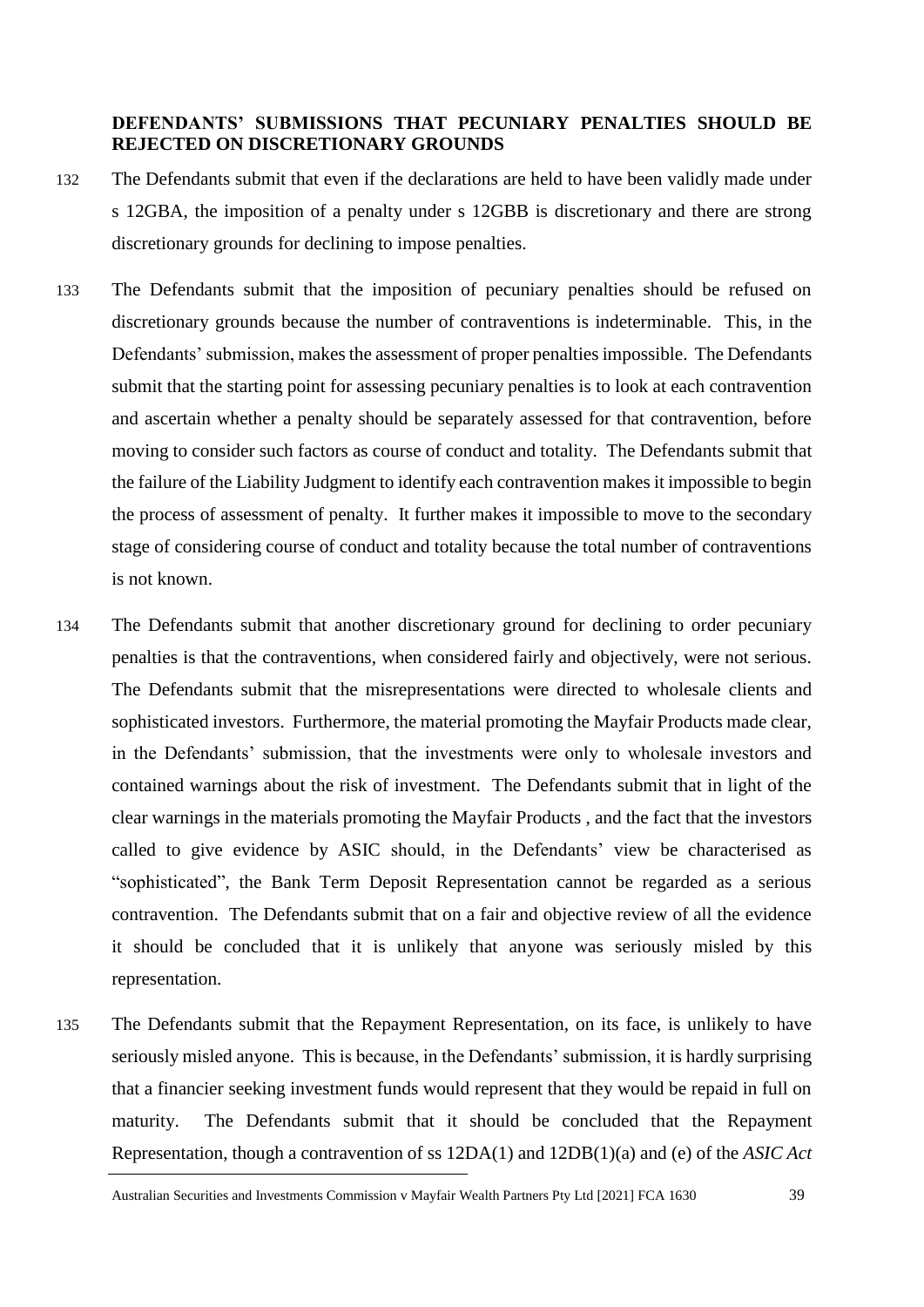and s 1041H(1) of the *Corporations Act*, was not a serious contravention and that, taking account of these matters under s 12GBB(5)(a) and (c), no penalty should be imposed for this contravention.

- 136 The Defendants submit that the No Risk of Default Representation is a similar category and that it should be concluded that it was not a serious contravention and not one which merits the imposition of a pecuniary penalty.
- 137 The Defendants submit in respect of the Security Representation that this contravention too was a minor or technical one and does not merit the imposition of a pecuniary penalty.

### **ASIC'S SUBMISSIONS IN REPLY**

### **Validity of Declarations**

- 138 ASIC submits that the Defendants' submission that the declarations in the Liability Judgment were not made, or not made validly, under s 12GBA of the *ASIC Act* should be rejected. The Liability Judgment at [186(c)] makes clear that the declarations were made pursuant to the power under s 12GBA(1) of the *ASIC Act*. In ASIC's submission, it was not necessary that the declarations themselves state the specific provision pursuant to which they were made in order to be valid.
- 139 ASIC submits, to the extent that the Defendants wish to challenge the form or the legal basis of the declarations, those are matters which should be raised on appeal and not in the Penalty Hearing.
- 140 ASIC submits that there is no substance to the Defendants' submission that the declarations in the Liability Judgment were not validly made under s 12GBA of the *ASIC Act*. The Defendants do not dispute that the Court has jurisdiction to grant relief in relation to the Defendants. Rather, the Defendants suggest that the form of the declarations should have been different under s 12GBA before relief is granted at the Penalty Hearing.

### **Requirements of s 12GBA of the** *ASIC Act*

141 ASIC submits that contrary to the submissions of the Defendants, the declarations made in the Liability Judgment, meet the requirements of s 12GBA. The declarations state who was the subject of the contraventions and the conduct that constituted the contraventions. That satisfies the legislative requirements of s  $12GBA(4)(c)$  and (d).

Australian Securities and Investments Commission v Mayfair Wealth Partners Pty Ltd [2021] FCA 1630 40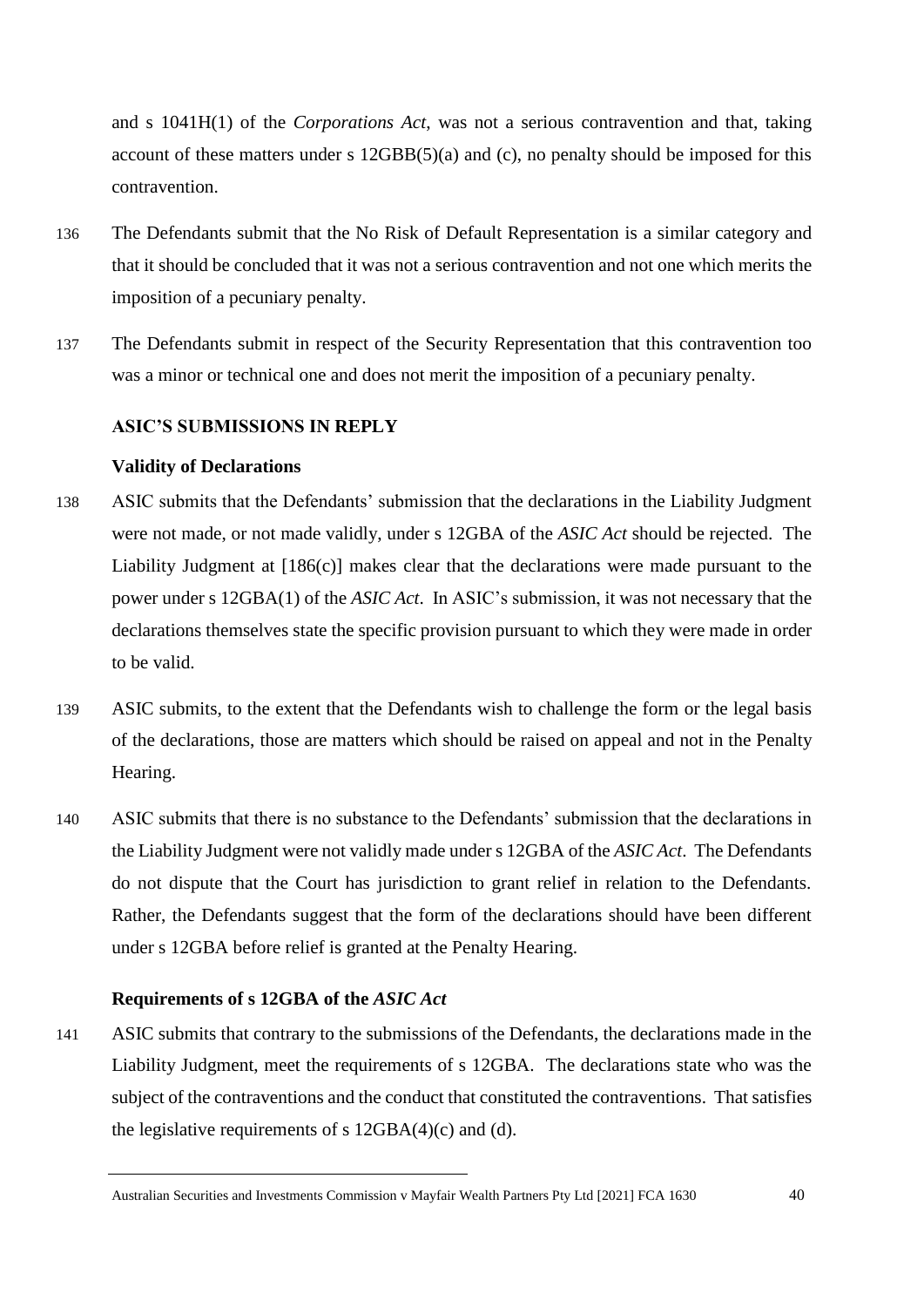- 142 ASIC submits that each of the declarations states that all four Defendants contravened the *ASIC Act* and the *Corporations Act* in relation to the relevant representations, except for the declaration in relation to the Security Representation for which only the First, Third and Fourth Defendants were in contravention.
- 143 ASIC submits, with one exception, to the extent that the Defendants suggest that the declarations identified the incorrect subject or subjects, this is a matter for appeal. The exception relates to the Fourth Defendant (Online Investments). That entity did not make the Repayment Representation or the Security Representation. By mistake, two of the declarations did not reflect this fact. ASIC submits that pursuant to the slip rule, under 39.05(e) of the *Federal Court Rules 2011* (Cth), the Court should amend the declarations made to account for this. Accordingly, ASIC has submitted a form of amended declarations which it asks the Court to make.
- 144 ASIC submits that contrary to the submissions of the Defendants, there is no requirement under s 12GBA(4)(c) that where there are multiple contraveners, the form of the declarations must delineate the exact liability of each of the subjects of the declarations in the words of the declaration itself. Rather, it is proper that such declarations record that multiple subjects have engaged in contravening conduct.
- 145 ASIC submits that it is entirely appropriate that it now makes submissions as to the correct penalty to be imposed in respect of each of the Defendants, taking into account, amongst other things, the relevant conduct of those parties. This is consistent with the approach taken in *ASIC v Wealth & Risk Management Pty Ltd (No 2)* [2018] FCA 59; 124 ACSR 351 where Moshinsky J made a number of declarations as to contraventions that multiple subjects engaged in contravening conduct. There is no requirement, in ASIC's submission, for the declarations to delineate the way in which each of those Defendants was said to have contributed to the relevant contravention. It is sufficient for the declaration to simply state that each of the Defendants had engaged in the relevant contravention.
- 146 ASIC submits that the Defendants' submission that the declarations can only be understood as "attributing joint liability to all the Defendants", which is "not a proper basis for assessing penalties" is misconceived. Declarations reflecting contravening conduct by multiple defendants are commonplace. ASIC submits that the Full Court in *ACCC v Cement* emphasised that the central concern must be that each contravener is separately responsible for its own

Australian Securities and Investments Commission v Mayfair Wealth Partners Pty Ltd [2021] FCA 1630 41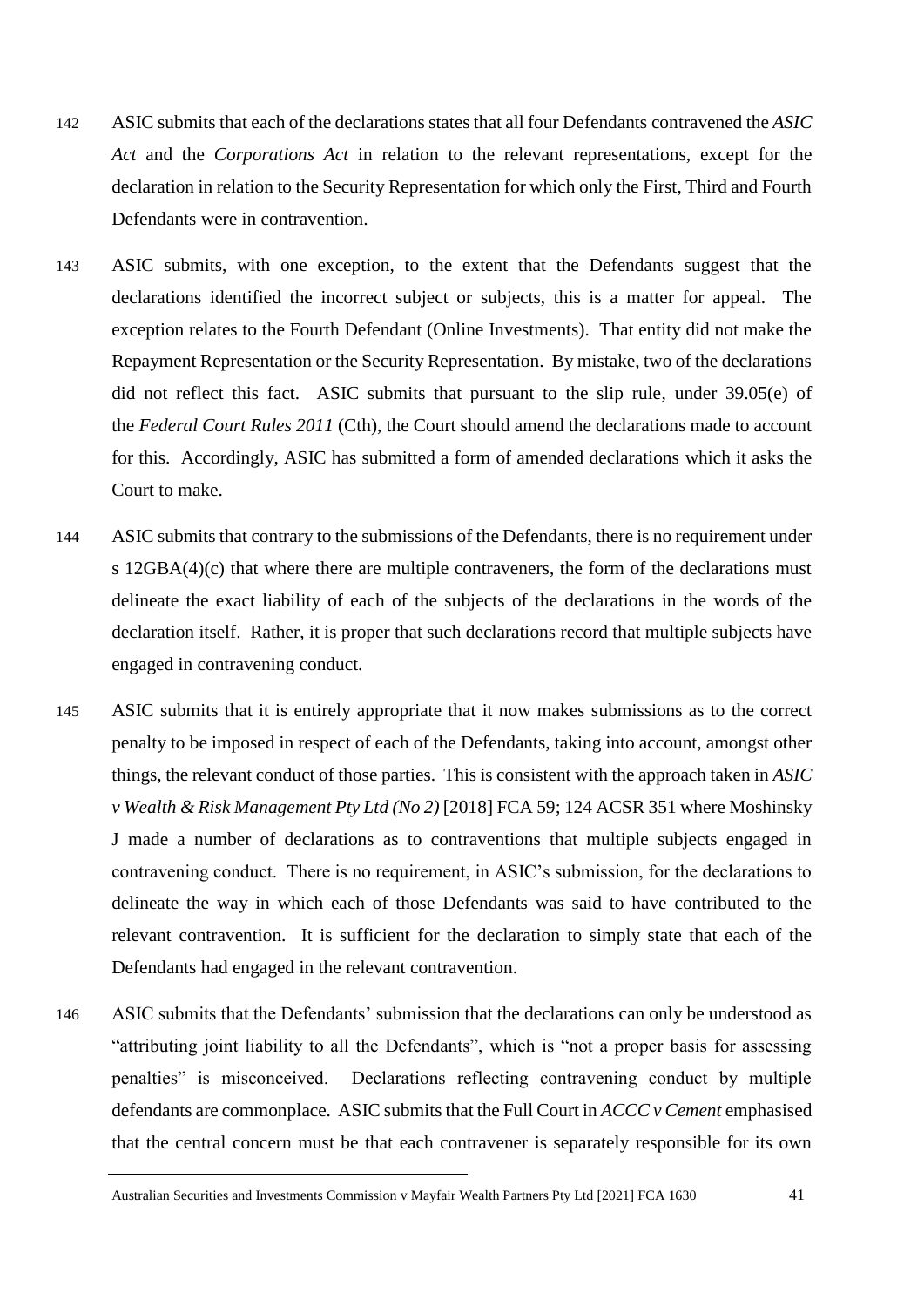course of conduct and subject to an "appropriate remedy" at [381]. ASIC submits that consistent with *ACCC v Cement*, ASIC proposes penalties which are specifically tailored to the different Defendants based on their conduct and what would be appropriate in all the circumstances.

- 147 ASIC submits that the declarations each detail the nature of the representations which the Court held had been made out in the Liability Judgment and which were in contravention of the *ASIC Act* and the *Corporations Act*. ASIC submits that the declarations were made with requisite specificity, such that they were self-sufficient and intelligible in their own right. Whilst the declarations were self-contained and intelligible, it was not necessary that they list every detail which provided their underlying basis. That is the role of the reasons for the Liability Judgment.
- 148 In *Rural Press Finance Ltd v ACCC* (2003) 216 CLR 53, Gummow, Hayne and Heydon JJ at [89]-[90] said that that the declarations must state the "gist" of the findings of the contravening actions. ASIC submits that each of the four declarations in the Liability Judgment meet that criteria.
- 149 Contrary to the Defendants' submission, ASIC submits that it was not necessary for the declarations to specify how many contraventions occurred. In ASIC's submission, the courts have adopted a common sense approach in which declarations identify the nature of the contraventions and a period of time in which the contraventions occurred, without attempting to specify the number of contraventions which happened in that period. This is sufficient at the liability stage for the purpose of the declarations. At the penalty stage, the courts will make a rough estimate of the number of contraventions involved. However, there are many cases, when even this is not considered necessary. For instance in *ASIC v Allianz Australia Insurance Limited* [2021] FCA 1062, Allsop CJ at [123] and [124] held that "in light of ASIC's submissions that each time a person viewed the websites containing the … statements … it constituted a separate contravention" it was "not appropriate to quantify a theoretical maximum". The Chief Justice made no attempt to estimate the number of contraventions, instead, finding that it was "appropriate to roll up the various contraventions in a single assessment". The various contraventions were taken into account by the Chief Justice in that assessment while themselves remaining unquantifiable.

Australian Securities and Investments Commission v Mayfair Wealth Partners Pty Ltd [2021] FCA 1630 42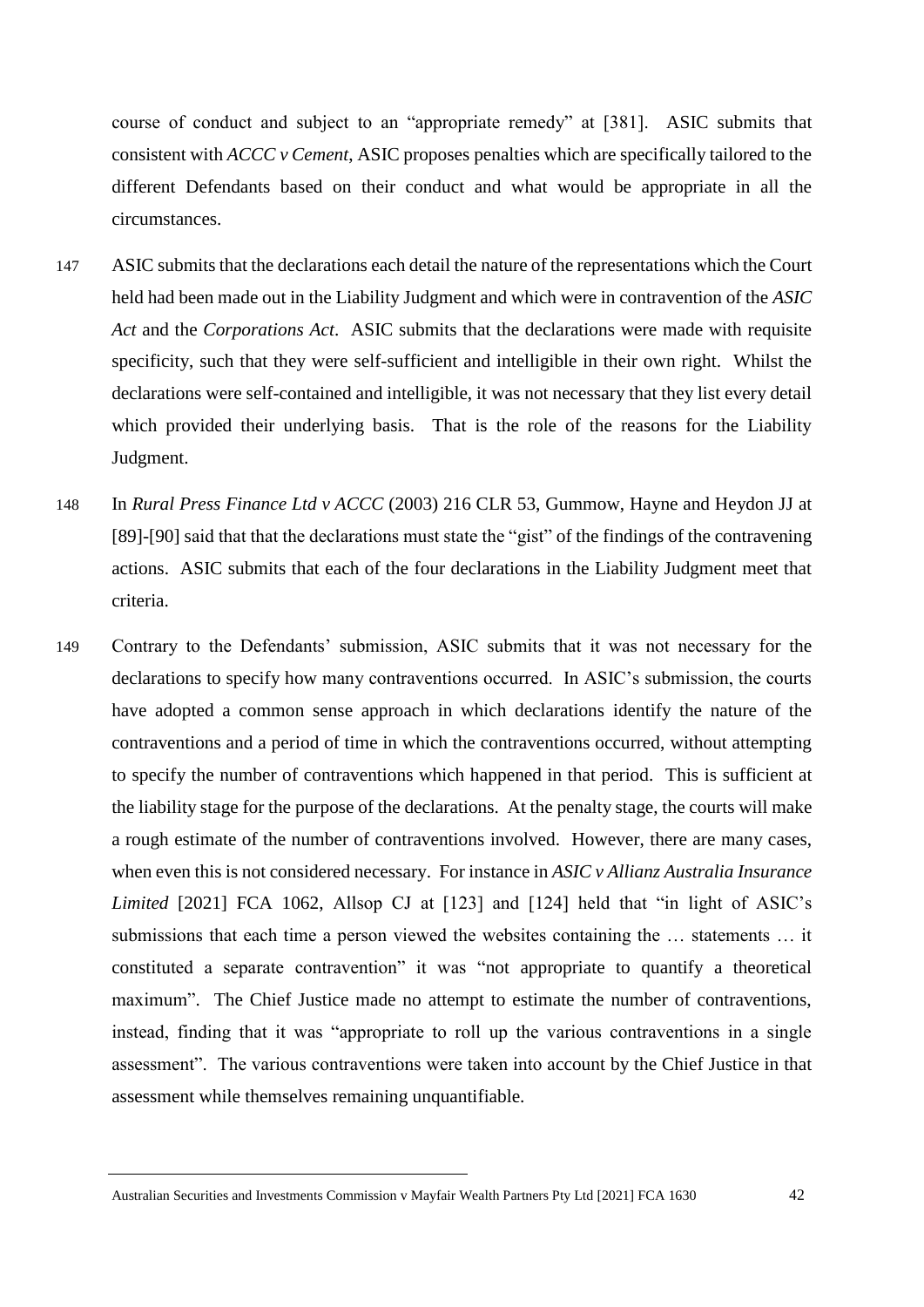- 150 ASIC submits that a similar approach was adopted in *Dover* by O'Bryan J where the Court declared that within a defined relevant period of time, contraventions of the *ASIC Act* and *Corporations Act* occurred for misleading or deceptive conduct, or false or misleading representations, in relation to the supply of financial services. The declarations made by O'Bryan J were not detailed and did not enumerate a specific number of contraventions. Rather, the declarations made by O'Bryan J declared that a contravention occurred "on each occasion that [the First Defendant's] authorised representatives provided clients with a "Client Protection Policy".
- 151 ASIC submits that Murphy J in *ACCC v Optus Mobile Pty Ltd* [2019] FCA 106 (*Optus*) made a declaration that Optus had made a false and misleading representation under s 12DB(1)(b) of the *ASIC Act* during a defined period of time to an undefined number of customers. In considering the penalty flowing from this declaration, Murphy J referred to the contraventions, but held that it was not appropriate to make a finding about the precise number of contraventions. Instead, his Honour said in *Optus* at [44] that it was appropriate to fix a penalty assisted by understanding the extent to which there was a course or courses of conduct leading to potentially a huge number of contraventions, and to undertake the "instinctive synthesis" by reference to a recognition of the multiplicity of breaches, a broad view of the course or courses of conduct, and an assessment of the overall extent and seriousness of offending, together with all other relevant considerations, but in particular the need for specific and general deterrence: see also *ASIC v Superannuation Warehouse Australia Pty Ltd* [2015] FCA 1167.
- 152 ASIC submits that the authorities referred to above, make clear the fact that, in its submissions as to penalty, ASIC's estimates the number of contraventions is in no way intended to "re-open liability and to seek a different judgment to that which was sought and granted" as the Defendants contend.
- 153 ASIC submits that the Defendants incorrectly suggest that ASIC relies on the figure of "at least 281" victims of the Defendants' misleading conduct because there were 281 investors and those investors must have visited the Mayfair websites: Defendants' submissions [67]. ASIC does not rely on 281 investors having visited the Mayfair websites (although many would have). ASIC relies on the fact that all of those 281 investors filled out a form which itself contained contravening representations.

Australian Securities and Investments Commission v Mayfair Wealth Partners Pty Ltd [2021] FCA 1630 43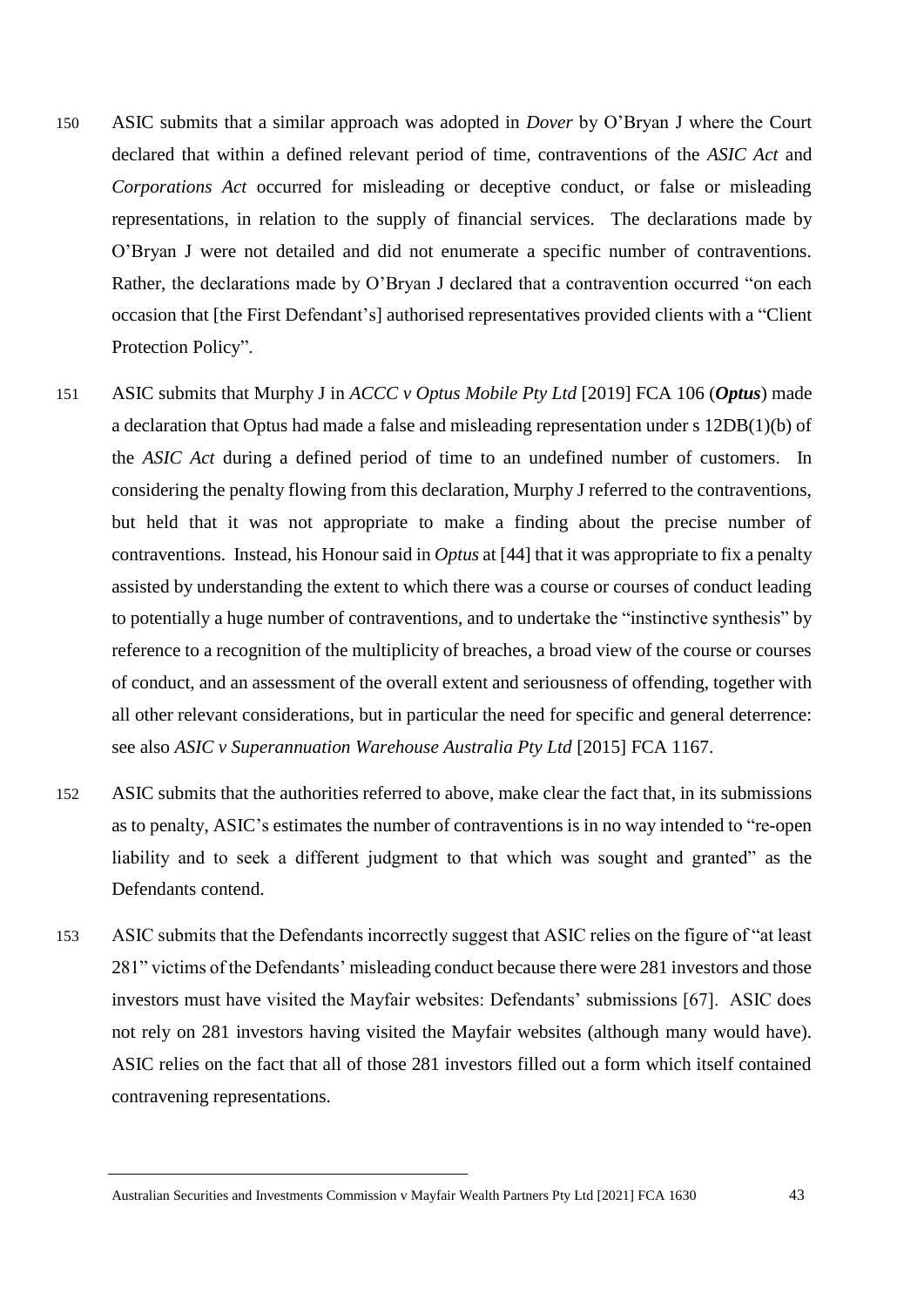- 154 In ASIC's submission, the Court is able to look at the overall circumstances of the contraventions in assessing the appropriate penalty, which may include considering an ascertainable subset of contraventions and considering certain contraventions as part of one continuing contravention: *Australian Competition and Consumer Commission v Reckitt Benckiser (Australia) Pty Ltd* (2016) 340 ALR 25; [2016] FCAFC 181 (*Reckitt*) at [157].
- 155 ASIC submits that the same approach was applied by O'Bryan J in *Dover* at [22] where his Honour made clear that where there is a very large number of contraventions, it is entirely permissible for the Court to affix penalty in relation to a minimum number of contraventions identified. Furthermore, O'Bryan J confirmed that the Court is not required to consider each contravention in a siloed fashion, especially where the contraventions arose as part of a single course of conduct: *Dover* at [123].

## **ASIC'S REPLY TO THE CONTENTION THAT NO PENALTY SHOULD BE ORDERED ON "DISCRETIONARY GROUNDS"**

- 156 ASIC submits that the Defendants' contention that a penalty "can only be imposed jointly and to do so would penalise one Defendant for the contraventions of others" is misconceived. ASIC does not seek penalties to be "imposed jointly". Instead, ASIC seeks orders for the imposition of penalties separately in respect of each Defendant's contraventions, regardless of the form of the declarations.
- 157 ASIC submits that the fact that the number of contraventions is indeterminate cannot possibly be a ground for refusing to impose any penalty at all. In ASIC's submission, the authorities make clear that the impossibility to determine the number of contraventions is not a basis for refusing to impose a penalty at all.
- 158 ASIC submits that the Defendants' contention that the contraventions were not serious cannot be accepted. ASIC submits that whilst only "wholesale investors" as defined in the *Corporations Act* were eligible to invest in the Mayfair Products, the evidence at the Liability Hearing established that the Mayfair Products were targeted to investors who were not sophisticated or experienced, and many were investing a large proportion of their retirement savings.
- 159 ASIC submits that the Defendants' submissions at [82]-[84] suggest that the Court's declarations concerning the Bank Term Deposit Representation, the Repayment Representation, and the No Risk of Default Representation should not have been granted, or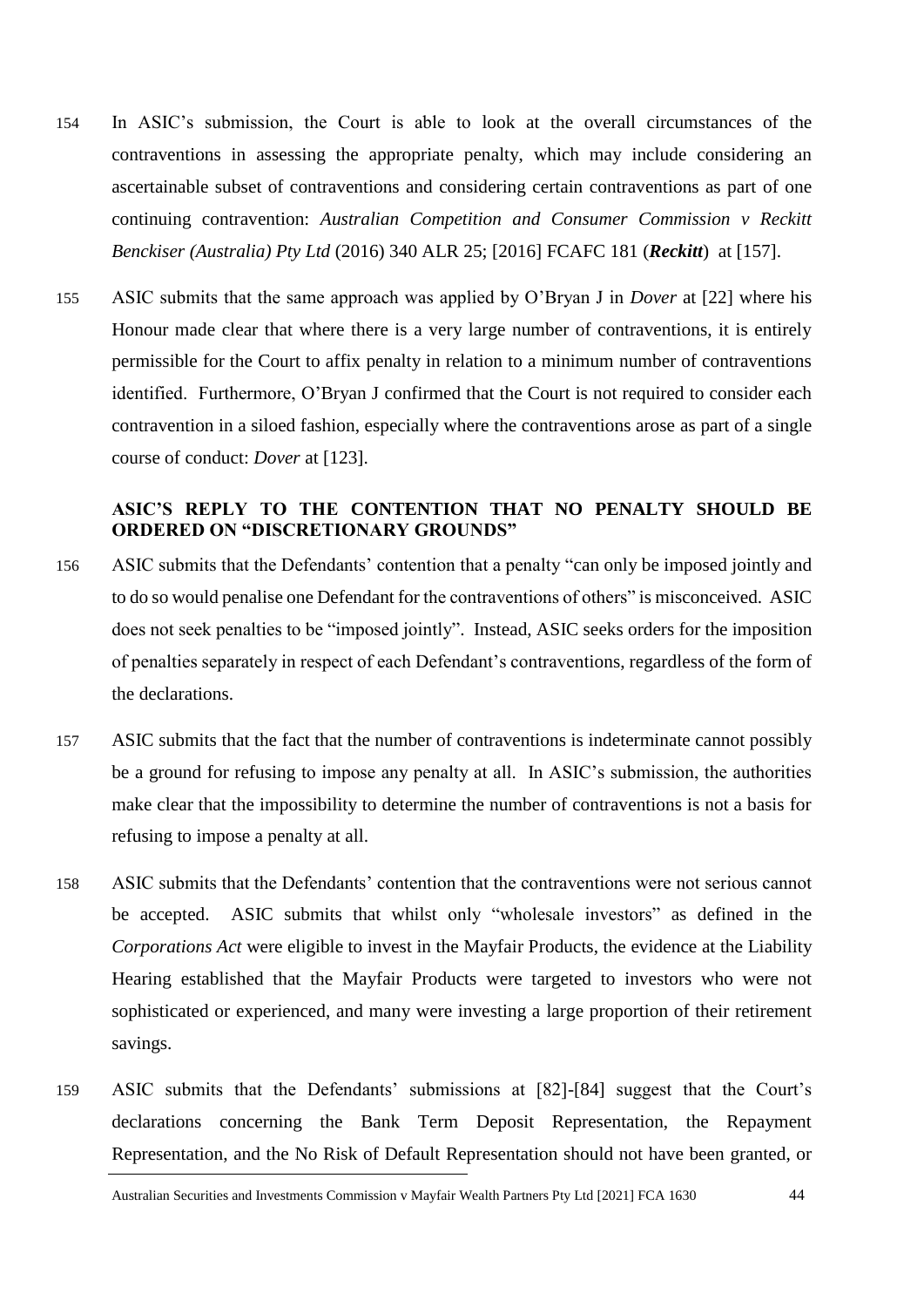that no loss was suffered, thereby the representations were, accordingly, not serious and should be rejected. The Defendants' submissions impermissibly traverse and ignore the findings of fact made by the Court in the Liability Judgment.

## **CONSIDERATION – DECLARATIONS UNDER SECTION 12GBA**

- 160 I do not accept the Defendants' submission that the declarations made in the Liability Judgment were not made, or not made validly, under s 12GBA of the *ASIC Act*. ASIC, by its further amended originating process filed 15 February 2021, sought to rely upon the Court's power to make declarations pursuant to s 21 of the *FCA Act*; s 1101AB(1)(a) of the *Corporations Act* and/or s 12GBA of the *ASIC Act*. ASIC sought that the Court make the various declarations pursuant to these statutory provisions in respect to the Defendants' conduct which the Court found in the Liability Judgment to have contravened s 1041H(1) of the *Corporations Act* and ss 12DA(1) and 12DB(1)(a) and (e) of the *ASIC Act*: Liability Judgment [178].
- 161 The Liability Judgment at [182] expressly referred to ASIC applying under s 12GBA(1) of the *ASIC Act* for a declaration that a person has contravened a civil penalty provision. The Liability Judgment then identified that under s 12GBA(6) "a provision of Subdivision D (other than section 12DA)" is a "civil penalty provision". The Liability Judgment records "ASIC seeks declarations in respect of ss 12DB(1)(a) and (e) of the *ASIC Act*, which appear in Subdivision D of Division 2 of Part 2 of that legislation".
- 162 The Liability Judgment at [183] records that under s 12GBA(3) of the *ASIC Act* the "Court must make the declaration if it is satisfied that the person has contravened the provision" being a civil penalty provision (ss 12DB(1)(a) and (e)). The Liability Judgment then refers to the requirements of s 12DBA(4) of the *ASIC Act*.
- 163 The Liability Judgment at [186] records that I was satisfied that the declarations ought be made and that:
	- (a) the proposed declarations sought by ASIC identify with precision the conduct that contravened s 1041H(1) of the *Corporations Act* and ss 12DA(1), 12DB(1)(a) and 12DB(1)(e) of the *ASIC Act*;
	- (b) ASIC is given the power to apply to the Court for the declarations under s 1101B(1)(a)(i) of the *Corporations Act* and s 12GBA(1) of the *ASIC Act*.

Australian Securities and Investments Commission v Mayfair Wealth Partners Pty Ltd [2021] FCA 1630 45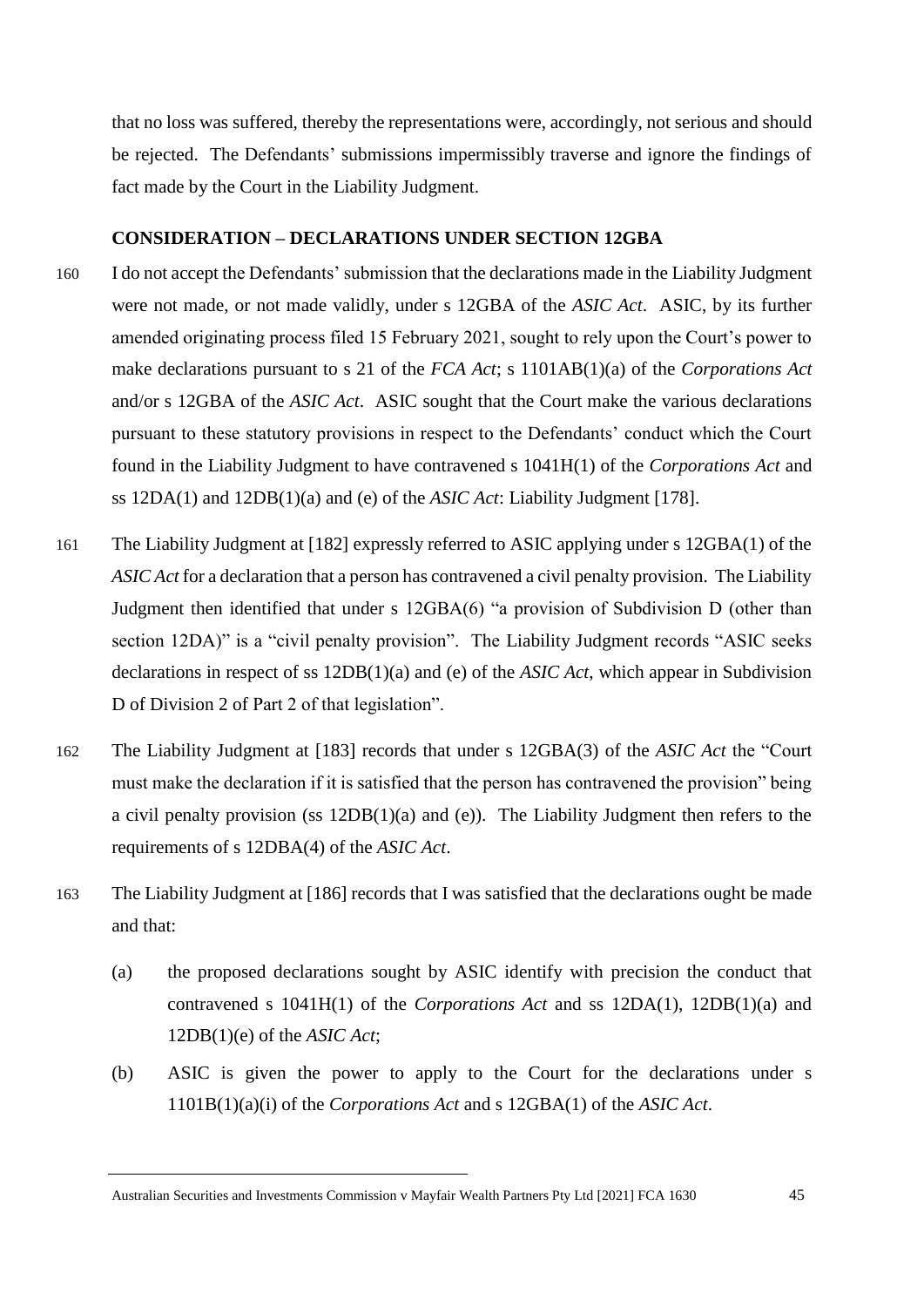- 164 It is apparent that ASIC sought declarations under s 12GBA (amongst other provisions) of the *ASIC Act* for the conduct of the Defendants which contravened ss 12DA(1) and 12DB(1)(a) and (e) of the *ASIC Act* (amongst other provisions) and that the declarations made by the Court in the Liability Judgment reflect the fact that ASIC applied to the Court for the declarations under s 12GBA of the *ASIC Act* (amongst other provisions). I reject the Defendants' submission that there was no direct statement in the Liability Judgment that the declarations were made under s 12GBA of the *ASIC Act*.
- 165 I also do not accept the Defendants' submission that the declarations were not validly made under s 12GBA of the *ASIC Act*. If the Defendants wish to challenge the form or the legal basis of the declarations, the correct forum in which to raise such matters is on an appeal and not during the penalty phase of the proceeding.
- 166 At [186] of the Liability Judgment, I was satisfied that the requirements for making the declarations had been satisfied and that the proposed declarations sought by ASIC identified with precision the conduct that contravened s 1041H(a) of the *Corporations Act* and ss 12DA(1), 12DB(1)(a) and 12DB(1)(e) of the *ASIC Act*.
- 167 I do not accept the Defendants' submission that it is not possible to identify from the declarations the person who committed the contravention and the conduct which constituted the contravention.
- 168 I do not accept the Defendants' submission that where there are multiple contraveners, as in this case, that it is impermissible for declarations to record that multiple subjects or contraveners have engaged in the contravening conduct. If the facts, as found by the Court, are that multiple defendants engaged in contravening conduct, then there is nothing impermissible in the declarations reflecting contraventions made by multiple subjects engaging in contravening conduct. There is no requirement under s 12GBA(4)(c) that where there are multiple contraveners, the form of the declarations must delineate the exact liability of each of the subjects of the declarations in the text of the declaration. It is permissible for such declarations to record that multiple subjects have engaged in contravening conduct. I accept ASIC's submission that declarations involving contravening conduct by multiple defendants are commonplace. In *ASIC v Wealth & Risk Management Pty Ltd (No 2)* [2018] FCA 59; 124 ACSR 351, Moshinsky J made a number of declarations as to contraventions that multiple subjects engaged in contravening conduct.

Australian Securities and Investments Commission v Mayfair Wealth Partners Pty Ltd [2021] FCA 1630 46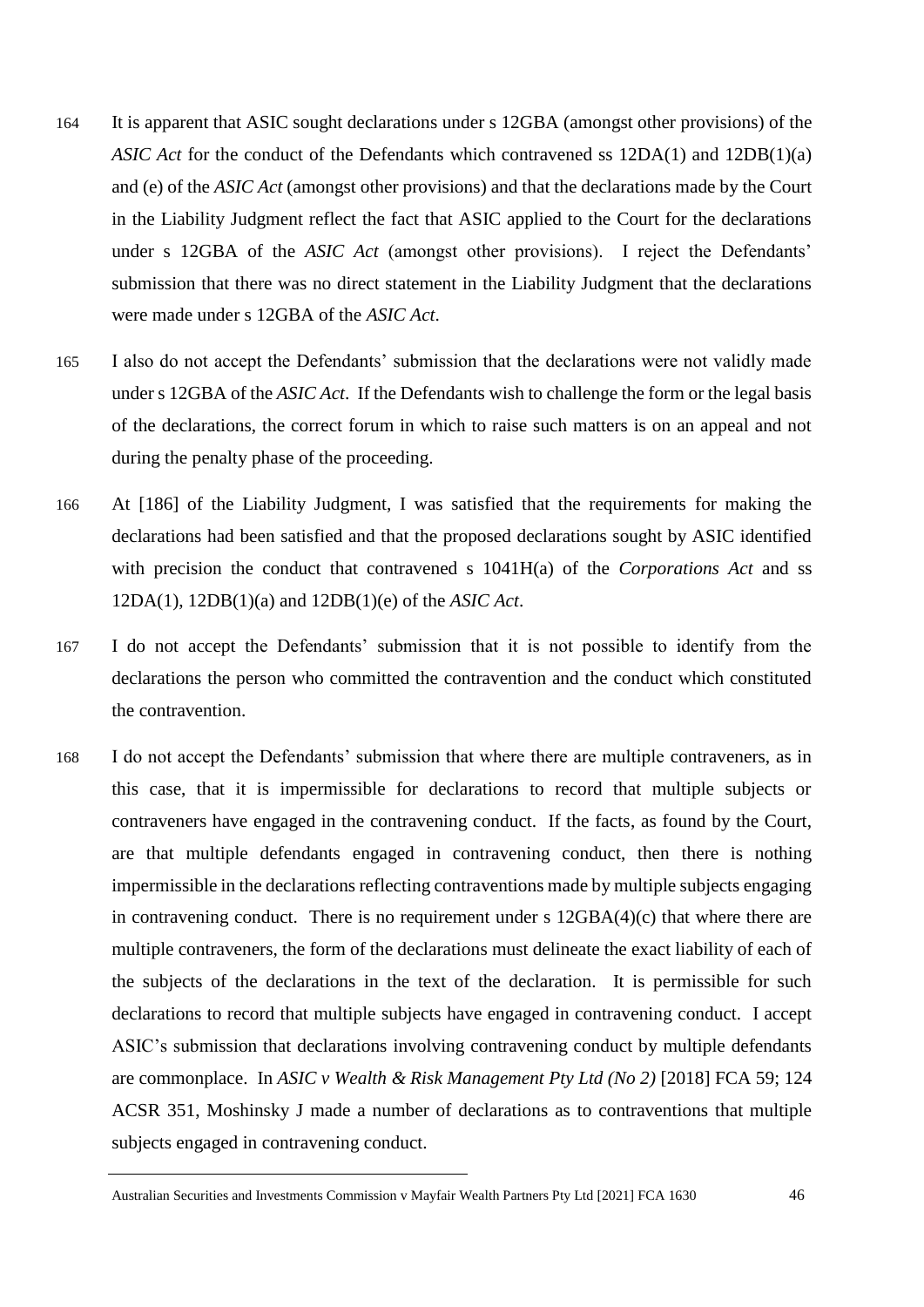- 169 I also reject the Defendants' submission that the declarations made are invalid because the declarations do not specify how many contraventions occurred. I accept ASIC's submission that the authorities reveal that courts have adopted a common sense approach in which declarations identify the nature of the contraventions and a period of time in which the contraventions occurred, without attempting to specify the number of contraventions which happened in that period if that is not practical. That is all that is required of the declarations at the liability phase of the proceeding. The Court will then, in the penalty phase of the proceeding, make an assessment of the number of contraventions without the need to specify the precise number of contraventions: See *ASIC v Allianz Australia Insurance Limited* [2021] FCA 1062 per Allsop CJ, order 3(d) and order 6(d) and at [123] and [124], and O'Bryan J in *Dover*, order 1 and [24(b)] and [48], and *Optus* per Murphy J at [44].
- 170 Insofar as ASIC now applies under r 39.05(e), (the slip rule) to correct a mistake in the second and fourth declaratory orders, I decline to do so.
- 171 I reject the Defendants' submission that the contraventions found in the Liability Judgment were not serious and do not merit the imposition of pecuniary penalties.
- 172 I am satisfied on the evidence tendered at the Liability Hearing that the conduct of the Defendants, which contravened s 1041H(1) of the *Corporations Act* and ss 12DBA(1), 12DB(1)(a) and 12 DB(1)(e) of the *ASIC Act*, was serious and resulted in a number of investors losing a significant amount of money by investing in the Mayfair Products, which has not been repaid. This included Robert Charadia and Ms Jaime Asher who were called by ASIC as witnesses in the Liability Hearing, and who I accepted were misled by the representations found to have been made by the Defendants in the statements which are Annexure A to the Liability Judgment, used to market and promote the Mayfair Products.
- 173 I reject the Defendants' submission that pecuniary penalties should be refused on discretionary grounds because the number of contraventions is indeterminate. I accept ASIC's submission that the Court is able to look at the overall circumstances of the contraventions in assessing the appropriate penalty, which may include considering an ascertainable subset of contraventions and considering certain contraventions as part of one continuing contravention: *Reckitt* at [157]. O'Bryan J in *Dover* at [12], a case concerning contraventions under s 12 GBA of the *ASIC Act* held that where there is a very large number of contraventions, it is entirely permissible for the Court to affix a penalty in relation to a minimum number of contraventions identified. O'Bryan

Australian Securities and Investments Commission v Mayfair Wealth Partners Pty Ltd [2021] FCA 1630 47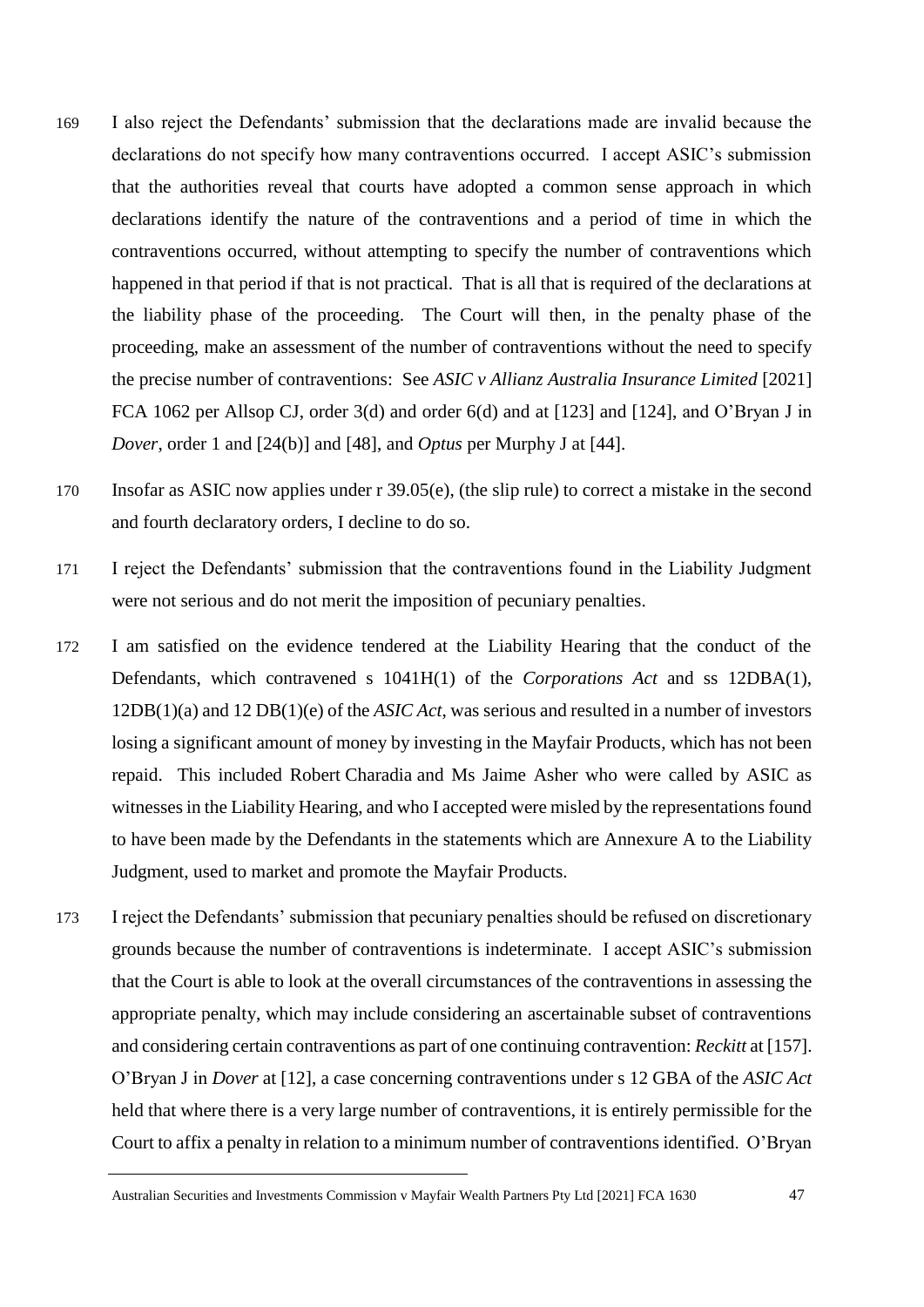J in *Dover* at [123] also held that the Court is not required to consider each contravention in a siloed fashion, especially where the contraventions arose as part of a single course of conduct. In *Optus*, Murphy J at [39] observed that where there are a very large number of contraventions, which are difficult or impossible to precisely enumerate, then there can be no meaningful overall maximum penalty such that the maximum penalty should not be applied mechanically and should instead be treated as one of a number of relevant factors albeit an important one. In such circumstances, it is appropriate not to make a finding about the precise number of contraventions or whether there is a single course or multiple courses of conduct.

174 I reject the Defendants' submission that the fact that the number of contraventions is indeterminate is a ground for refusing to impose any penalty at all. The recent decision of *ASIC v BT Funds Management Ltd* [2021] FCA 844 is an example of where it was impossible to determine the number of contraventions (at [36]), and also where (as in the present case) there were joint contraveners (at [50]).

## **PRINCIPLES FOR ASSESSMENT OF PENALTY**

- 175 The parties were in substantial agreement as to the relevant principles for an assessment of penalties. Those principles were conveniently summarised in ASIC's submissions and may be stated as follows.
- 176 Section 12GBB(5) of the *ASIC Act*, as in force during the Relevant Period, requires the Court, in determining the appropriate penalty, to take into account four specific matters and all other relevant matters. The four specific matters are:
	- (a) the nature and extent of the contravention;
	- (b) any loss or damage suffered because of the contravention;
	- (c) the circumstances in which the contravention took place; and
	- (d) whether the person has previously been found by a court to have engaged in any similar conduct.
- 177 In *Trade Practices Commission v CSR Limited* [1990] FCA 762; (1991) ATPR 41-076, French J, in the context of a contravention of provisions of Part IV of the *Trade Practices Act 1974* (Cth) (*TPA*), listed a number of matters potentially relevant to the assessment of penalty under s 76 of the *TPA*. Those factors have been referred to on many occasions in the assessment of civil penalties including under the *ASIC Act* and are of assistance in applying s 12GBB(5):

Australian Securities and Investments Commission v Mayfair Wealth Partners Pty Ltd [2021] FCA 1630 48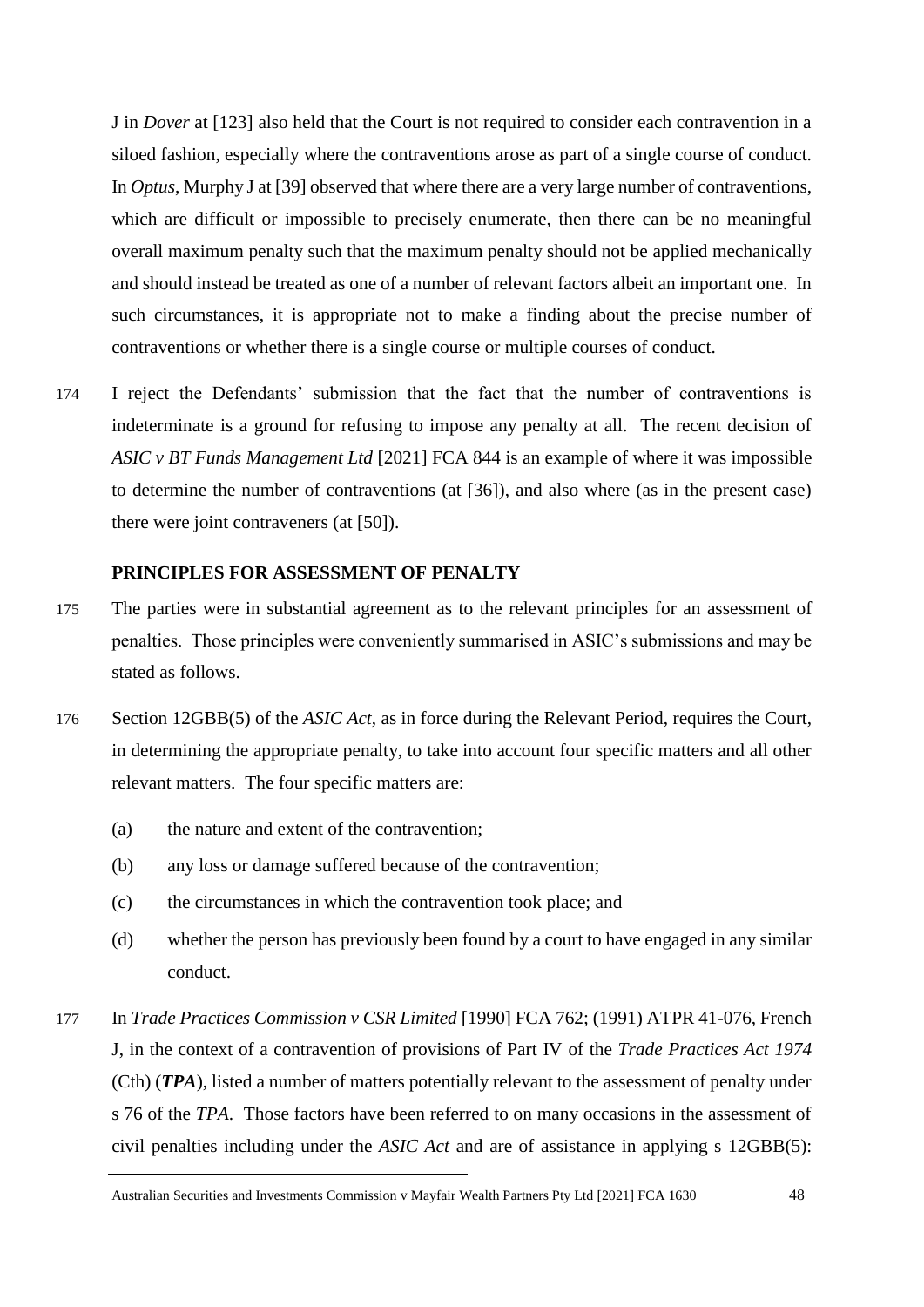*ACCC v Telstra Corp Ltd* [2018] FCA 571 at [21], referring to s12GBA(2) of the *ASIC Act*, being the predecessor to s12GBB(5). They are:

- (a) the size of the contravening company;
- (b) the deliberateness of the contravention and the period over which it extended;
- (c) whether the contravention arose out of the conduct of senior management or at a lower level;
- (d) whether the company has a corporate culture conducive to compliance with the Act as evidenced by educational programs and disciplinary or other corrective measures in response to an acknowledged contravention;
- (e) whether the company has shown a disposition to cooperate with the authorities responsible for the enforcement of the Act in relation to the contravention;
- (f) whether the contravener has engaged in similar conduct in the past; and
- (g) the financial position of the contravener.
- 178 The list is not exhaustive nor a rigid catalogue or checklist of matters to be considered, however those factors may be taken to be relevant because they directly bear on the assessment of the penalty that is necessary to achieve general and specific deterrence: *Volkswagen Aktiengesellschaft v ACCC* [2021] FCAFC 49 at [150].
- 179 The overriding requirement is that the Court should weigh all relevant circumstances that bear on the assessment of an appropriate penalty in the circumstances of the case: *ASIC v GE Capital Finance Australia, Re GE Capital Finance Australia* [2014] FCA 701 at [72].
- 180 In weighing and balancing the relevant factors, the Court must ensure that the penalty is just, bearing in mind the protective and deterrent purpose of a pecuniary penalty and the factors relevant to the contravention and the contravener: *Commonwealth v Director, Fair Work Building Industry Inspectorate* (2015) 252 CLR 482 (*Fair Work*) at [55], [59] and [110].
- 181 The primary objective of a pecuniary penalty is deterrence: *ACCC v TPG Internet Pty Ltd* (2013) 250 CLR 640; [2013] HCA 54 at [65]; see also *ASIC v Westpac Banking Corporation (No 3)* (2018) 131 ACSR 585; [2018] FCA 1701 at [117] (*ASIC v Westpac (No 3)*), directed to act as a specific deterrent to the contravener and as a general deterrent to others who might be tempted to contravene the law: *Fair Work* at 506 [55] per French CJ, Kiefel, Bell, Nettle

Australian Securities and Investments Commission v Mayfair Wealth Partners Pty Ltd [2021] FCA 1630 49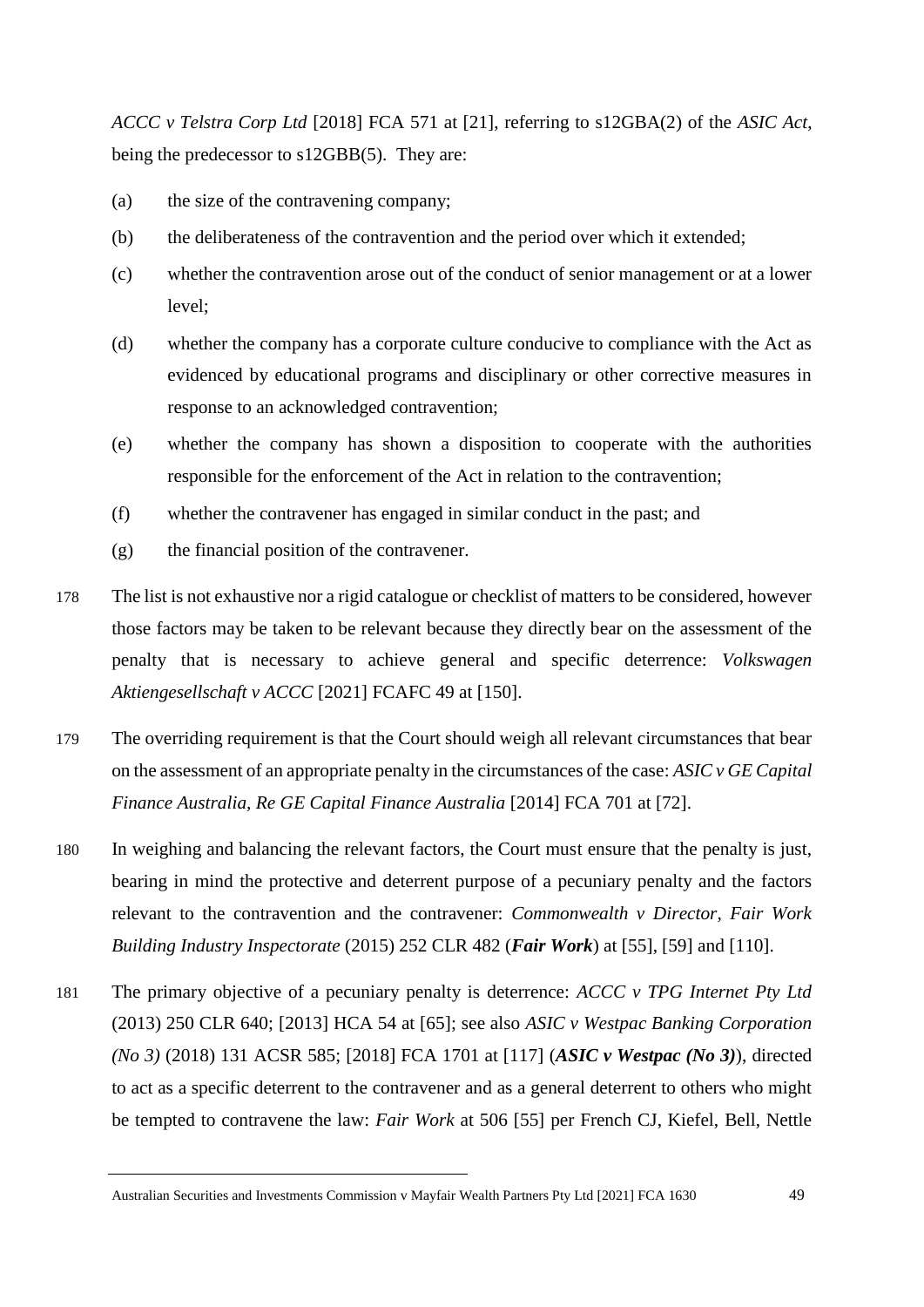and Gordon JJ (Gageler J agreeing at 511 [68], Keane J agreeing at 513 [79]); *ASIC v Australia and New Zealand Banking Group Ltd* [2018] FCA 155 at [22] (*ASIC v ANZ*).

- 182 The specific and general deterrent effect of pecuniary penalties is achieved by putting a price on a contravention that is "sufficiently high" to deter repetition by both the contravener and would-be contraveners: *Fair Work* at [55] per French CJ, Kiefel, Bell, Nettle and Gordon JJ (Gageler J agreeing at [68], Keane J agreeing at [79]).
- 183 In *Singtel Optus Pty Ltd v ACCC* (2012) 287 ALR 249 at [62]-[63], in a passage approved by the High Court in *ACCC v TPG Internet Pty Ltd* (2013) 250 CLR 640 at [64] and [66], the Full Court explained the need to ensure that the penalty "is not such as to be regarded by that offender or others as an acceptable cost of doing business", but rather is set at an amount that will deter those engaged in trade and commerce "from the cynical calculation involved in weighing up the risk of penalty against the profits to be made from contravention". The penalty must also be proportionate to achieve the objective of specific and general deterrence, because the punishment should reflect what the offender has done: *ASIC v ANZ* at [22].
- 184 In determining the appropriate penalty for a multiplicity of civil penalty contraventions, the Court may have regard to two common law principles that originate in criminal sentencing: the "course of conduct" principle and the "totality" principle.

### **Course of conduct principle**

- 185 There are some cases which suggest that where a very large number of individual contraventions have been committed, the course of conduct principle is only of "limited utility": *Reckitt* at [157].
- 186 Despite this, several cases have accepted as established the principle that "where there is an interrelationship between the factual and legal elements of two or more contraventions, consideration may be given to whether it is appropriate to impose a single overall penalty for that course of conduct": *ASIC v AGM Markets Pty Ltd (in liq) (No 4)* (2020) 148 ACSR 511, [2020] FCA 1499 at [50] (*ASIC v AGM*).
- 187 This principle recognises that where there is such a relationship between multiple contraventions, "care must be taken to ensure that the offender is not punished twice for what is essentially the same criminality": *Construction, Forestry, Mining and Energy Union v Cahill* [2010] FCAFC 39; (2010) 194 IR 461; 269 ALR 1 at [39].

Australian Securities and Investments Commission v Mayfair Wealth Partners Pty Ltd [2021] FCA 1630 50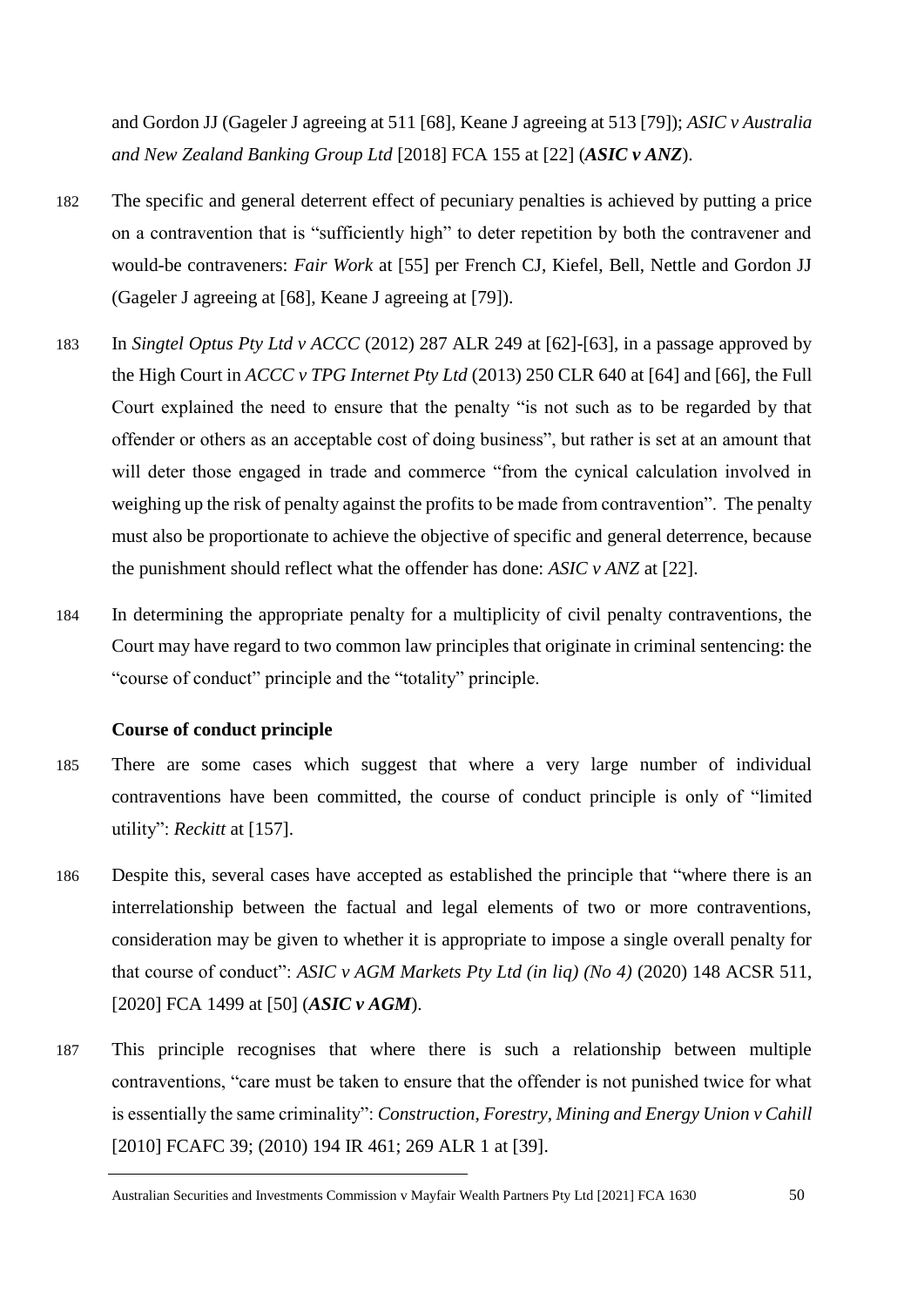- 188 While caution is required in too readily applying such criminal law concepts, the course of conduct principle remains a useful "tool", and it is "therefore of paramount importance to identify whether multiple contraventions constitute a single course of conduct or separate instances of conduct, so as to ensure that an appropriate deterrent effect is achieved by the imposition of the penalty or penalties in respect of that particular conduct": *ACCC v Cement* at [424].
- 189 In some cases a "notional maximum penalty" has been calculated by multiplying the maximum penalty for a single contravention by the number of separate courses of conduct involved: *ACCC v Coles Supermarkets Australia Pty Ltd* (2015) [2015] FCA 330; 327 ALR 540 at [103].

### **Totality principle**

190 In determining the appropriate penalty for a large number of contraventions, the Court may have regard to the totality principle as a final consideration of whether the cumulative total of the penalty is just and appropriate and in proportion to the contravening conduct considered as a whole. The principle will not always or necessarily result in a reduction of the penalty that would otherwise be imposed. It enables the Court to consider whether the final penalty is in proportion to the nature, quality and circumstances of the conduct involved. The Court may apply the principle to "alter the final penalties to ensure that they are just and appropriate": *Chief Executive Officer of the Australian Transaction Reports and Analysis Centre v Westpac Banking Corporation* [2020] FCA 1538; (2020) 148 ACSR 247 at [69] per Beach J.

#### **Instinctive synthesis**

191 Determining a civil penalty usually involves multi-factorial decision-making, identifying and balancing all the factors relevant to the contravention. While there are differences between the criminal sentencing process and the fixing of a pecuniary penalty: *Fair Work* at [56]-[57], the fixing of a pecuniary penalty may to an extent be likened to the "instinctive synthesis" involved in criminal sentencing: *ASIC v Westpac Banking Corporation* [2019] FCA 2147 at [261]; *Optus* at [44].

### **Penalties imposed in other cases**

192 Assessments in analogous cases may provide guidance to the Court in assessing an appropriate penalty, in that they allow for equal treatment in similar circumstances, thereby meeting the principle of equal justice. Penalties set in other cases can only be a guide, however, because

Australian Securities and Investments Commission v Mayfair Wealth Partners Pty Ltd [2021] FCA 1630 51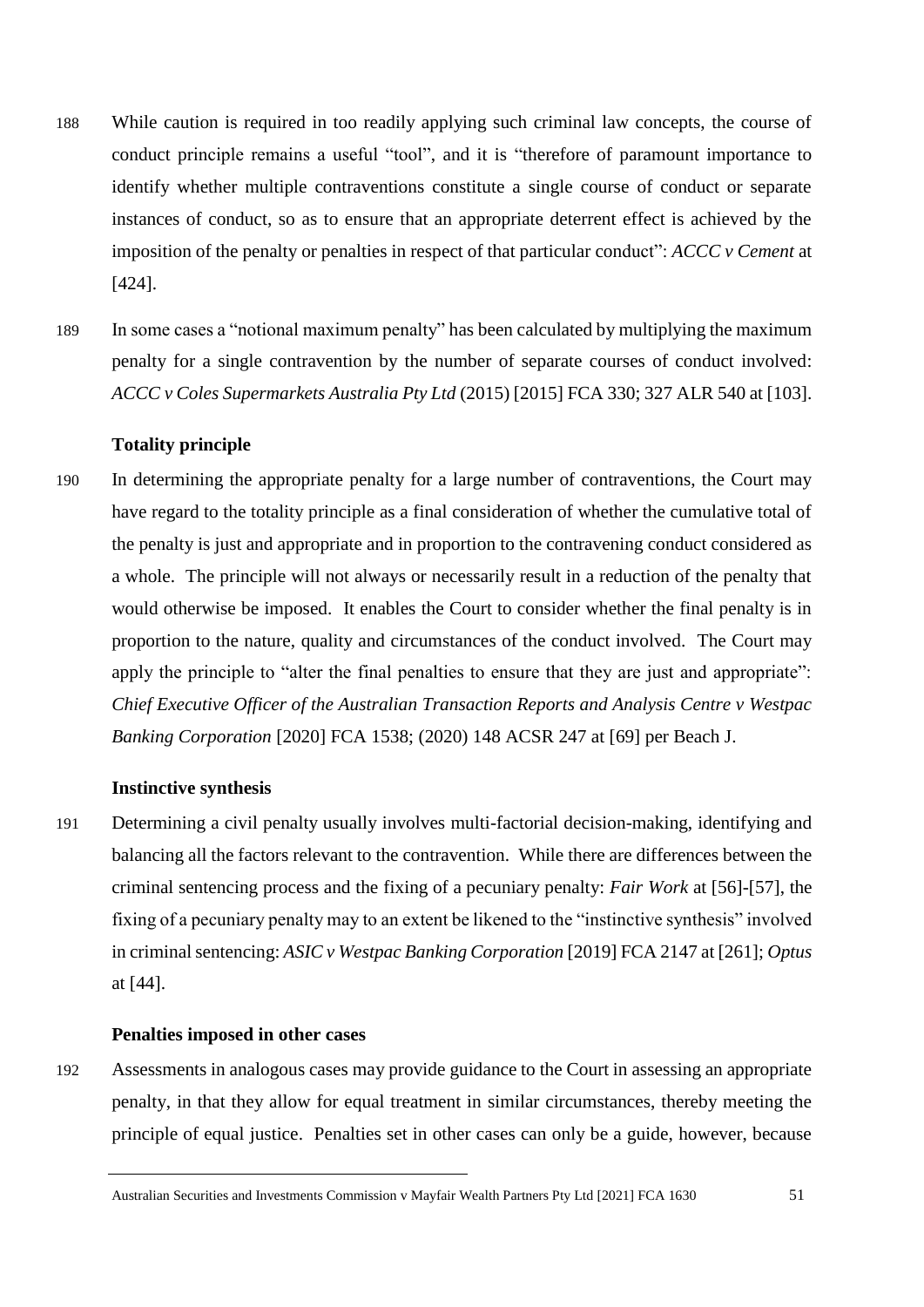the facts and circumstances in different cases are rarely the same, it is difficult to apply this principle in a uniform way, and when applied the principle should be used as a guide only: *ACCC v SMS Global Pty Ltd* [2011] FCA 855 at [80], *Schneider Electric (Australia) Pty Ltd v Australian Competition and Consumer Commission* (2003) 127 FCR 170 at [10]-[17] per Sackville J and [52]-[60] per Merkel J; *Australian Competition and Consumer Commission v Universal Music Australia Pty Ltd (No 2)* [2002] FCA 192; 201 ALR 618 at [17]; *NW Frozen Foods* at 295; and *ACCC v Telstra* at [210].

# **ASIC'S SUBMISSIONS ON THE APPROPRIATE PENALTY TO BE IMPOSED ON THE DEFENDANTS**

- 193 ASIC submits that the most significant considerations, with respect to the appropriate penalty that should be provided to the Defendants, are as follows.
- 194 First, ASIC submits that the contravening conduct was very serious. The Court found in the Liability Judgment that the Defendants made 166 statements (as identified in Annexure A to the Liability Judgment) containing gross misrepresentations, across a period of over nine months, and only stopped once restrained by the Court. The Court found in the Liability Judgment that in making the Representations, the Defendants repeatedly mischaracterised the nature and risk profile of the Mayfair Products as being low risk, safe, certain or secure, and akin to term deposits, when in fact these products exposed investors to significantly higher risk than term deposits: Liability Judgment [155]. The Defendants engaged in a marketing strategy to divert people searching online for something equivalent in risk to a bank term deposit, by using sponsored-link advertising and websites with meta-title tags including the words "best term deposit": Liability Judgment [109]. This included the website operated by Online Investments with the URL [www.termdepositguide.com.](http://www.termdepositguide.com/)
- 195 The Bank Term Deposit Representations lured, for example, Ms Asher who described herself as "an extremely conservative investor": Transcript at [T 28]; and whose objective was to put the proceeds of her recent property sale away for six months in a term deposit: [T 28]. Ms Asher had searched Google for "best term deposit rates in Australia", which returned the Defendants' websites as the top result: [T 28]. Ms Asher also specifically relied on the Repayment Representations and the Security Representations: [T 29], to invest \$630,000 in the Core Notes, which comprised almost 100% of her assets: [T 29].

Australian Securities and Investments Commission v Mayfair Wealth Partners Pty Ltd [2021] FCA 1630 52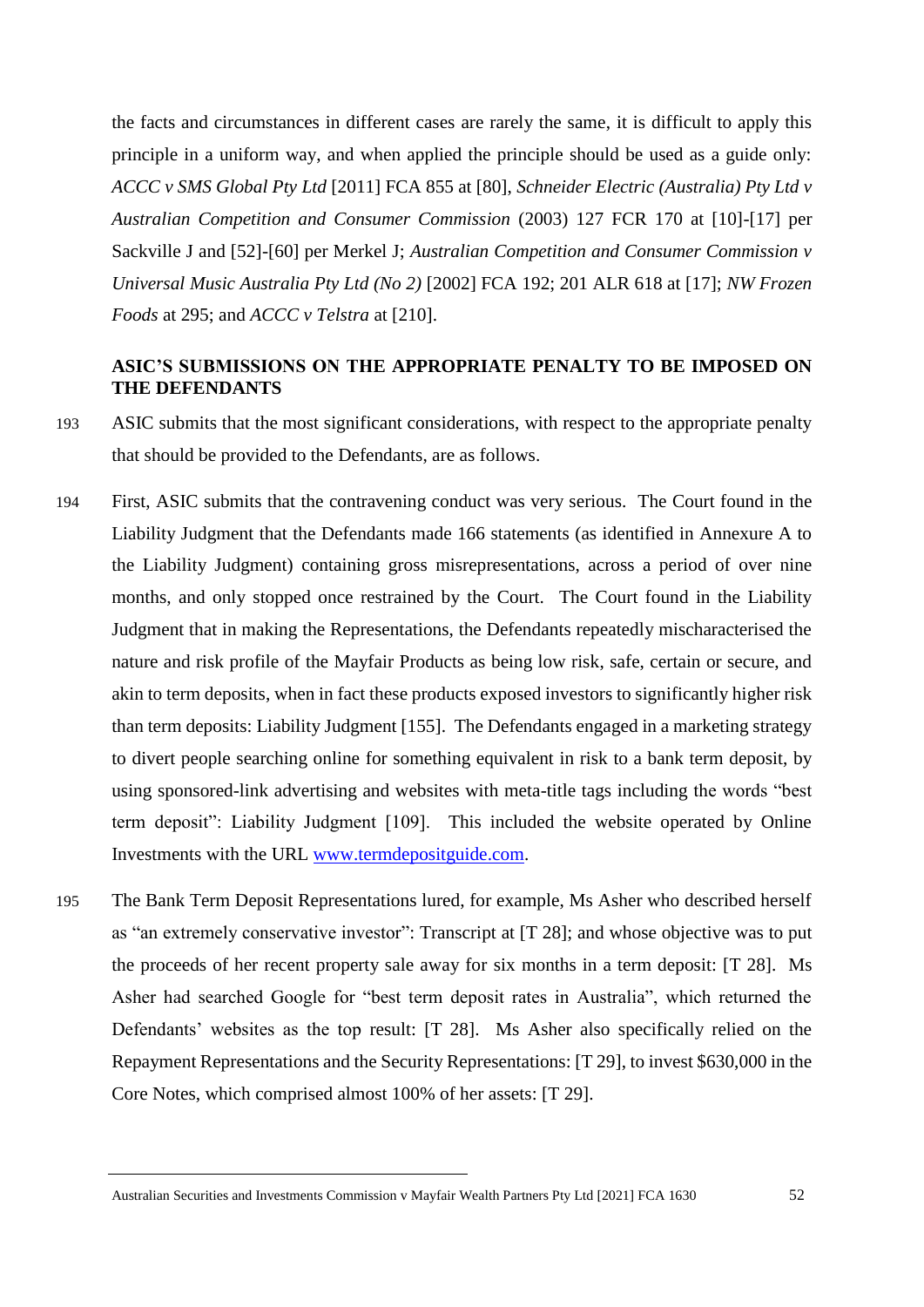- 196 Another investor, Mr Charadia, who is an unemployed, widowed single parent to three children for whom he is a full-time carer and is unable to work for health reasons including a brain tumour: [T 22], invested \$500,000 in the M+ Notes which has not been repaid: [T24]. Mr Charadia explained to the Defendants that he "didn't want to take a risk with [his] money" and wanted to preserve his capital whilst getting a better interest rate than he was earning on bank term deposits: [T23], in response to which a representative of the Defendants compared the risk of the M+ Notes to a bank: [T23]. Mr Charadia was not aware prior to investing that the Defendants could suspend redemptions: [T 24].
- 197 In relation to the Repayment Representations, the Court found that it was "highly misleading" to fail to disclose that investors' returns were tied to the relevant issuer's investment performance, and described the underlying investments as "highly speculative": Liability Judgment [156(a)].
- 198 The Representations in respect of the Core Notes were particularly egregious in light of the evidence of the provisional liquidators that M101 Nominees had been insolvent since inception: Liability Judgment [150], and because of the evidence of Mr Tracy that investor funds were generally not supported by first-ranking unencumbered asset security, and to the extent there was security over units in various trusts (the trustees of which owned properties), such security was of little moment when all but one of the relevant properties had been mortgaged to a third party: Liability Judgment [170]-[171].
- 199 Secondly, ASIC submits that the very significant harm to individual Australian investors, who invested what was often retirement funds with the Defendants on the basis of misleading representations, were likely to have induced the investors into believing their funds were securely invested, when in reality their funds were now very likely to have been lost. M101 Nominees is in liquidation, with the provisional liquidators estimating a nil return to Core Note investors: Liability Judgment [138]. M101 Holdings has suspended redemptions in the M+ Notes since 11 March 2020: Liability Judgment [116]-[126], with no prospect that they will be fulfilled.
- 200 Thirdly, ASIC submits that the primary consideration of deterrence, being necessary to dissuade the Defendants and other potential contraveners from engaging in similar conduct, is a significant factor that Court should take into account.

Australian Securities and Investments Commission v Mayfair Wealth Partners Pty Ltd [2021] FCA 1630 53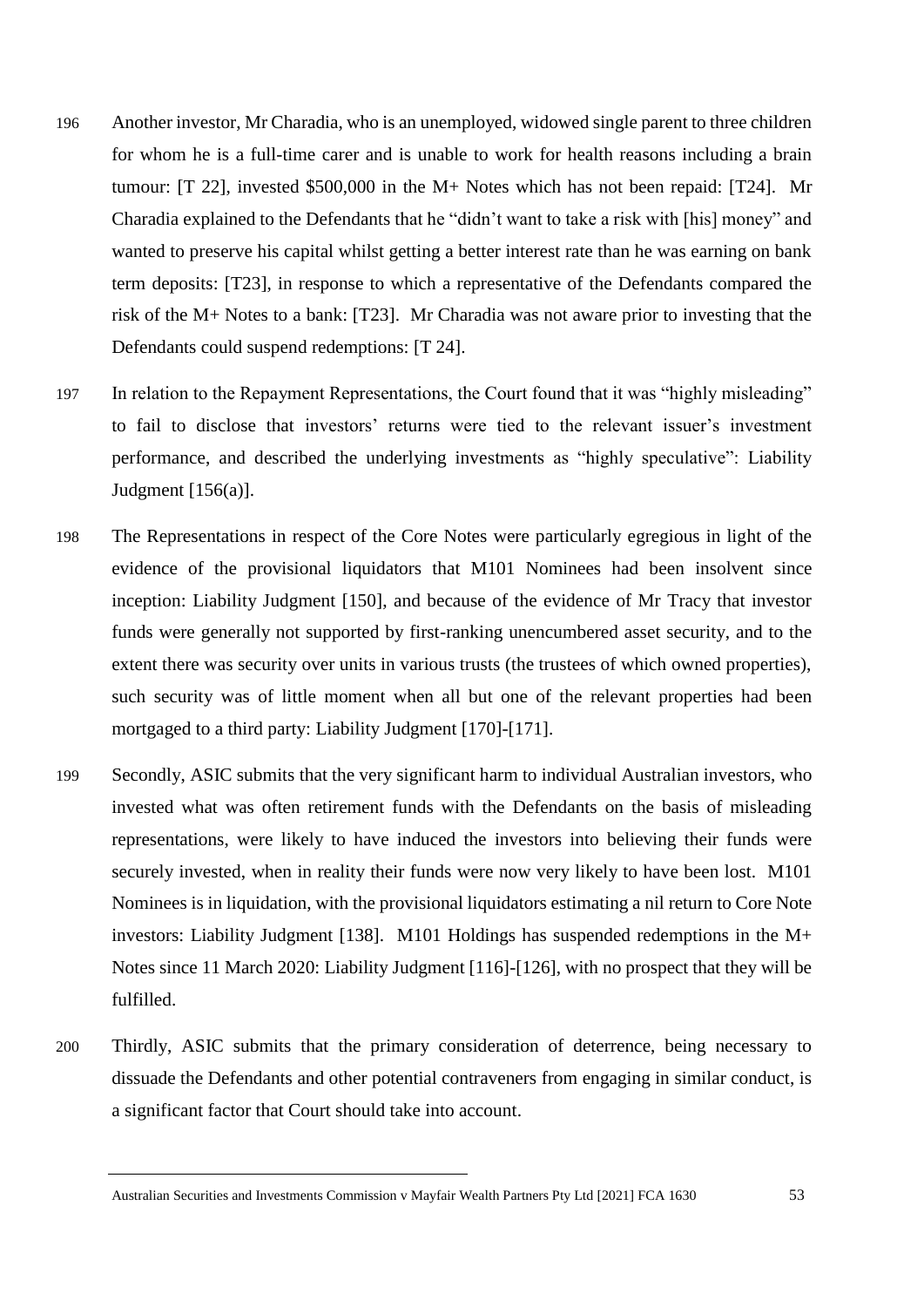- 201 Fourthly, ASIC submits that the Court should take into account the fact that the serious and deliberate misconduct took place through the the sole director, and controlling mind of each Defendant. The Court found that Mr Mawhinney was the directing mind and will, and the ultimate beneficiary, of each of the Defendants: Liability Judgment [9]. The Court also accepted the evidence of Mr Tracy of Deloitte that funds raised from investors in at least the Core Notes were loaned to related parties of Mr Mawhinney on an unsecured basis, contrary to the Security Representation, and were used to purchase properties owned by related entities of Mr Mawhinney: Liability Judgment [116]-[127].
- 202 Fifth, ASIC submits that there has been an absence of any co-operation or remorse by the Defendants. Mr Mawhinney, and the Defendant companies controlled by him, have maintained that they have not committed any contraventions at all, and have not shown remorse for the contraventions which I have found in the Liability Judgment. Rather, Mr Mawhinney and the Defendants have denied any wrongdoing and have shown a complete lack of remorse. This is apparent when viewing Mr Mawhinney and the Defendants' conduct in media releases dated 11 February 2021, 23 March 2021 and 24 April 2021, as well as in an open letter to ASIC from James Mawhinney dated 16 March 2021. The statements made by Mr Mawhinney in the media releases, which included assertions that ASIC's evidence was "fictitious", that ASIC's action against the Mayfair Group was "misguided" and that he has been "Prosecut[ed] for a crime that was never committed".
- 203 Sixthly, ASIC submits that there were at least two courses of conduct in this case, involving the promotional and marketing activities of two different products. On this basis, the notional maximum penalty is \$21 million, representing two times the maximum penalty of \$10.5 million for a single contravention of s 12DB of the *ASIC Act*.
- 204 Seventhly, ASIC submits that an aggravating feature in the present case is that in 2012 and thus well before the contravening conduct of the Defendants – ASIC published regulatory guides 234 and 156 which relevantly include the following statements:
	- a. "Debentures involve significantly higher risk than bank term deposits. It is not good practice for an advertisement for a debenture to make a statement such as 'Is your money earning 6.3% per annum in a bank term deposit?', or to encourage the consumer to 'Invest with us and receive 9.75% per annum instead', as this would not be an appropriate comparison. These two products have very different risks and are not sufficiently similar to allow for such a comparison".

Australian Securities and Investments Commission v Mayfair Wealth Partners Pty Ltd [2021] FCA 1630 54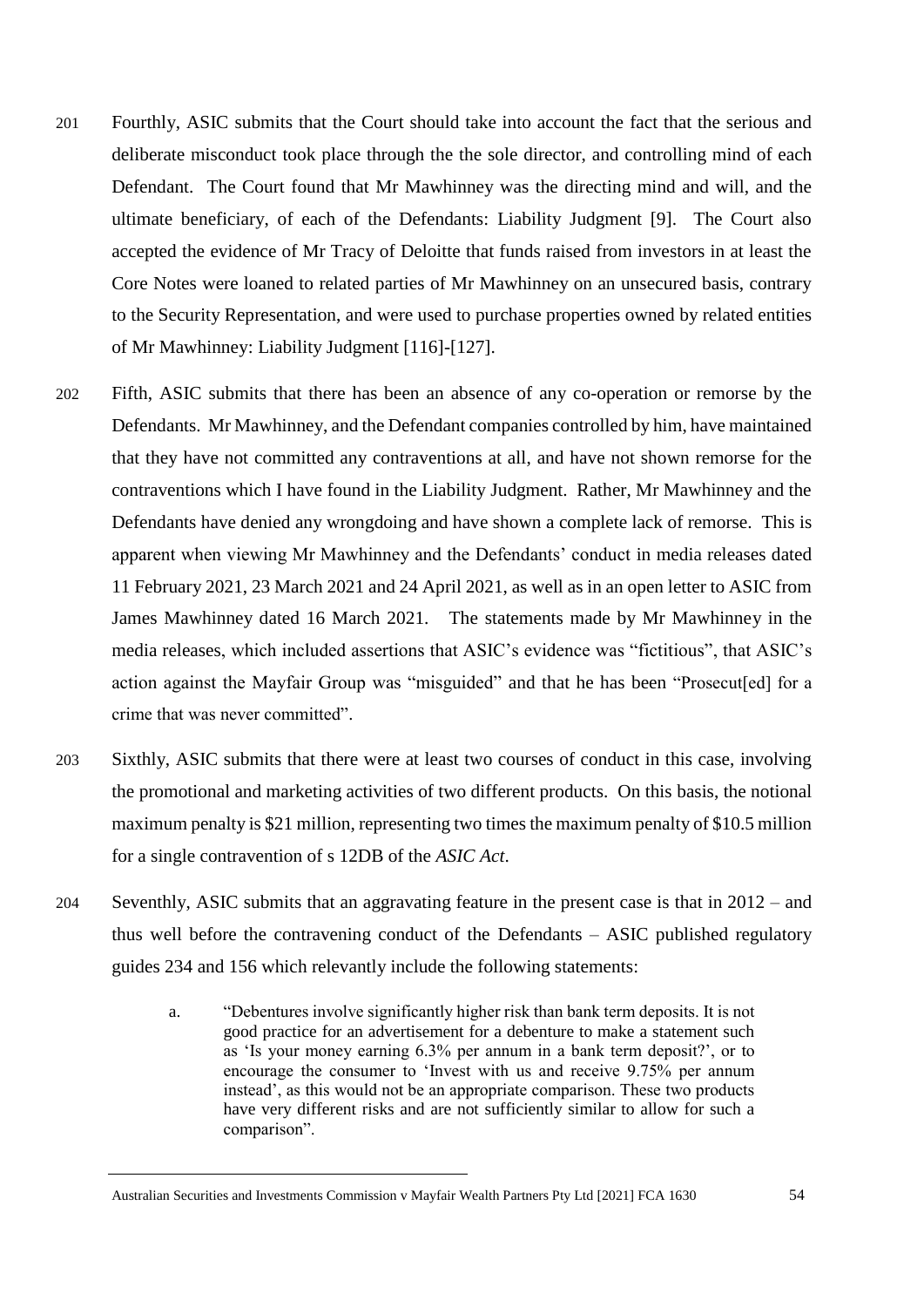- b. "Advertisements for notes should state that the product is not a bank deposit. Further, they should not suggest that:
	- (a) the note is, or compares favourably to, a bank deposit; or
	- (b) there is little or no risk of the investor losing their principal or not being paid interest.

This means that the following terms should be avoided in advertisements for notes: 'secure', 'secured', 'guaranteed', 'safe', 'deposit' … 'first ranking' and 'no fees'".

- c. "any advertisement for notes that are offered to retail investors should contain prominent disclosure to investors that there is a risk that investors could lose some or all of their money".
- d. "Promoters should consider the characteristics of the actual audience that is likely to see the advertisement (e.g. their financial literacy, knowledge, demographics) and whether the advertisement provides adequate information for that audience".
- 205 ASIC submits that the Defendants did the very things that ASIC had told debenture issuers would be seriously misleading.
- 206 ASIC submits, in summary, this is a case:
	- (a) involving grossly misleading conduct;
	- (b) in a form that ASIC's regulatory guides specifically warned debenture issuers that they should not undertake;
	- (c) directed towards a potentially vulnerable class of people (such as readers of daily tabloid and standard newspapers who, though with assets above the sophisticated investor level, often were not in fact sophisticated or experienced persons);
	- (d) that generated a huge amount of investment, all of which is likely to have been lost because it was invested in highly speculative investments, causing very significant financial and psychological harm.

# **ASIC'S SUBMISSION ON THE APPROPRIATE PENALTY – MAYFAIR WEALTH (FIRST DEFENDANT)**

- 207 ASIC submits that a penalty of \$4 million is appropriate for the contraventions engaged in by Mayfair Wealth, which is the highest penalty sought against the four Defendants. ASIC submits that the higher penalty is appropriate because:
	- (a) Mayfair Wealth made all four of the Representations;

Australian Securities and Investments Commission v Mayfair Wealth Partners Pty Ltd [2021] FCA 1630 55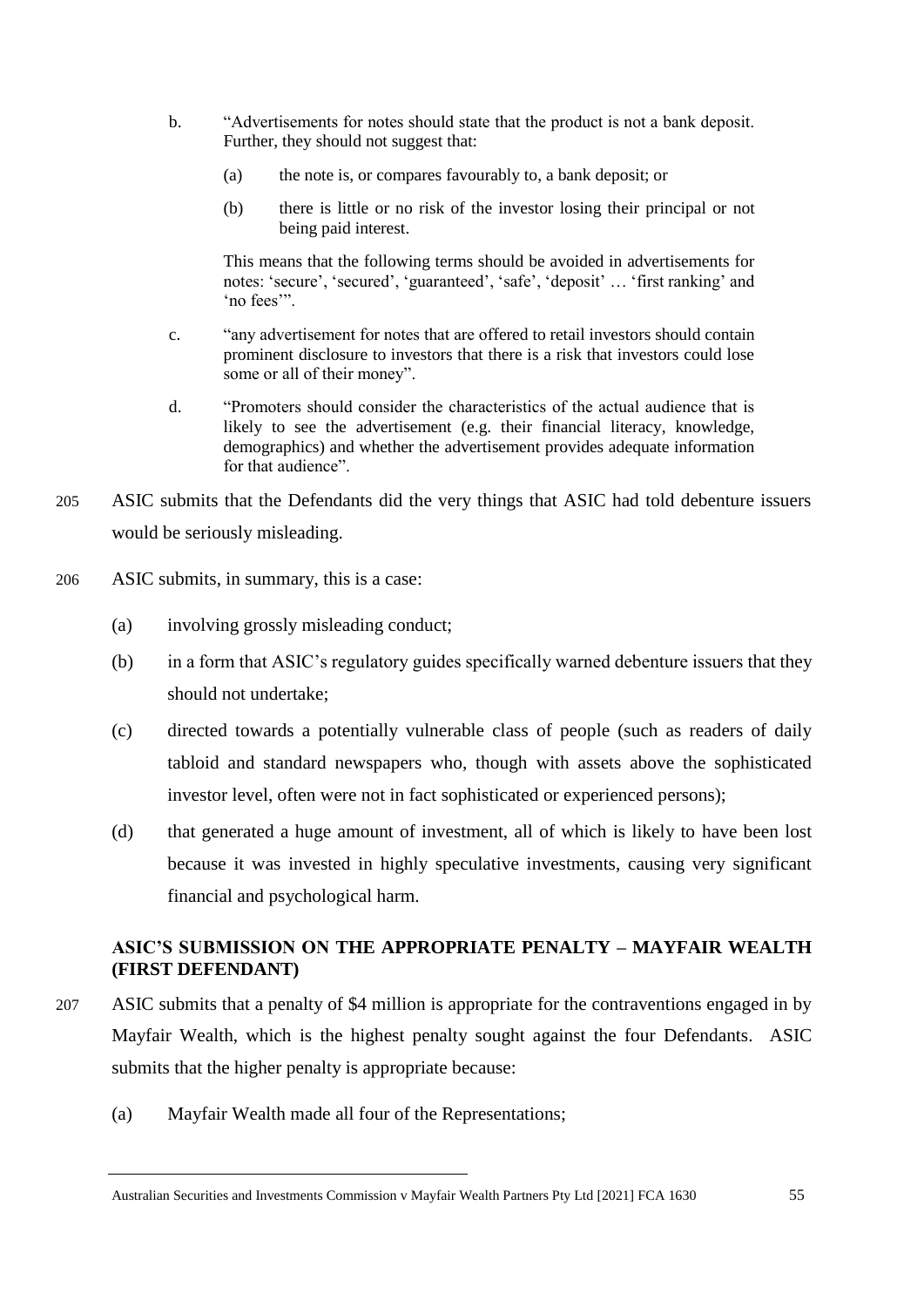- (b) Mayfair Wealth operated the website to which members of the public were directed by targeted advertising commissioned by it: Liability Judgment [106], and which contained (and responded to) the Representations: Liability Judgment [148], [156], [161], [167] and Annexure A;
- (c) the brochures, which contained the application forms, contained a statement that "This document is issued by [Mayfair Wealth]";
- (d) Mayfair Wealth was responsible for placing the advertisement for the Core Notes in newspapers: Liability Judgment [100]-[103]; and
- (e) Mayfair Wealth engaged in the promotion and advertising of both Mayfair Products and disclosed a beneficial interest in the issue of the Mayfair Products: Liability Judgment [148], [156], [161], [167] and Annexure A.

# **ASIC'S SUBMISSIONS ON APPROPRIATE PENALTY – M101 HOLDINGS AND M101 NOMINEES (SECOND AND THIRD DEFENDANTS)**

- 208 ASIC submits that a penalty of \$3 million is appropriate in respect of each of M101 Nominees and M101 Holdings. ASIC submits that the conduct of those entities involved significant culpability for the following reasons:
	- (a) many of the Representations were contained in the brochures and application forms for the products issued by M101 Nominees and M101 Holdings: Liability Judgment [91]- [99], [151], [161];
	- (b) the Mayfair Products were issued by M101 Holdings and M101 Nominees. Accordingly, but for their conduct, the contraventions would not have occurred, and no investors would have suffered loss; and
	- (c) M101 Holdings and M101 Nominees received investors' funds and dealt with them in ways that were contrary to the Representations: Liability Judgment [114]-[145], [157], [163].
- 209 ASIC submits that pursuant to s 553B(1) of the *Corporations Act*, any pecuniary penalty imposed on M101 Nominees will not be enforceable or admissible to proof, as the company is in liquidation and is insolvent: Liability Judgment [136].

Australian Securities and Investments Commission v Mayfair Wealth Partners Pty Ltd [2021] FCA 1630 56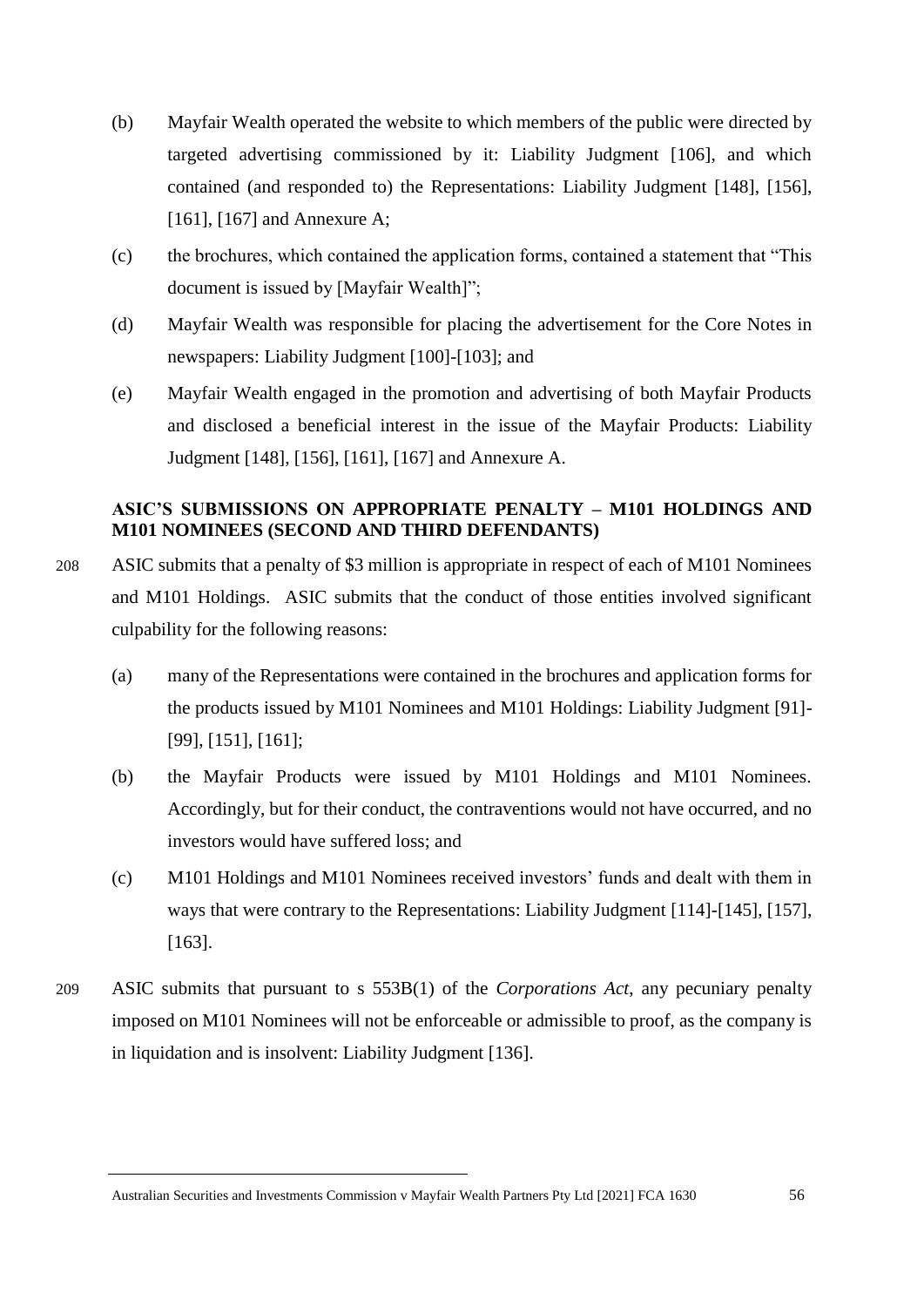210 ASIC submits that a significant pecuniary penalty is nonetheless necessary in the present case to serve the purpose of general deterrence. This is particularly so where all of the impugned representations concerned M101 Nominees: *ASIC v AGM* at [34]-[35].

## **ASIC'S SUBMISSIONS ON APPROPRIATE PENALTY – ONLINE INVESTMENTS (FOURTH DEFENDANT)**

- 211 ASIC submits that a penalty of \$2 million is appropriate in respect of Online Investment's contraventions. Online Investments operated the 'www.termdepositguide.com' website which promoted the Mayfair Products and which contained the Bank Term Deposit Representation, with meta-title tags such as "term deposit rates – best term deposit options" and domain names such as "term deposit guide": Liability Judgment [46] and [109], which ASIC submits are particularly egregious examples of the Bank Term Deposit Representations.
- 212 Online Investments is also the shareholder of the First and Second Defendants. Further, Online Investments held 95% of the shares in Eleuthera Group Pty Ltd, which obtained the benefit of more than \$60 million lent to it by M101 Nominees from funds raised from Core Note investors: Liability Judgment [122], [134]. Online Investments therefore obtained, and has retained, significant financial advantages from the funds raised from investors.

## **DEFENDANTS' SUBMISSIONS IN MITIGATION OF PENALTY**

213 The Defendants made the following submissions on penalty.

### **Legal Advice**

- 214 The Defendants submit that they relied heavily on legal advice for every significant aspect of their investment activities. In the period August 2017 to May 2020, they incurred legal costs of \$735,214 of which \$206,640 was for legal compliance and \$93,312 was for advice on promotional material, identified at [87] of the Defendants penalty submissions.
- 215 The legal advice included advice from counsel on various regulatory aspects of the proposed investments. The advice covered numerous aspects of the structuring of the investments, the security arrangements and the promotional material, identified at [88] of the Defendants penalty submissions.
- 216 The Defendants submit that the extensive involvement of lawyers in every aspect of the Defendants' investment activities demonstrates a strong compliance culture. This, the

Australian Securities and Investments Commission v Mayfair Wealth Partners Pty Ltd [2021] FCA 1630 57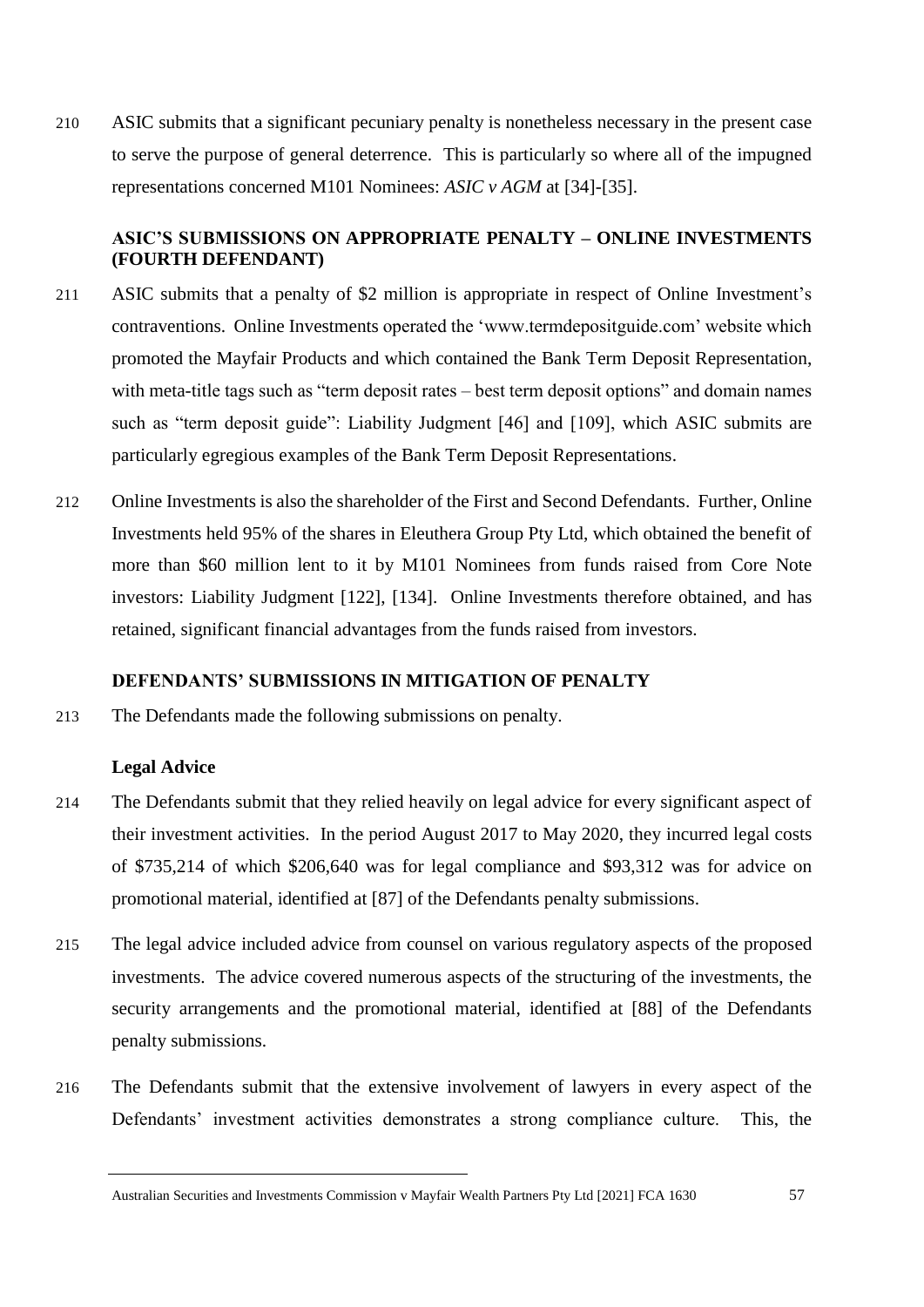Defendants submit, is a mitigating factor and diminishes the need for specific deterrence in the setting of penalties in this case.

## **Losses**

- 217 The Defendants accepted that the magnitude of any losses caused by contravening conduct is a relevant factor in assessing penalty. However, the Defendants submit, that no losses have been proven in the present case.
- 218 The Defendants submit that the evidence relied upon by ASIC as to losses arising from the contravening conduct is inadequate and out of date. The Defendants submit that there is no evidence before the Court from which any conclusion can be drawn about losses for the Core Note investors or the holders of the M+ Notes.
- 219 The Defendants also submit that the enforcement actions taken in this proceeding and in the related proceeding, M101 (VID524/2020), made it difficult for the Defendants to raise funds so as to recapitalise investments which had been made by the Defendants. This, in the Defendants' submission, resulted in the Defendants being unable to recapitalise or source other funds which resulted in the Third Defendant having to obtain bridging finance from Naplend Pty Ltd on onerous commercial terms. The Defendants submit that this confluence of events brought on by the impact of the pandemic and on 11 March 2020, the Second and Third Defendants' freezing redemptions, respectively in the M+ Notes and Core Notes, resulted in the inability of the Defendants to recapitalise the investments made by them.
- 220 The Defendants submit that the provisional liquidators of the Third Defendant and Mr Tracy, a Chartered Accountant and Partner at Deloitte, misunderstood the nature of the investment scheme which focused on tourism assets and the role of the Eleuthera Group Pty Ltd. The submissions made by the Defendants at [112]-[132] are submissions directed at taking issue with evidence and findings made in the Liability Judgment. The time to challenge that evidence was at the hearing on liability which, it will be recalled, the Defendants did not participate in and did not file any evidence.

# **ASIC'S REPLY SUBMISSIONS IN RESPECT OF THE DEFENDANTS' FACTORS IN MITIGATION**

221 ASIC advanced the following submissions in reply to the mitigation factors relied upon by the Defendants.

Australian Securities and Investments Commission v Mayfair Wealth Partners Pty Ltd [2021] FCA 1630 58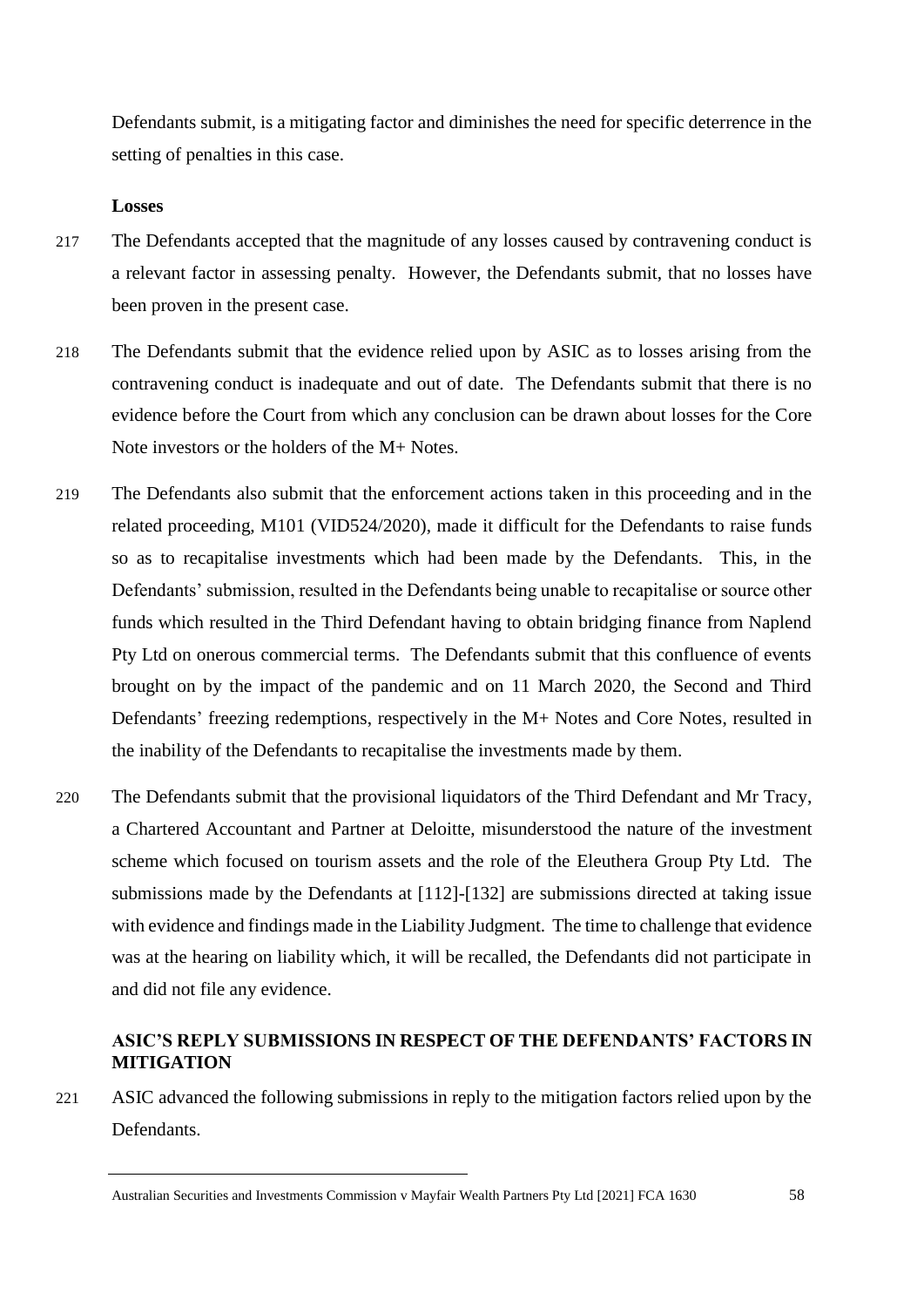### **Legal Advice**

- 222 ASIC submits that insofar as the Defendants contend that it is a mitigating factor that they "relied heavily on legal advice for every significant aspect of their investment activities", that contention must be rejected for at least two reasons. First, the authorities make clear that legal advice is irrelevant or at best of marginal relevance; and second, the legal advice sought and obtained was inadequate, including for reasons of incomplete instructions.
- 223 ASIC submits that the authorities make clear, that reliance on legal advice is not a discounting factor of any material weight in respect of penalty*: Universal Music Australia Pty Ltd v ACCC* (2003) 131 FCR 529 at [309]-[310] (Wilcox, French and Gyles JJ); *Visy Paper Pty Ltd v ACCC* [2005] FCAFC 236; 224 ALR 390 at [49]; *ACCC v Jetstar (No 2)* [2017] FCA 205 at [31]- [32]. In *Consumer Affairs Victoria v Vic Solar Pty Ltd (No 4)* [2021] FCA 449, O'Bryan J at [39] said that "independent legal advice … is generally considered not to be a mitigating factor of any material weight".
- 224 ASIC submits that the legal advisers from whom the Defendants sought advice was not instructed as to the actual and proposed use of investor funds and the risks associated with the investments.

#### **Losses**

- 225 ASIC submits that although losses are relevant, loss is not a determinative factor in the imposition of a pecuniary penalty. ASIC submits that significant penalties may be imposed even where there is no loss suffered: *ASIC v Theta Asset Management Ltd* [2020] FCA 1894 (*Theta*) at [280].
- 226 ASIC submits that contrary to the Defendants' submissions at [100], in considering loss in the context of fixing penalties, precise proof is not required. A court may instead estimate, in general terms, what level of loss is likely: *Theta* at [297]. ASIC submits that is precisely the approach the Court adopted in the Liability Judgment. ASIC submits that the Court in the Liability Judgment has already accepted the provisional liquidators' estimation of nil return to creditors from the assets of M101 Nominees: Liability Judgment at [135], [138], [173]. Further, the Court concluded in the Liability Judgment at [172] that there is considerable doubt about the asset security values and the recovery of funds for Core Note investors. The evidence, in ASIC's submission, establishes that it is inherently unlikely that the investors will receive any, or any significant, return of the interest and capital owed to them.

Australian Securities and Investments Commission v Mayfair Wealth Partners Pty Ltd [2021] FCA 1630 59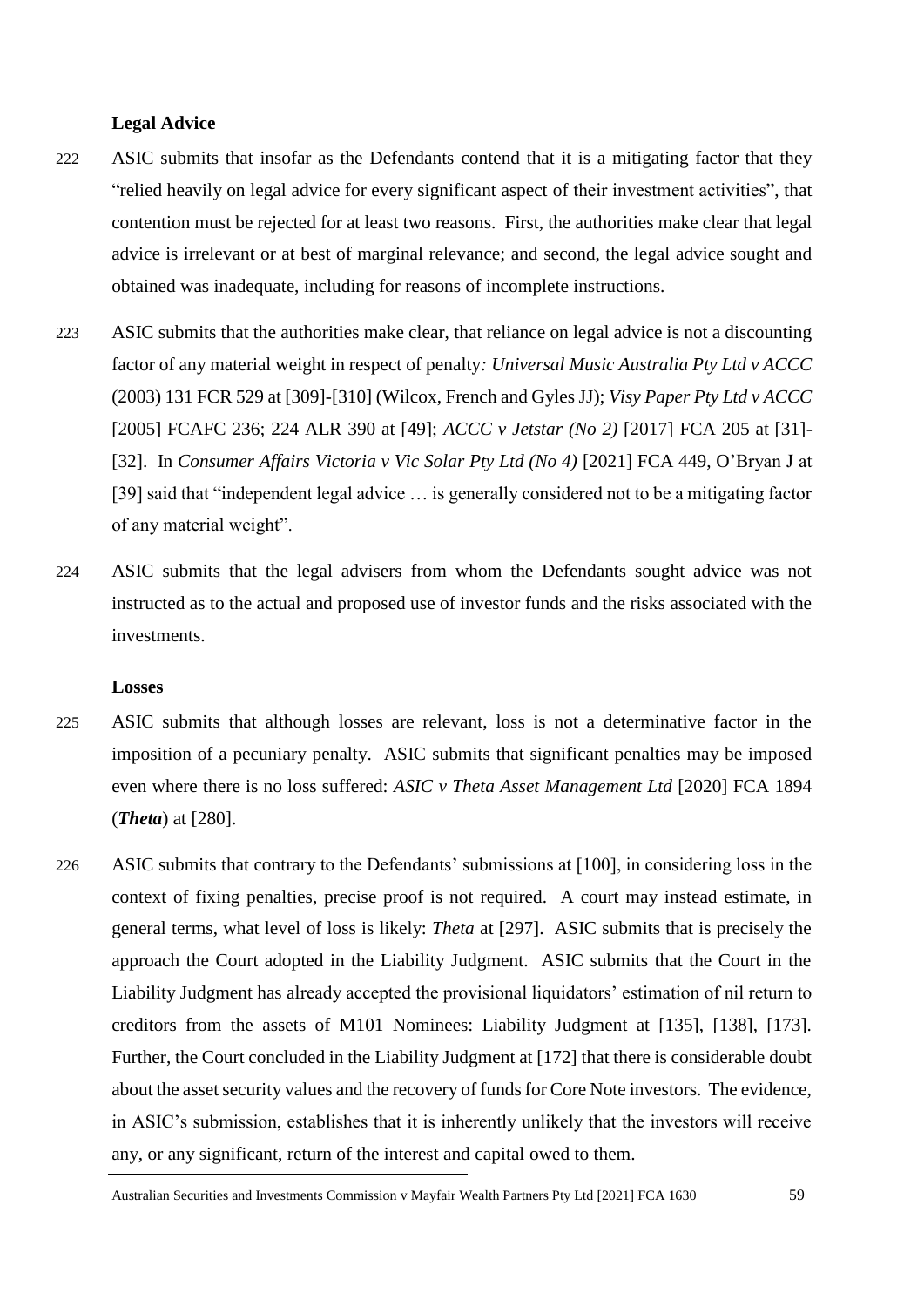- 227 ASIC submits that in relation to approximately \$65 million owing to investors in the M+ Notes, the liquidator (for the Core Notes) stated that the M+ Notes noteholders are unlikely to receive any return: Provisional Liquidators' Report at [1], [52(d)(iv)], [58] and [75(b)].
- 228 ASIC relies upon the Provisional Liquidators' Report at [75(b)] where the liquidators state "the M+ [Notes] noteholders who advanced funds to M101 Holdings are unlikely to receive any return". ASIC also relies upon the fact that redemptions in the M+ Notes have been suspended since March 2020: Liability Judgment [133 item h] and [163].
- 229 ASIC submits that nothing sought to be relied upon by the Defendants in their submissions suggests that the evidence accepted in the Liability Judgment was incorrect or that there is any real prospect of investors receiving the funds owed to them.
- 230 ASIC submits that the evidence from the provisional liquidators supported a conclusion that M101 Nominees was insolvent from the outset. Eight reasons for the provisional liquidators' views are summarised at [101] of the Provisional Liquidators' Report. ASIC submits that none of those reasons concerned the impact of the COVID-19 pandemic or the effect of orders made by this Court.
- 231 ASIC submits that the provisional liquidators' findings in respect of the solvency of M101 Nominees and the business and funding model summarised at [101] of their report were set out in the Liability Judgment at [136] and accepted by this Court. The Defendants did not file any evidence in response: Liability Judgment [146].
- 232 ASIC submits that the Defendants having not contested the evidence filed by ASIC at the Liability Hearing cannot now seek to take issue in the Penalty Hearing with the evidence accepted by the Court and the findings made in the Liability Judgment.

## **Seriousness of misconduct**

233 ASIC submits that there is no basis for the Court to find that the Defendants' misleading conduct was "only a technical or minor contravention": Defendants' submissions at [129]. The first-ranking security was not over any readily realisable assets of substantive value. All of the underlying properties except one were mortgaged to third parties. There is no point having security over units in a trust that owns real property if the property has been mortgaged to third parties for the full value of the property.

Australian Securities and Investments Commission v Mayfair Wealth Partners Pty Ltd [2021] FCA 1630 60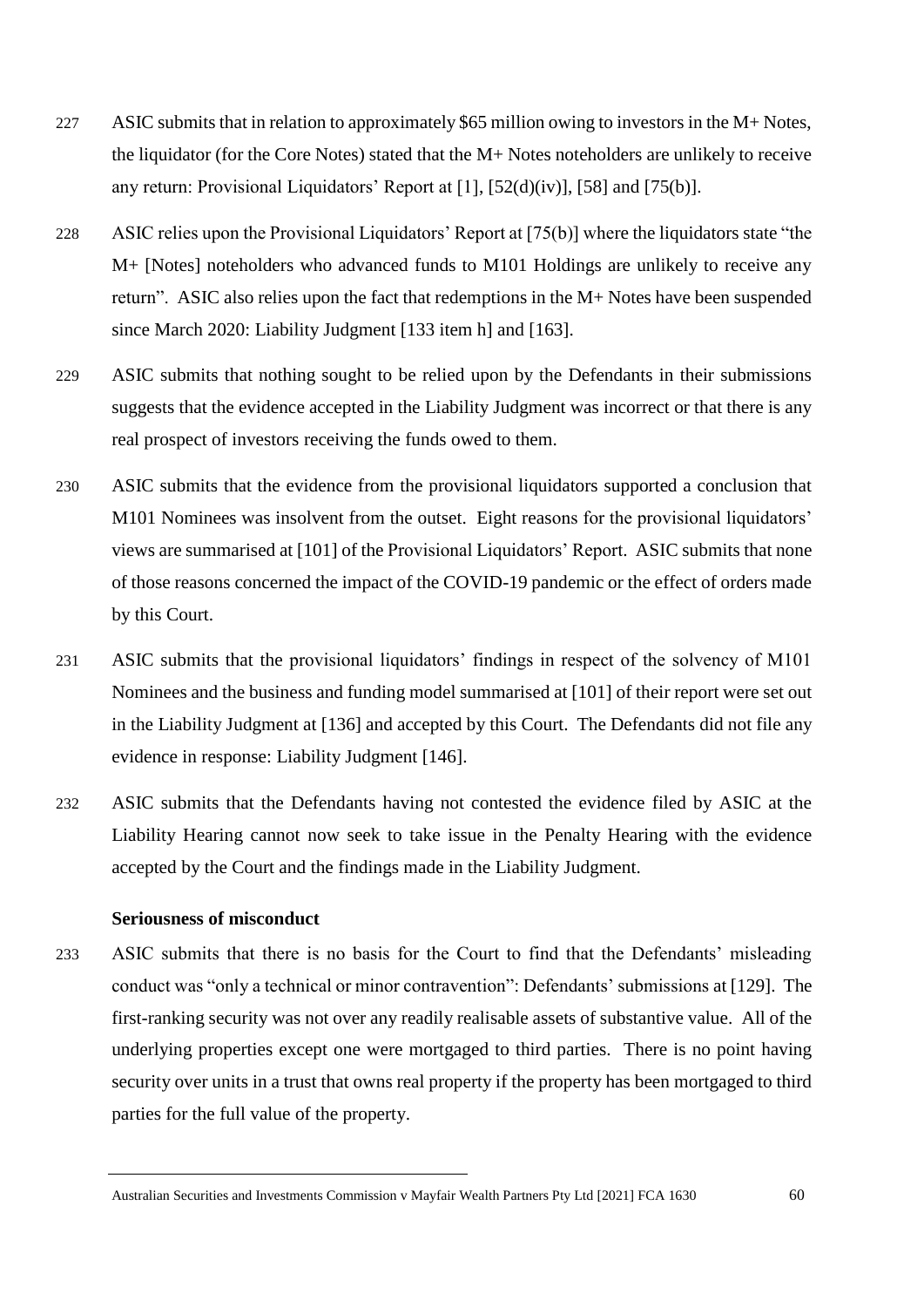### **Other factors advanced by the Defendants in mitigation**

- 234 ASIC submits that the Defendants did not appear at the hearing on liability or adduce any evidence for the purpose of that hearing and did not admit to any contravening conduct, nor did they consent to any orders or declarations being made against them. ASIC submits that the Defendants have not co-operated with ASIC since publication of the Liability Judgment for the purpose of agreeing a penalty. Instead, the Defendants have elected to contest all of the relief sought by ASIC in the Penalty Hearing. ASIC accepts that the Defendants are entitled to contest all the relief sought by ASIC, but in doing so, in ASIC's submission, they cannot say that they have acted in a way that promotes the early settlement of litigation, reduction of resources and costs involved in contesting the proceeding. ASIC submits that the Defendants' conduct has not had any public benefit in the administration of justice and ASIC's role as financial services regulator: *Forex* at [156]. ASIC submits that the Defendants have not cooperated in any way that supports a reduction in penalty that would otherwise be imposed in respect of the contravening conduct.
- 235 ASIC submits that in circumstances, such as the present case, where the Defendants have not co-operated in a way designed to avoid the costs of a trial, have not accepted that their conduct was serious and have not apologised to the Court, they cannot rely upon any of the mitigating factors referred to in the Defendants' submissions: *ASIC v Westpac* at [141].
- 236 ASIC submits that none of the matters advanced by the Defendants mitigate against the penalty sought by ASIC as necessary to achieve the primary consideration of general and specific deterrence. ASIC submits that none of the so-called mitigation factors referred to by the Defendants support a reduction in the penalty that the Court would otherwise consider appropriate in the circumstances.
- 237 ASIC submits that on no view is it tenable in the circumstances for the Court exercising its discretion in determining an appropriate penalty to conclude that the appropriate penalty should be small or that no penalty should be imposed. To the contrary, ASIC submits that there is a glaring absence of:
	- (1) any understanding or acceptance of the serious and significant nature of the Defendants' wrongdoing;
	- (2) any evidence of contrition or remorse;
	- (3) any apology; and

Australian Securities and Investments Commission v Mayfair Wealth Partners Pty Ltd [2021] FCA 1630 61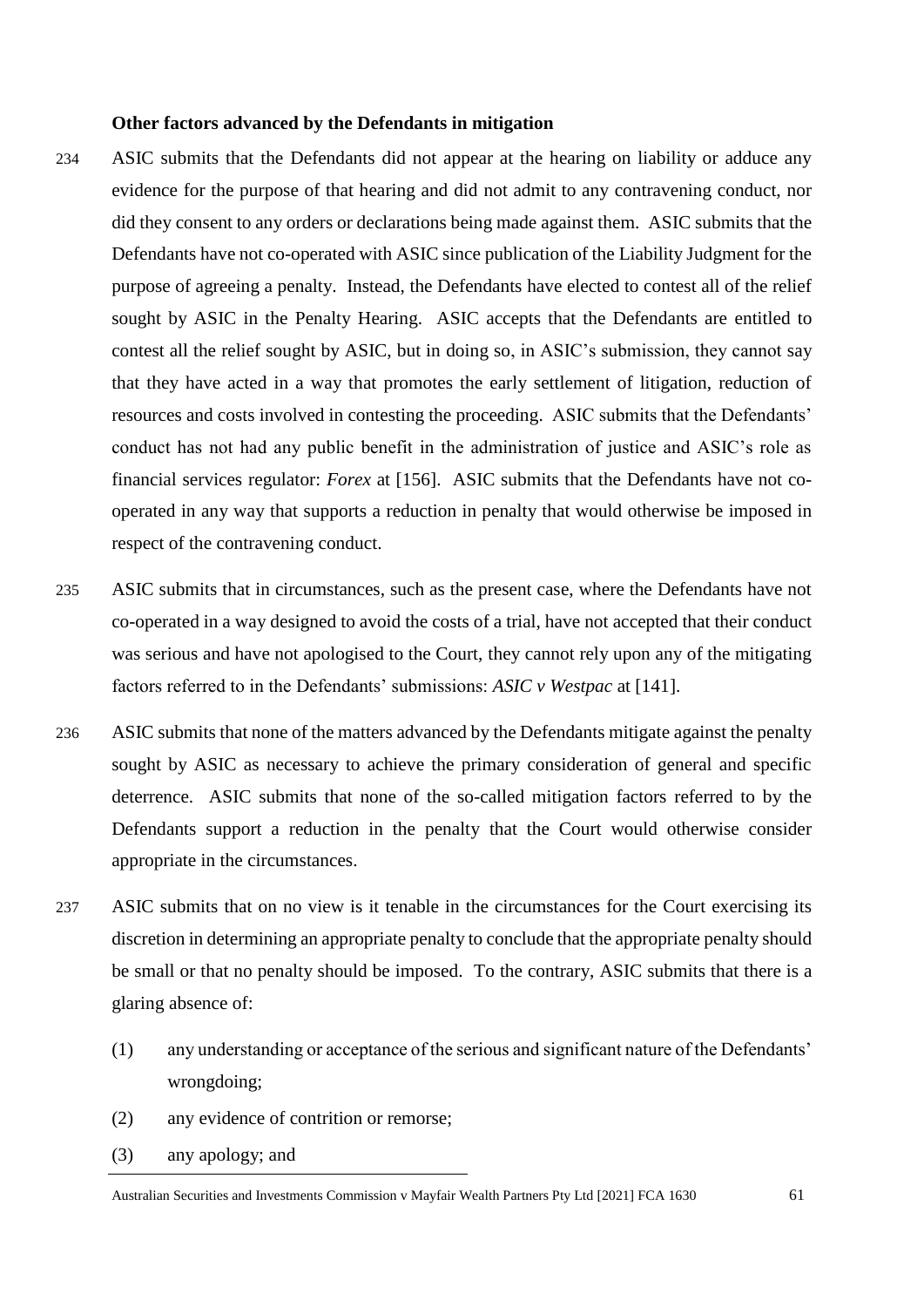- (4) any acceptance of responsibility for, and recognition of, the consequences of the wrongdoing, being the loss of very significant amounts of money by many elderly, inexperienced investors who have lost significant portions of their life and retirement savings.
- 238 ASIC submits that all of the above factors point to the need for a very significant pecuniary penalty as sought by ASIC to achieve the necessary specific deterrent effect.

## **CONSIDERATION OF PECUNIARY PENALTY**

- 239 I am satisfied on the evidence tendered in the Liability Hearing and in the Penalty Hearing that the nature and extent of the Defendants' contravening conduct is very serious and has exposed investors in the Mayfair Products to very substantial losses from which many investors will never financially recover. The Representations which I found were made in the Liability Judgment were grossly misleading and calculated to mislead investors as to the nature and extent of the risk of the Mayfair Products so as to represent them as being low risk, safe, certain or secure and akin to term deposits when in fact the Mayfair Products exposed investors to significantly higher risk than term deposits. The Defendants engaged in a marketing strategy to divert people searching online for something equivalent in risk to a bank term deposit, by using sponsored-link advertising and websites with meta-title tags including the words "best term deposit". I have found that the Representations in respect of the Core Notes were particularly egregious in light of the evidence of the provisional liquidators (which I accept) that M101 Nominees had been insolvent since inception and the evidence of Mr Tracy from Deloitte (which I accept) that investor funds were generally not supported by first-ranking unencumbered assets security.
- 240 The contravening conduct of the Defendants has caused very significant harm to individual investors who in some cases were investing all their retirement funds with the Defendants on the basis that their funds were securely invested when in reality their funds were being invested in highly speculative ventures and now are very likely to have been lost. M101 Nominees is in liquidation with the provisional liquidators estimating a nil return to Core Note investors. M101 Holdings has suspended redemptions in the M+ Notes since 11 March 2020. ASIC submits that the Mayfair Products raised approximately \$140 million from 281 investors. This is based upon the total numbers of investors, and the quantum of funds that investors have invested into the M Core Notes and the M+ Notes, which has been deposed to in the affidavit

Australian Securities and Investments Commission v Mayfair Wealth Partners Pty Ltd [2021] FCA 1630 62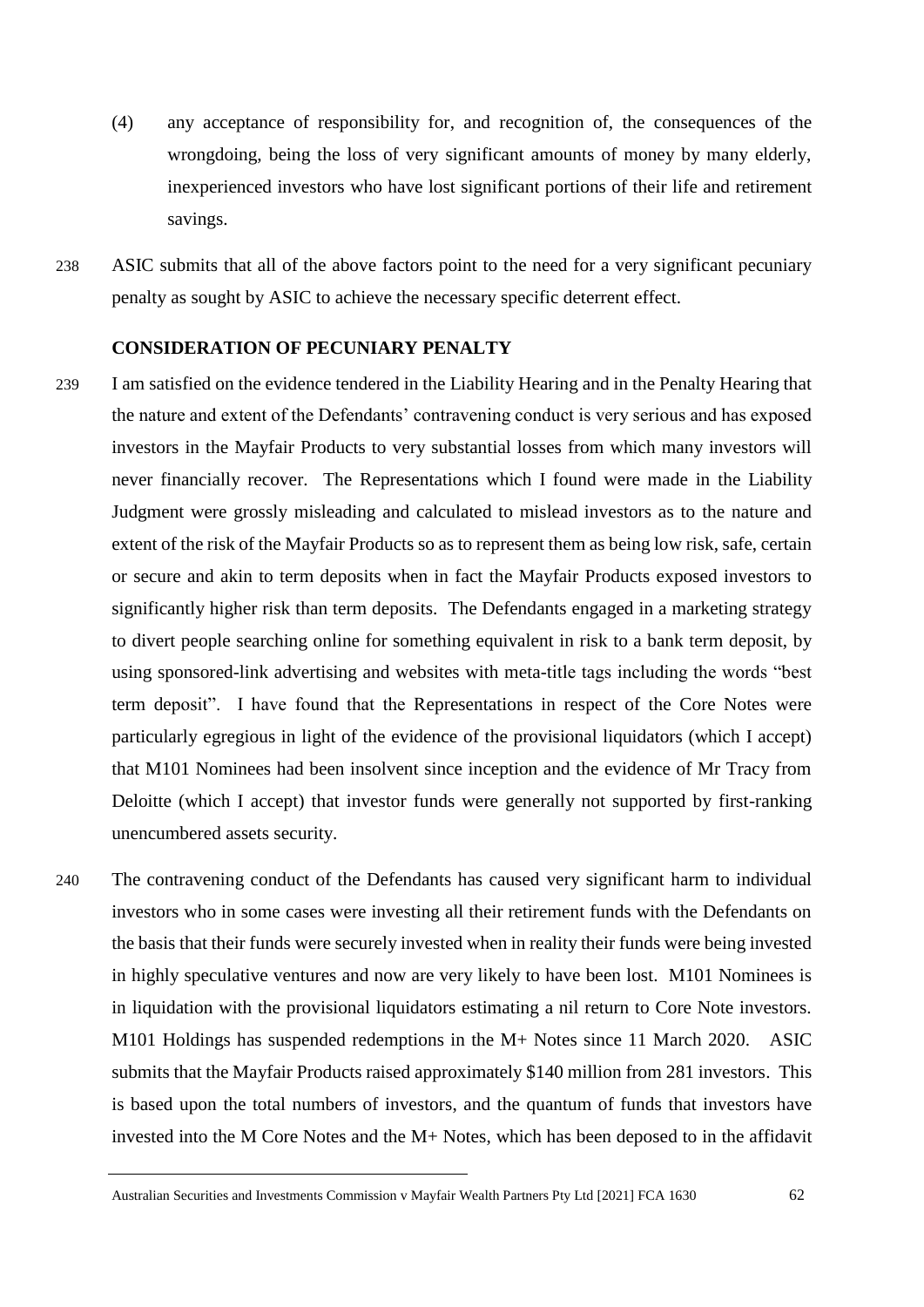of Lisa Saunders dated 15 April 2020. These figures were provided by Quattro Capital Group Pty Ltd, a corporate authorised representative of Mayfair Platinum (as was the trading name of the First Defendant, Mayfair Wealth Partners Pty Ltd at the relevant time). I find the number of investors and the amount of funds invested into the Mayfair Products to be accurate.

- 241 The Provisional Liquidators' Report identifies that the M Core Note and the M+ Note holders should expect a nil return or should not expect any recoveries from the assets of M101 Nominees. The evidence of Mr Tracy, in his Expert Reports, also identifies that the investors were at a real risk that they could lose some or all of their principal investment. The evidence of Mr Tracy was that investor funds were generally not supported by first-ranking unencumbered asset security, and to the extent there was security over units in various trusts the noteholders did not hold direct first-ranking asset security over the Australian real property assets, which were the primary assets of each trust. I find that based on the evidence of Mr Tracy, the Provisional Liquidators' Report and the evidence of the six investors tendered by ASIC, that the investors' funds are lost and will not be recovered, or are very likely to be lost.
- 242 I also find that the Defendants deliberately mislead investors into investing in the Mayfair Products under the belief that they would be of low risk when in fact the Mayfair Products were highly speculative and carried very substantial risk.
- 243 I reject, in their entirety, the Defendants' submissions that no pecuniary penalty should be imposed on the discretionary grounds submitted by the Defendants. That is because, contrary to the Defendants' submissions, I have found the Defendants' contravening conduct to be very serious and has caused very substantial loss and harm to investors in the Mayfair Products.
- 244 I reject the evidence of Mr Mawhinney to the effect that the Defendants had a culture of compliance. The fact that the Defendants, from time to time, sought legal advice from solicitors and counsel does not establish a legally compliant culture.
- 245 I reject entirely the Defendants' submissions which attack the opinions expressed by Mr Tracy in his Expert Reports. I accept the expert opinions expressed by Mr Tracy in his reports to the effect that Core Note investor funds were not generally supported by first-ranking unencumbered assets security. I also accept the expert opinion of Mr Tracy concerning the doubt about the security values and the likely recovery of funds for Core Note investors. I reject the Defendants' challenge to the evidence of Mr Tracy who was a careful and honest witness whose evidence I accept entirely.

Australian Securities and Investments Commission v Mayfair Wealth Partners Pty Ltd [2021] FCA 1630 63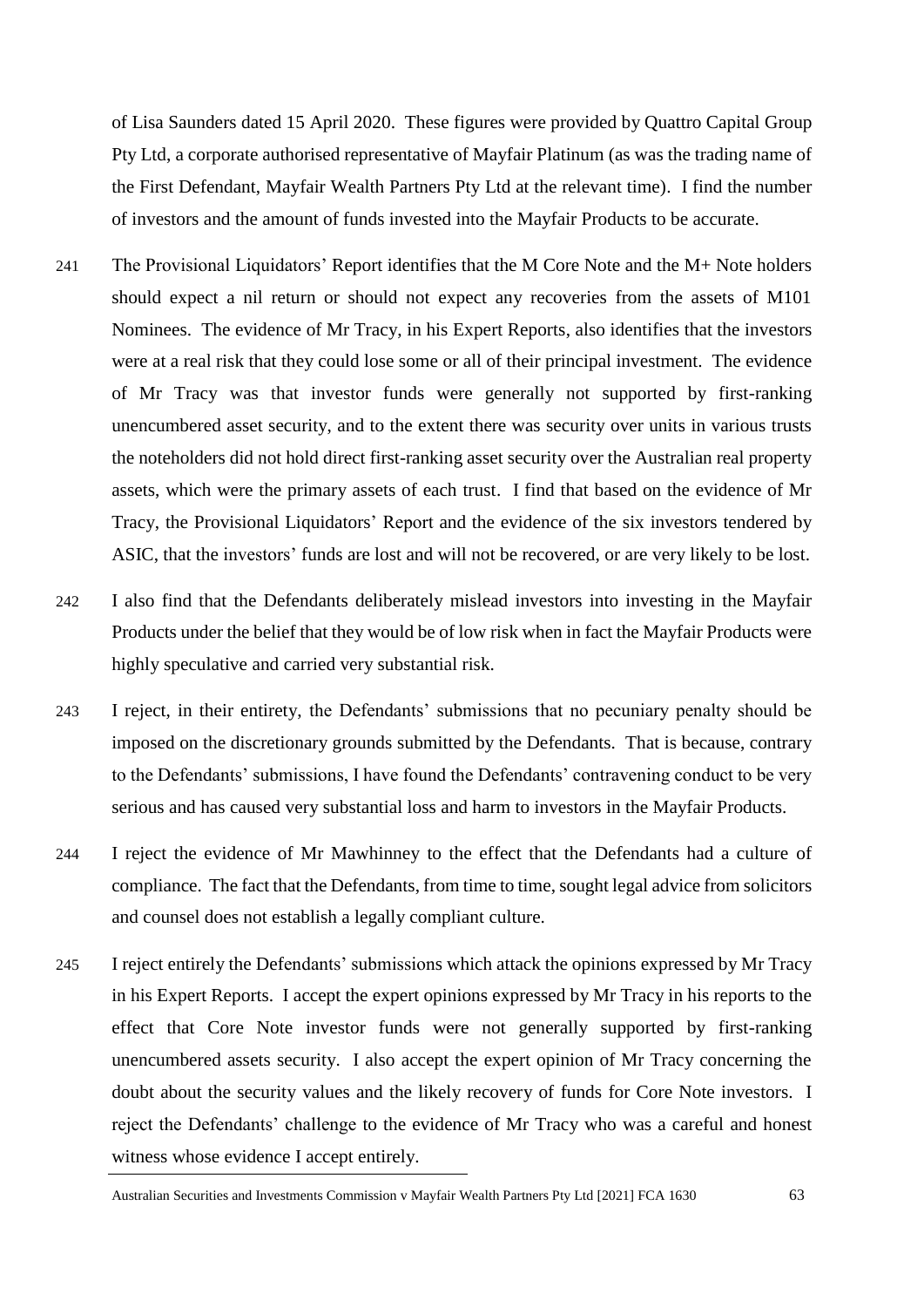- 246 I find that the number of contraventions is not able to be ascertained with any certainty.
- 247 I find that the number of contraventions is likely to be a large but indeterminate number because of manner in which the Mayfair Products were marketed, with the misleading representations published in various media publications such as brochures, emails and online through websites.
- 248 I find Mr Mawhinney to be the sole director of each of the Defendants and the controlling mind of each of the Defendants.
- 249 I find that Mr Mawhinney has shown no remorse for the contravening conduct of the Defendants nor for the loss and harm caused to investors in the Mayfair Products. Mr Mawhinney has not sought to cooperate with ASIC. The grossly misleading conduct of the Defendants requires that the Court impose a substantial pecuniary penalty to deter the Defendants and other potential contraveners from engaging in similar conduct.
- 250 When assessing the principles in arriving at an appropriate penalty, the starting point is s 12GBA of the *ASIC Act*, including the mandatory considerations in s 12GBA(2). The primary, if not the only object of a pecuniary penalty is deterrence, both general and specific: *Commonwealth v Director, Fair Work Building Industry Inspectorate* [2015] HCA 46; 258 CLR 482 at [55] (French CJ, Kiefel, Bell, Nettle and Gordon JJ), citing *Trade Practices Commission v CSR Ltd* [1990] FCA 762; 13 ATPR 41-076 at 52,152 (French J).
- 251 An appropriate penalty should place a price on contravention that is sufficiently high to deter repetition by the contraveners, and by others. Further, the cost of complying with a penalty cannot be regarded as an acceptable cost of doing business: *Australian Competition and Consumer Commission v TPG Internet Pty Ltd* [2013] HCA 54; 250 CLR 640 at [64], citing *Singtel Optus Pty Ltd v Australian Competition and Consumer Commission* [2012] FCAFC 20; 287 ALR 249 at [68]. No single factor will be decisive. Instead, "[t]he fixing of a penalty involves the identification and balancing of all the factors relevant to the contravention[s] and the circumstances of the defendant[s], and making a value judgment as to what is the appropriate penalty in light of the protective and deterrent purpose of a pecuniary penalty": A*ustralian Building and Construction Commissioner v Construction Forestry Mining and Energy Union* [2017] FCAFC 113; 254 FCR 68 at [100] (Dowsett, Greenwood and Wigney JJ), as affirmed in *Pattinson v Australian Building and Construction Commissioner* [2020] FCAFC 177; 299 IR 404 at [115] (Allsop CJ, White and Wigney JJ, Besanko and Bromwich JJ agreeing).

Australian Securities and Investments Commission v Mayfair Wealth Partners Pty Ltd [2021] FCA 1630 64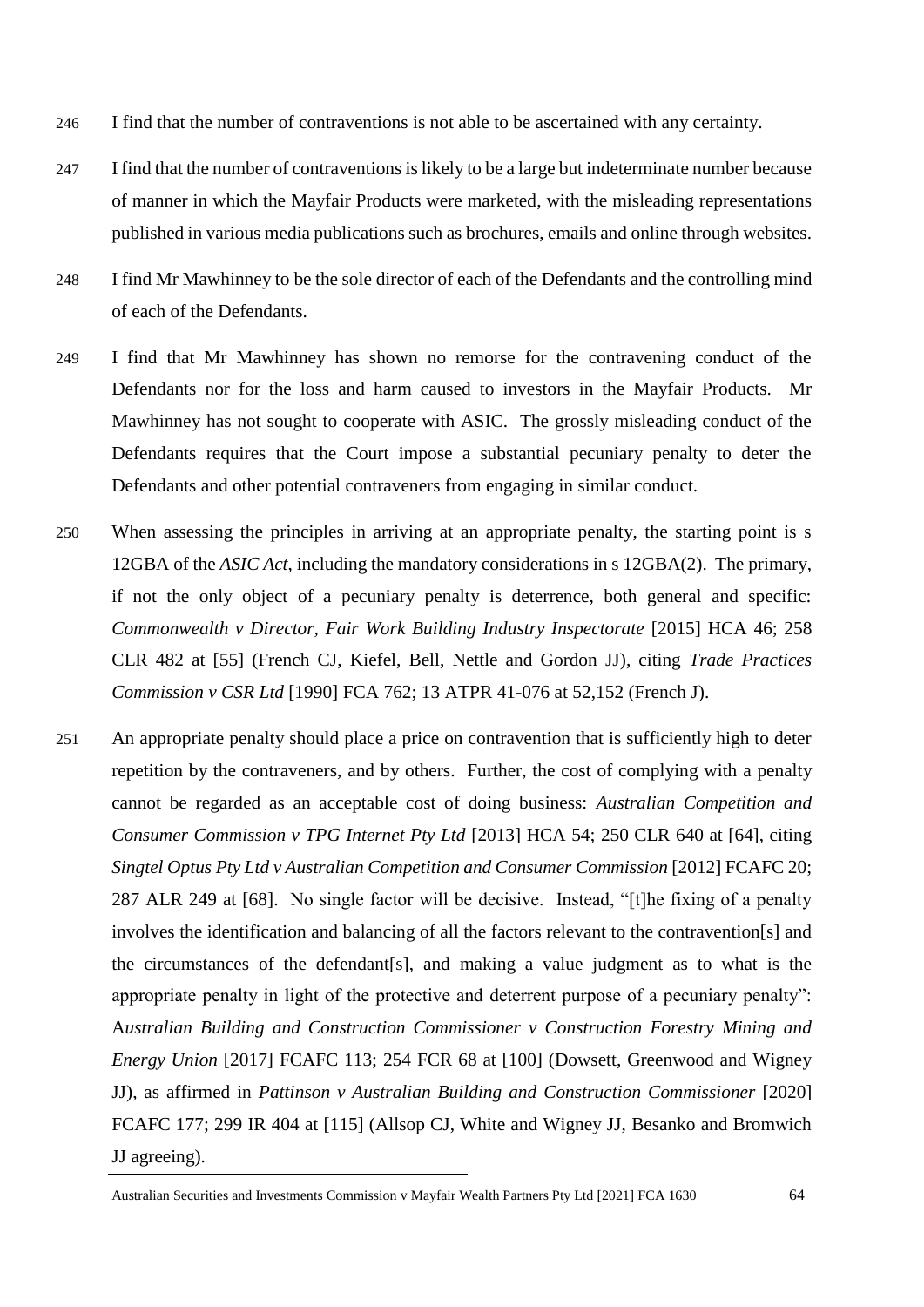- 252 During the relevant period, the maximum pecuniary penalties for a contravention of s 12DB(1) by a corporation were as follows:
	- (a) from 1 April 2017 to 30 June 2017, \$1.8 million;
	- (b) from 1 July 2017 to 12 March 2019, \$2.1 million;
	- (c) from 13 March 2019 to 30 June 2020, \$10.5 million; and
	- (d) from 1 July 2020 to 20 August 2020, \$11.1 million
- 253 As the contravening conduct in this proceeding occurred during the period outlined in (c) above, the maximum penalty that can be provided to the Defendants is \$10.5 million per contravention.
- 254 There are 281 investors (less those investors who the Defendants tendered affidavits from) that have been likely affected by the contravening conduct of the Defendants and the likely number of contraventions is very high, but cannot be conclusively established.
- 255 I approach the question of penalty, taking account the deliberate misleading and deceptive conduct, the lack of co-operation in this proceeding, the significant effect that the Defendants' conduct has had on a number of investors and the Defendants' complete lack of remorse, wrongdoing and regret. These features of the Defendants' conduct bear upon the level of deterrence required. I have also taken into account the specific matters which must be considered under s 12GBB(5) of the *ASIC Act*. Taking account of these matters, the main consideration to which I have had regard to in arriving at an appropriate penalty is to fix a figure which puts a price on the seriousness of the Defendants' deliberate conduct and the nature of contraventions which caused severe loss to the individual investors. In viewing the matter in this way, I have sought to give attention to the underlying causes of the conduct that is to be deterred, and to take a global view of the contraventions in line with the totality principle.
- 256 I am of the view that the penalties sought by ASIC are insufficient and do not fully recognise the serious nature and the extent of the loss and harm caused by the contravening conduct. The penalties sought by ASIC are not, in my view, sufficiently high to deter repetition of the contravening conduct by the Defendants and any would-be contraveners, I therefore intend to impose the following pecuniary penalties.

Australian Securities and Investments Commission v Mayfair Wealth Partners Pty Ltd [2021] FCA 1630 65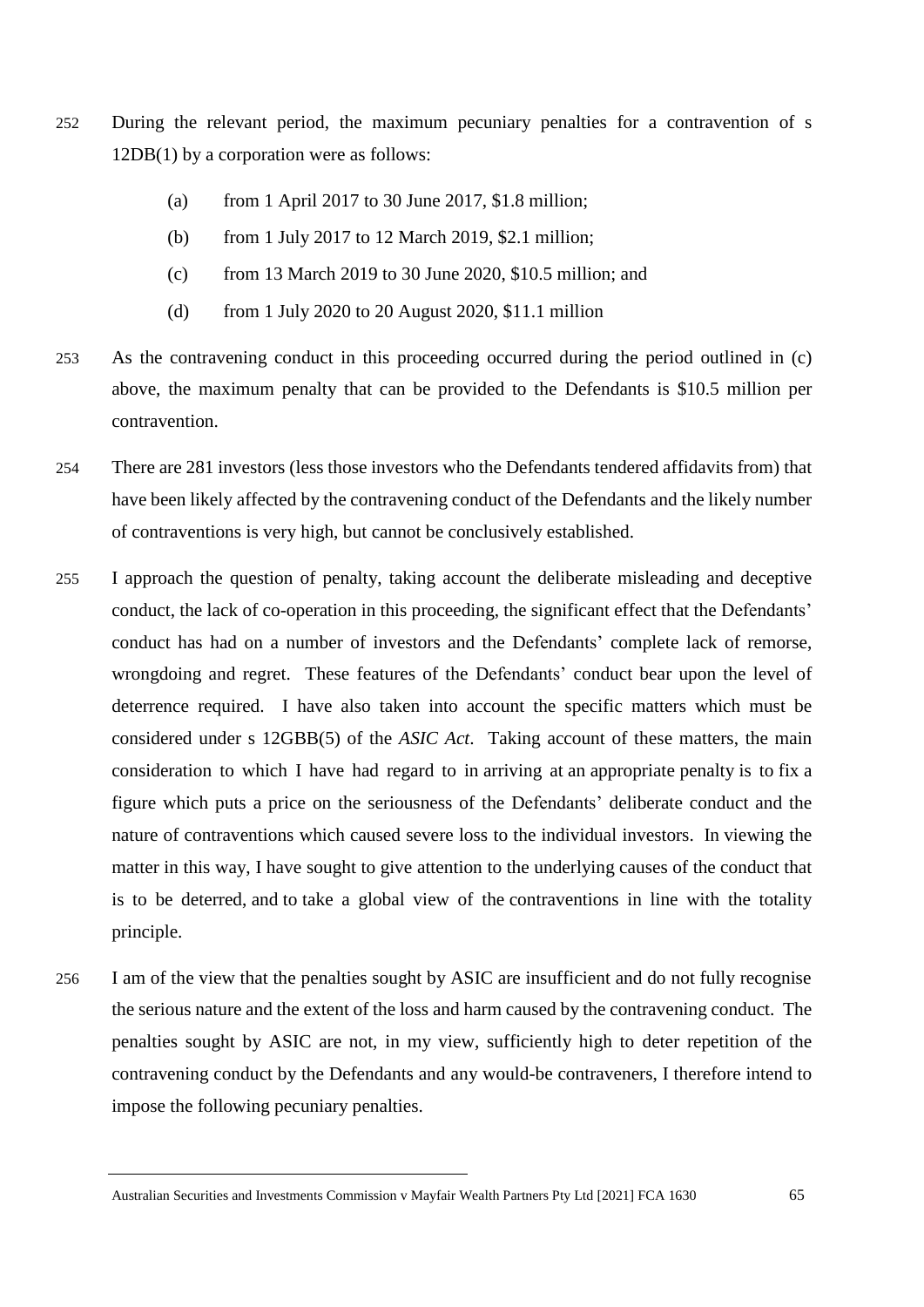- 257 First Defendant, Mayfair Wealth \$10 million. I accept ASIC's submissions that Mayfair Wealth should receive the highest penalty because of its involvement in all four of the Representations; its involvement in operating the websites to which members of the public were directed to targeted advertising commissioned by Mayfair Wealth; its involvement in the promotion and advertising of the Mayfair Products and placing advertisements for those products in the media.
- 258 A pecuniary penalty of \$8 million in respect of the Second and Third Defendants, M101 Holdings and M101 Nominees for their involvement in making many of the Representations contained in the brochures and application forms for the Mayfair Products issued by M101 Nominees and M101 Holdings. I observe that the pecuniary penalty imposed on M101 Nominees, which is in liquidation, will not be enforceable or admissible to proof due to the company being in liquidation and its insolvency. A significant pecuniary penalty is nonetheless necessary to be imposed on M101 Nominees to serve the purpose of general deterrence: *ASIC v AGM* (2020) 148 ACSR 511, [2020] FCA 1499 per Beach J at [34]-[35].
- 259 A pecuniary penalty of \$4 million for the Fourth Defendant, Online, is appropriate in respect of Online's contraventions. Online operated the [www.termdepositguide.com"](http://www.termdepositguide.com/) website which promoted the Mayfair Products and which contained the Bank Term Deposit Representation.

### **INJUNCTIONS**

### **ASIC's Submissions**

- 260 ASIC submits that pursuant to s 12GD(1) of the *ASIC Act* and s 1101B and/or s 1324 of the *Corporations Act*, the Court may grant an injunction in such terms as the Court considers appropriate if it is satisfied that a person has engaged, or proposes to engage, in conduct that constitutes or would constitute a breach of, relevantly, ss 12DA(1) and 12DB(1)(a) and (e) of the *ASIC Act*, and s 1041H of the *Corporations Act*.
- 261 On 16 April 2020, the Court made orders on an interim basis restraining the Defendants from using certain phrases in relation to advertisements related to the Defendants' marketing of the Mayfair Products, and also required those entities to add certain notices on their websites and provide the notices to prospective investors: *ASIC v Mayfair Wealth Partners Pty Ltd* [2020] FCA 494. ASIC submits that the injunctions should now be granted on a final and permanent basis (other than in respect of the Core Notes issued by the Third Defendant, which is now in liquidation).

Australian Securities and Investments Commission v Mayfair Wealth Partners Pty Ltd [2021] FCA 1630 66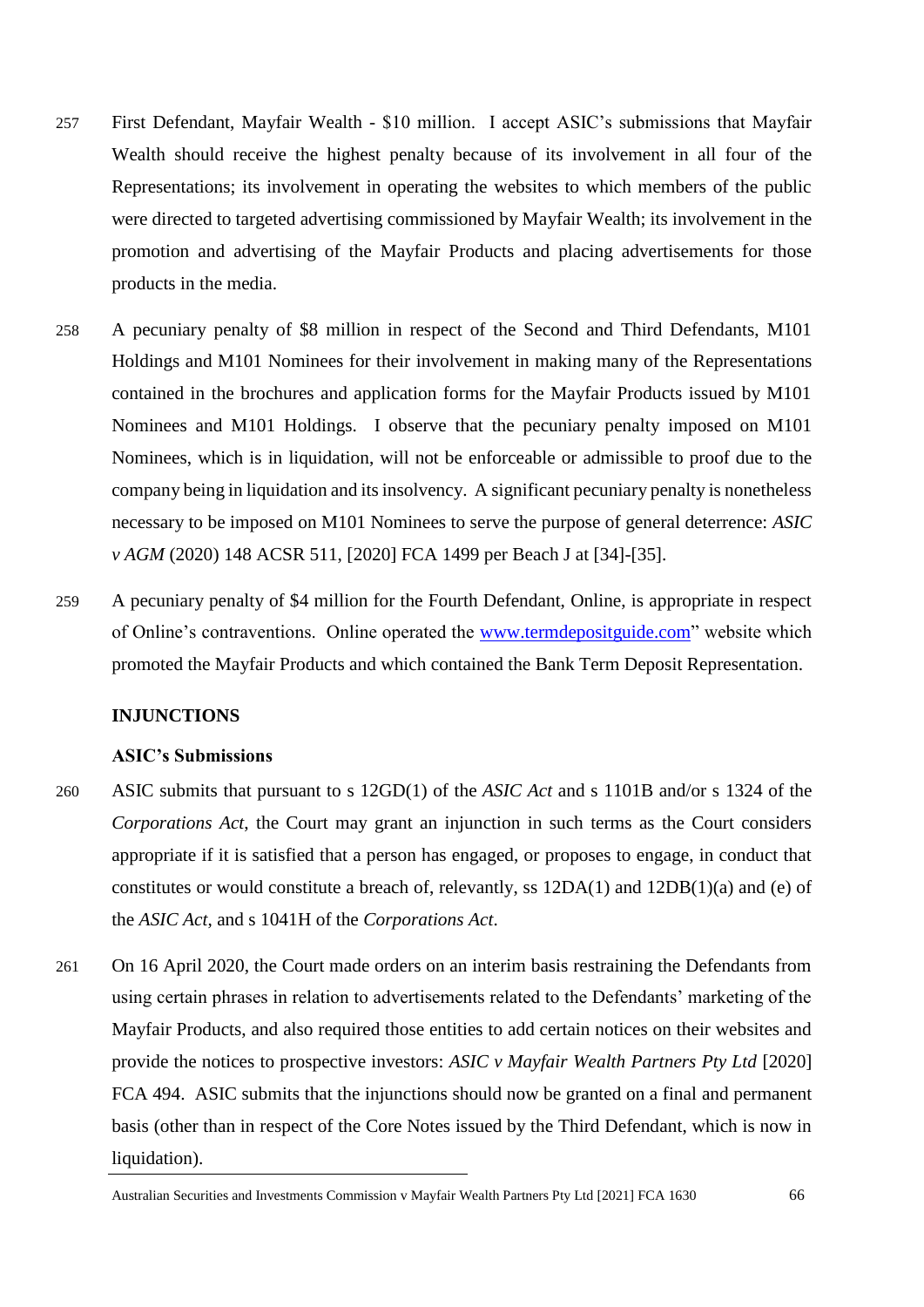- 262 ASIC also submits that permanent injunctions should be made prohibiting the First, Second and Fourth Defendants from making the Representations.
- 263 ASIC submits that the permanent injunctions sought restraining the First, Second and Fourth Defendants from using certain phrases in advertisements and publishing the Representations are appropriate to remedy the contraventions, and to prevent the First, Second and Fourth Defendants from engaging in similar conduct in the future. In this way, ASIC submits that the permanent injunctions will serve the purposes of the *ASIC Act* and the *Corporations Act* to protect the public.

# **DEFENDANTS' SUBMISSIONS ON INJUNCTIONS**

- 264 The Defendants oppose the permanent injunctions which are sought against the First, Second and Fourth Defendants prohibiting them from making the Representations. The Defendants submit that permanent injunctions would unfairly prejudice the First, Second and Fourth Defendants because the order would operate as punishment for each of them for the contravening conduct of others.
- 265 The First, Second and Fourth Defendants further submit that injunctions ought not be made permanent as the advertising, marketing and promotion of the M+ Notes is not inherently unlawful nor has (in the Defendants' submission) ASIC proved that there is a high risk that the First, Second and Fourth Defendants would engage in the future in the contravening conduct.

### **CONSIDERATION – INJUNCTIONS**

**266** I am satisfied on the evidence filed in this proceeding, both in the liability phase and in the penalty phase, that there is a utility and purpose in restraining the First, Second and Fourth Defendants from using the prohibited phrases in advertising, promotion or marketing undertaken by the First, Second and Fourth Defendants including on their website or through any online search platform advertisements. I am satisfied that such injunctions are necessary to protect the public from the First, Second and Fourth Defendants engaging in future contravening conduct.

## **ADVERSE PUBLICITY ORDERS**

267 ASIC submits that the Court should make an adverse publicity order under s  $12GLB(1)(a)$  of the *ASIC Act*. ASIC submits that adverse publicity orders are warranted in this case as Mr Mawhinney, the sole director of the Defendants, has published extensive material seeking to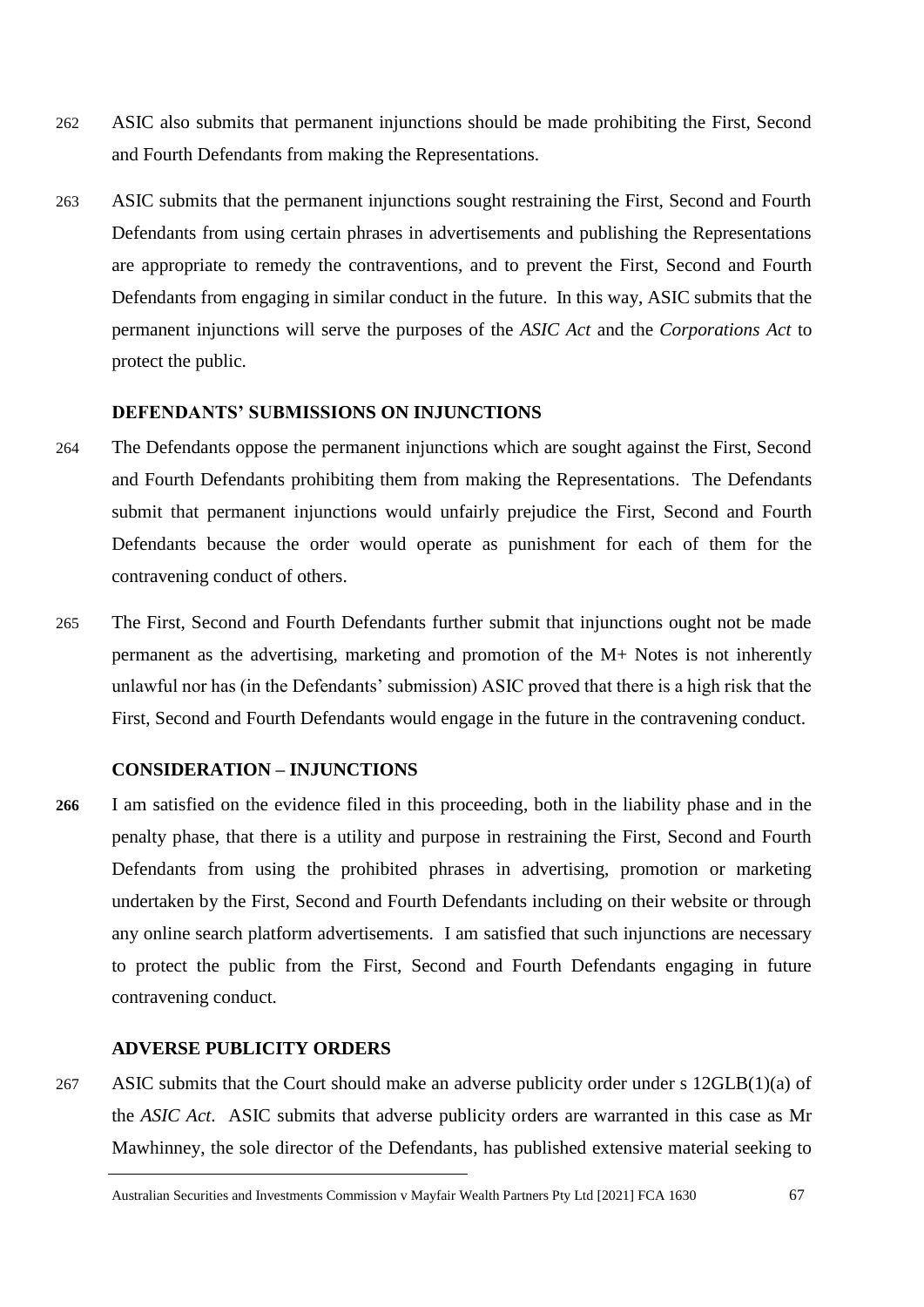challenge, contradict and/or undermine the Liability Judgment and may similarly seek to undermine the findings in this Penalty Judgment. ASIC further submits that adverse publicity orders would warn consumers visiting the Mayfair 101 website or considering investing in funds with the Mayfair 101 group of the contravening conduct found in the Liability Judgment and this Penalty Judgment.

268 The Defendants oppose the making of any adverse publicity orders on the basis that, as a result of this proceeding, and proceeding VID 524 of 2020 (**M101 Nominees Proceeding**), Mr Mawhinney and the Mayfair Group of companies, including the Defendants in this proceeding, have attracted significant adverse publicity. The Defendants submit that any further adverse publicity orders would be superfluous.

### **CONSIDERATION – ADVERSE PUBLICITY ORDERS**

269 I reject the Defendants' submissions that adverse publicity orders should not be made on the basis that Mr Mawhinney and the Mayfair Group of companies have already been subjected to adverse publicity as a consequence of this proceeding and the related M101 Nominees Proceedings. I am of the view that adverse publicity orders in the form proposed by ASIC are appropriate to protect the public and inform the public of the Defendants' contravening conduct as found in the Liability Judgment and in this Penalty Judgment. The adverse publicity orders are, in my view, necessary in order to better inform the public of the Defendants' contravening conduct which Mr Mawhinney and the Defendants have sought to downplay in public statements and on the Mayfair 101 website.

### **COSTS**

270 I will hear the parties on the appropriate form of order for costs.

### **DISPOSITION**

271 I direct that the parties confer and then submit to my chambers a proposed form of orders to give effect to these Reasons for Judgment. In the event that a form of orders cannot be agreed between the parties then each party should submit the form of order for which they contend.

I certify that the preceding two hundred and seventy-one (271) numbered paragraphs are a true copy of the Reasons for Judgment of the Honourable Justice Anderson.

Australian Securities and Investments Commission v Mayfair Wealth Partners Pty Ltd [2021] FCA 1630 68